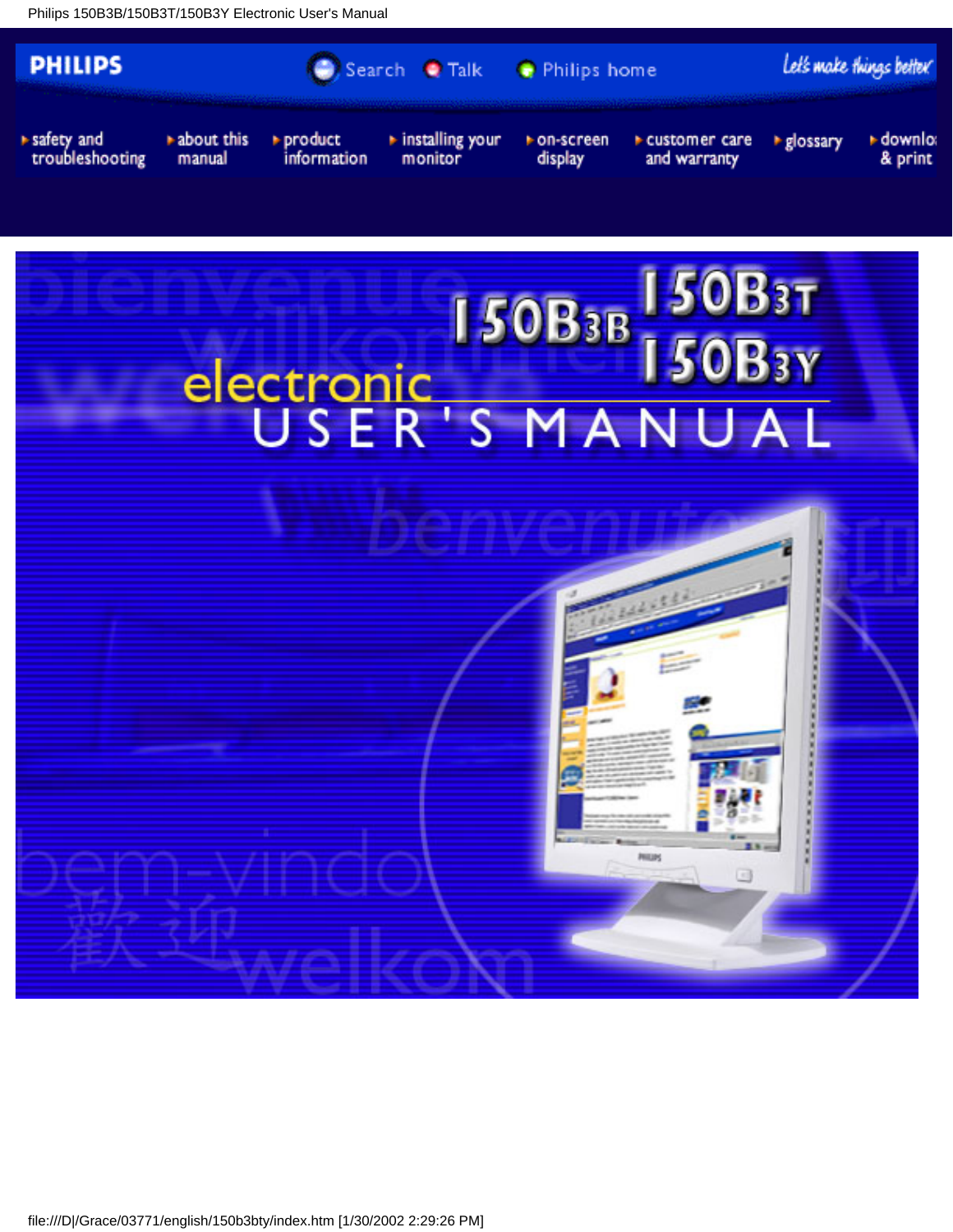# <span id="page-1-0"></span>**Safety and Troubleshooting Information**

Safety Precautions and Maintenance • Installation Locations • [FAQs](#page-24-0) • [Troubleshooting](#page-32-0) • [Regulatory Information](#page-35-0) • [Other Related Information](#page-45-0)

# **Safety precautions and maintenance**



#### **WARNING: Use of controls, adjustments, or procedures other than those specified in this documentation may result in exposure to shock, electrical hazards, and/or mechanical hazards.**

Read and follow these instructions when connecting and using your computer monitor:

- Unplug the monitor, if you are not going to use it for an extensive period of time.
- Unplug the monitor, if you need to clean it with a slightly damp cloth. Wiping the screen with a dry cloth is possible when the power is off. However, never use alcohol, solvents, or ammonia-based liquids.
- Consult a service technician if the monitor does not operate normally when following the instructions in this manual.
- The casing cover should be opened only by qualified service personnel.
- Keep the monitor out of direct sunlight and away from stoves or any other heat source.
- Remove any object that could fall into the vents or prevent proper cooling of the monitor's electronics.
- Do not block the ventilation holes on the cabinet.
- Keep the monitor dry. To avoid electric shock, do not expose it to rain or excessive moisture.
- When positioning the monitor, make sure the power plug and outlet are easily accessible.
- If turning off the monitor by detaching power cable or DC power cord, wait for 6 seconds, then attach the power cable or DC power cord for normal operation.
- To avoid the risk of shock or permanent damage to the set, do not expose the monitor to rain or excessive moisture.
- When positioning the monitor, make sure the power plug and outlet are easily accessible.
- IMPORTANT: Always activate a screen saver program during your application . If a still image in high contrast remains on the screen for an extended period of time, it may leave a so called "after-image" or "ghost image" in front of the screen. This is a well-known phenomenon that is caused by the shortcomings inherent in the LCD technology. Most of the time the after-image will disappear gradually over a period of time after switching off the power. Be aware that the after-image symptom can not be repaired and is not covered under warranty.

Consult a service technician if the monitor does not operate normally when operating instructions of this manual are followed.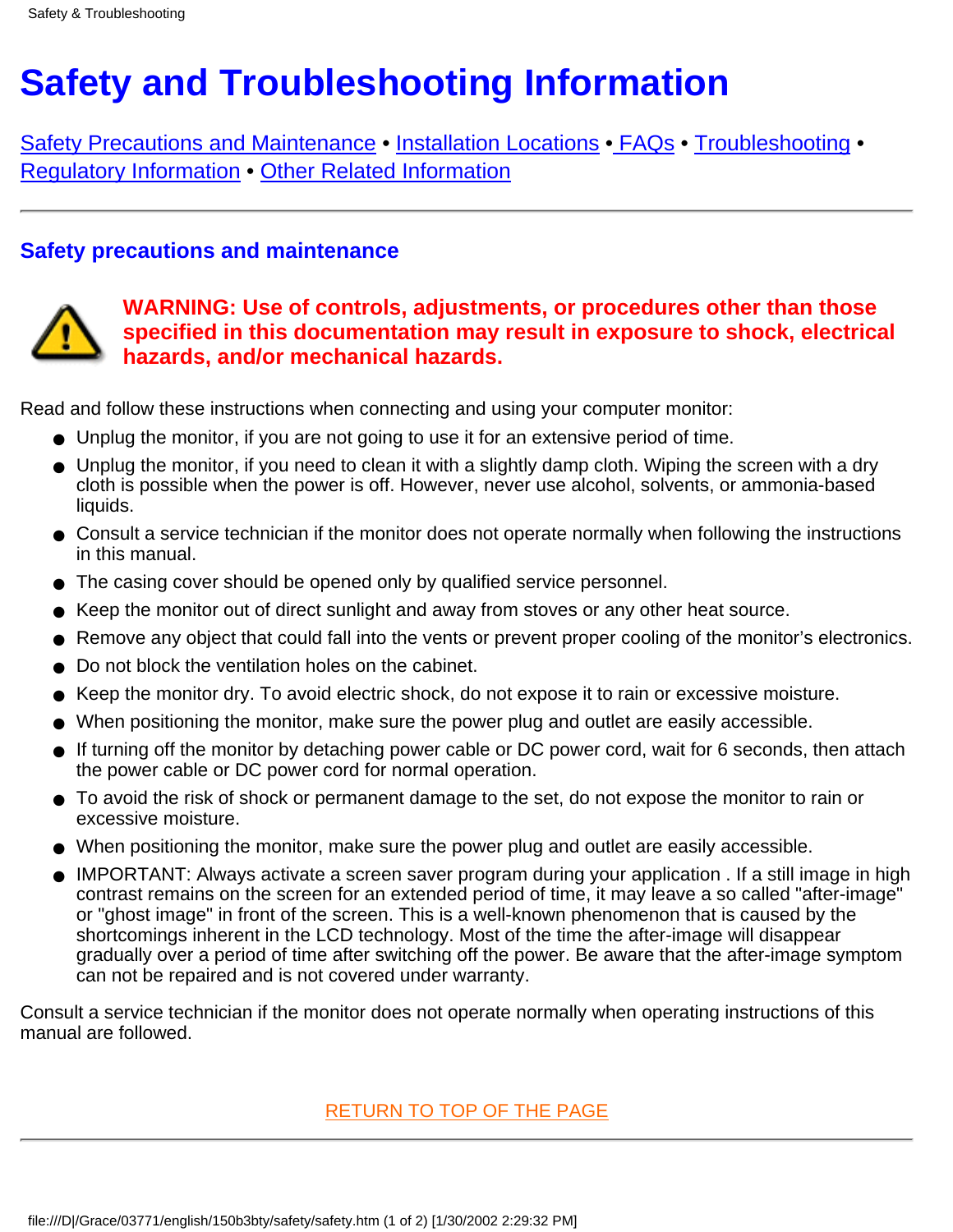#### **Installation Locations**

- Avoid Heat and Extreme Cold
- Do not store or use the LCD monitor in locations exposed to heat, direct sunlight, or extreme cold.
- Avoid moving the LCD monitor between locations with large temperature differences. Choose a site falling within the following temperature and humidity ranges.
	- ❍ Temperature: 5-40°C 41-104°F
	- $\circ$  Humidity: 20-80% RH
- Do not subject the LCD monitor to severe vibration or high impact conditions. Do not place the LCD monitor inside a car trunk.
- Take care not to mishandle this product by either knocking or dropping during operation or transportation.
- Do not store or use the LCD monitor in locations exposed to high humidity or a dusty environment. Also do not allow water or other liquids to spill on or into the LCD monitor.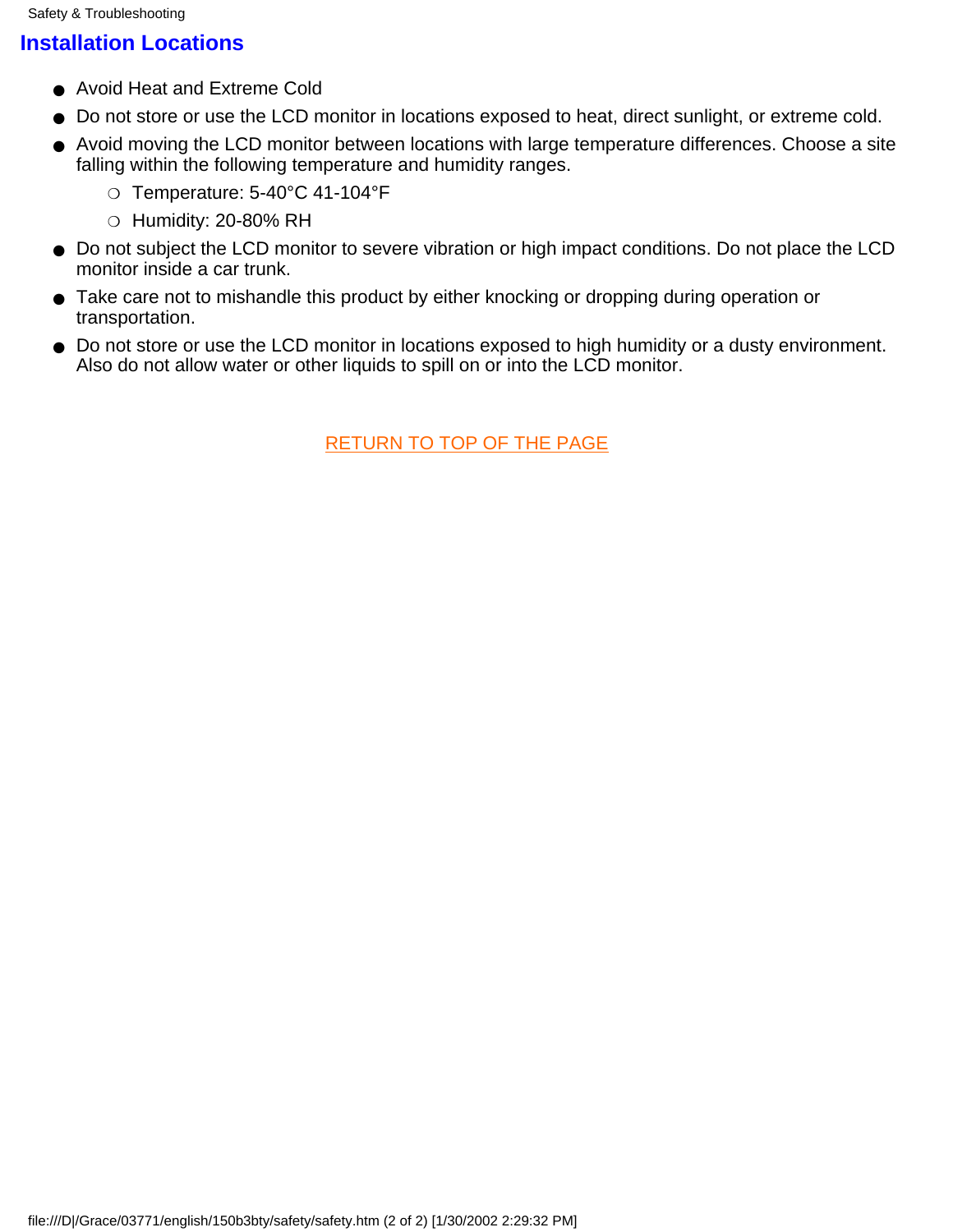# **About This Manual**

# About This Guide • Notational Descriptions

# **About This Guide**

This electronic user's guide is intended for anyone who uses the Philips LCD Monitor. It describes the LCD monitor's features, setup, operation and other pertinent information. Its contents are identical to the information in our printed version.

Sections are as follows:

- [Safety and Troubleshooting Information](#page-1-0) provides tips and solutions for common problems as well as other related information you may need.
- About This Electronic User's Manual gives an overview of information included, along with notation icon descriptions and other documentation for your reference.
- [Product Information](#page-5-0) gives an overview of the monitor's features and as well as the technical specifications for this monitor.
- [Installing Your Monitor](#page-11-0) describes the initial setup process and gives an overview of how to use the monitor.
- [On Screen Display](#page-13-0) provides information on adjusting the settings on your monitor.
- [Customer Care and Warranty](#page-16-0) contains a list of worldwide Philips Consumer Information Centers along with help desk phone numbers and information on the warranty applicable to your product.
- [Glossary](#page-17-0) defines technical terms.
- **[Download and Print Option](#page-21-0) transfers this entire manual to your hard drive for easy reference.**

### RETURN TO TOP OF THE PAGE

# **Notational Descriptions**

The following subsections describe notational conventions used in this document.

#### **Notes, Cautions, and Warnings**

Throughout this guide, blocks of text may be accompanied by an icon and printed in bold or italic type. These blocks contain notes, cautions, or warnings. They are used as follows:



**NOTE: This icon indicates important information and tips that help you make better use of your computer system.**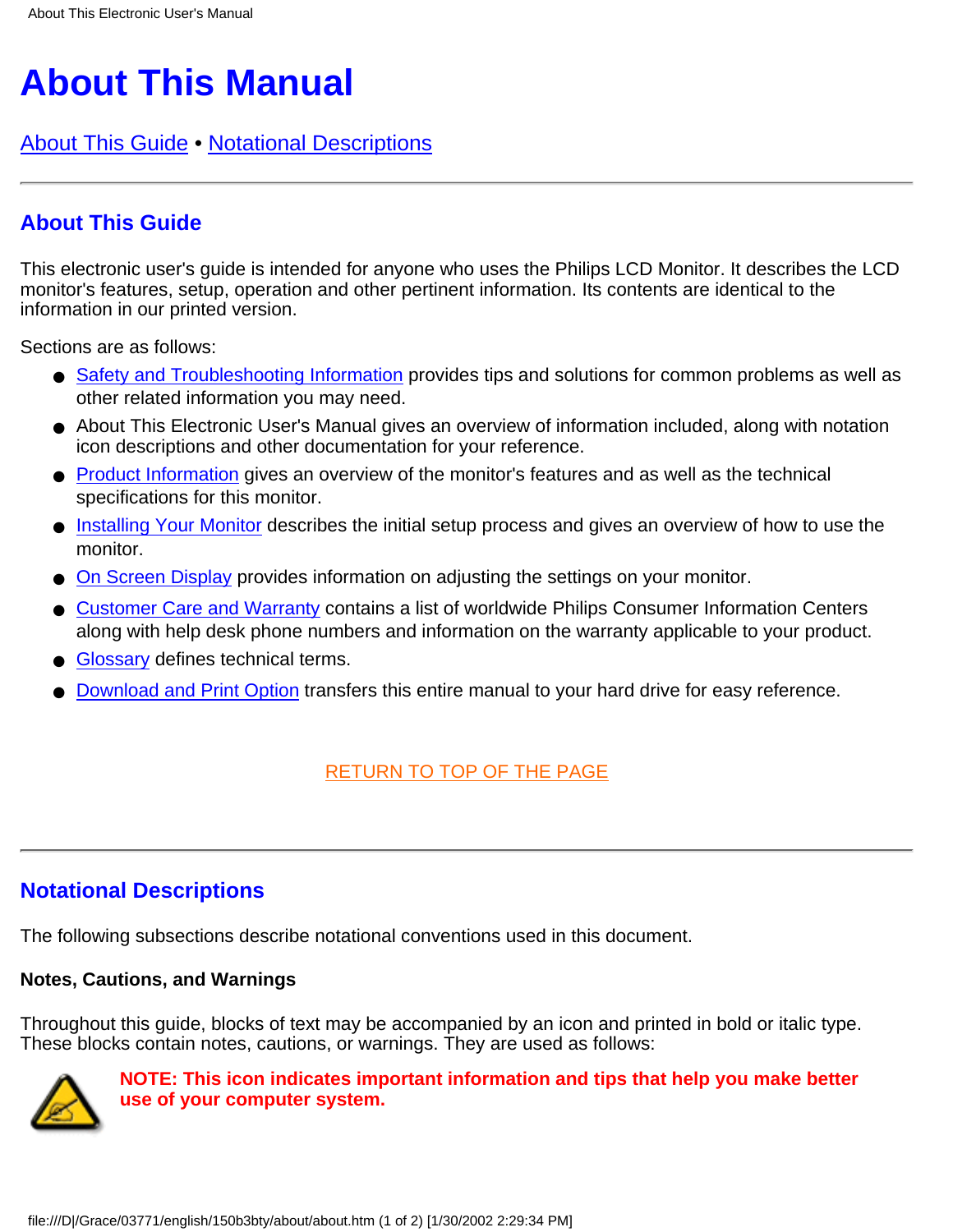

**CAUTION: This icon indicates information that tells you how to avoid either potential damage to hardware or loss of data.**



**WARNING: This icon indicates the potential for bodily harm and tells you how to avoid the problem.**

Some warnings may appear in alternate formats and may be unaccompanied by an icon. In such cases, the specific presentation of the warning is mandated by regulatory authority.

RETURN TO TOP OF THE PAGE

©2002 Koninklijke Philips Electronics N.V.

All rights reserved. Reproduction, copying, usage, modifying, hiring, renting, public performance, transmission and/or broadcasting in whole or in part is prohibited without written consent of Philips Electronics N.V.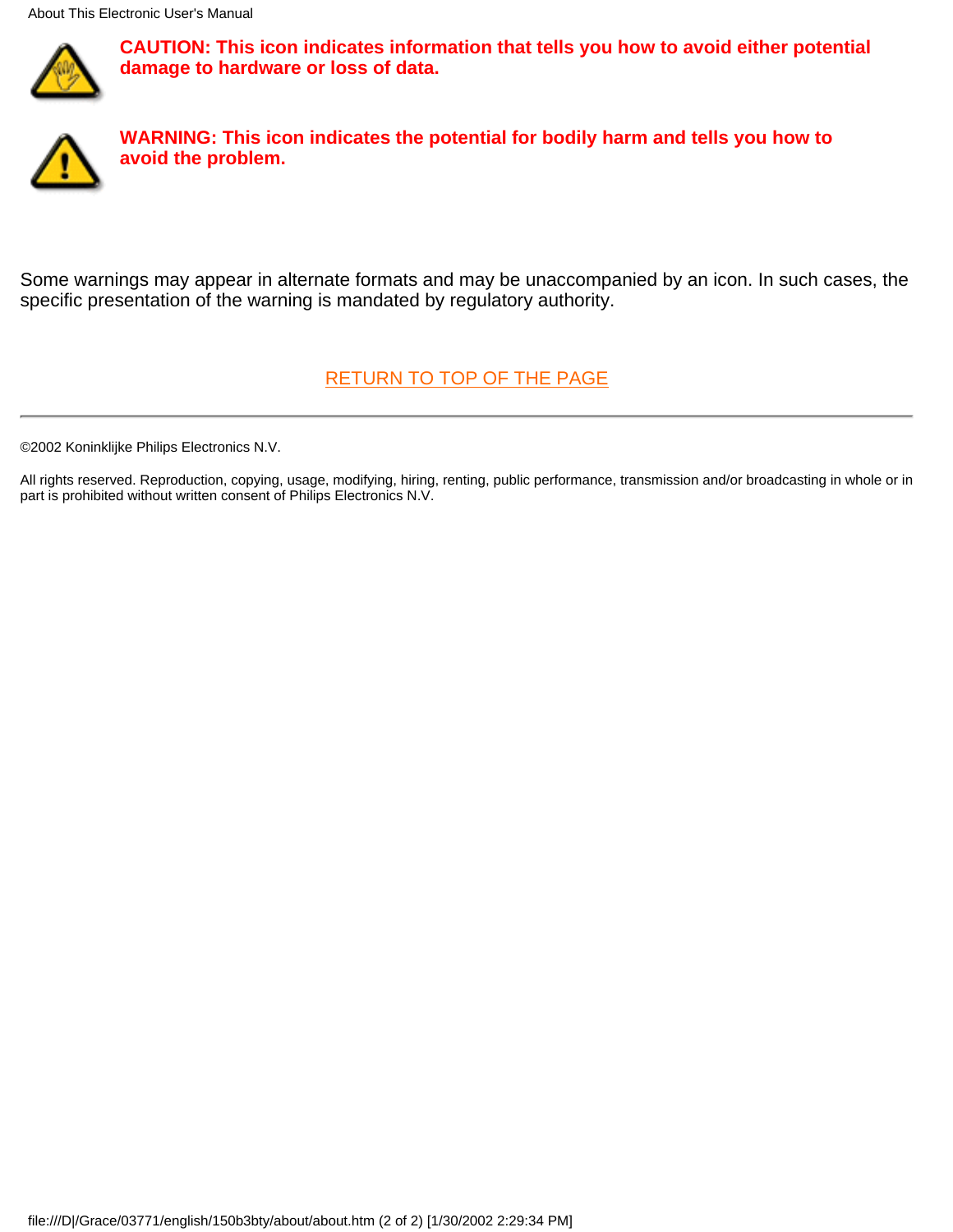# <span id="page-5-3"></span><span id="page-5-0"></span>**Product Information**

[Product Features](#page-5-1) • [Technical Specifications](#page-5-2) • [Resolution & Preset Modes](#page-6-0) • [Philips Pixel](#page-46-0) [Defect Policy](#page-46-0) • [Automatic Power Saving](#page-7-0) • [Physical Specification](#page-8-0) • [Pin Assignment](#page-8-1) • [Product Views](#page-9-0) • [Physical Function](#page-9-1)

#### <span id="page-5-1"></span>**Product Features**

#### **150B3B / 150B3T / 150B3Y**

#### **Ultra Slim Frame**

- 15-inch color LCD monitor with excellent display performance
- Standard VGA analog input
- Embedded universal AC power supply
- Adjustable tilt and swivel
- AUTO adjustment optimizes picture quality
- User installable bezel for optional protective cover choice
- Optional USB hub

#### [RETURN TO TOP OF THE PAGE](#page-5-3)

### <span id="page-5-2"></span>**Technical Specifications\***

| <b>LCD PANEL</b>               |                                                                              |  |
|--------------------------------|------------------------------------------------------------------------------|--|
| $\cdot$ Type                   | <b>TFT LCD</b>                                                               |  |
| Screen size                    | 15" visual                                                                   |  |
| • Pixel Pitch                  | $0.297 \times 0.297$ mm (15.0")                                              |  |
| • LCD Panel type               | 1024 x 768 pixels<br>R.G.B. vertical stripe<br>Anti-glare polarizer hardness |  |
| <b>E</b> ffective viewing area | 304.1 x 228.1mm (15.0")                                                      |  |
| • Display Colors               | 16.7M colors                                                                 |  |
|                                |                                                                              |  |
| <b>SCANNING</b>                |                                                                              |  |
| • Vertical refresh rate        | 56Hz-76Hz                                                                    |  |
| • Horizontal frequency         | 30KHz-61KHz                                                                  |  |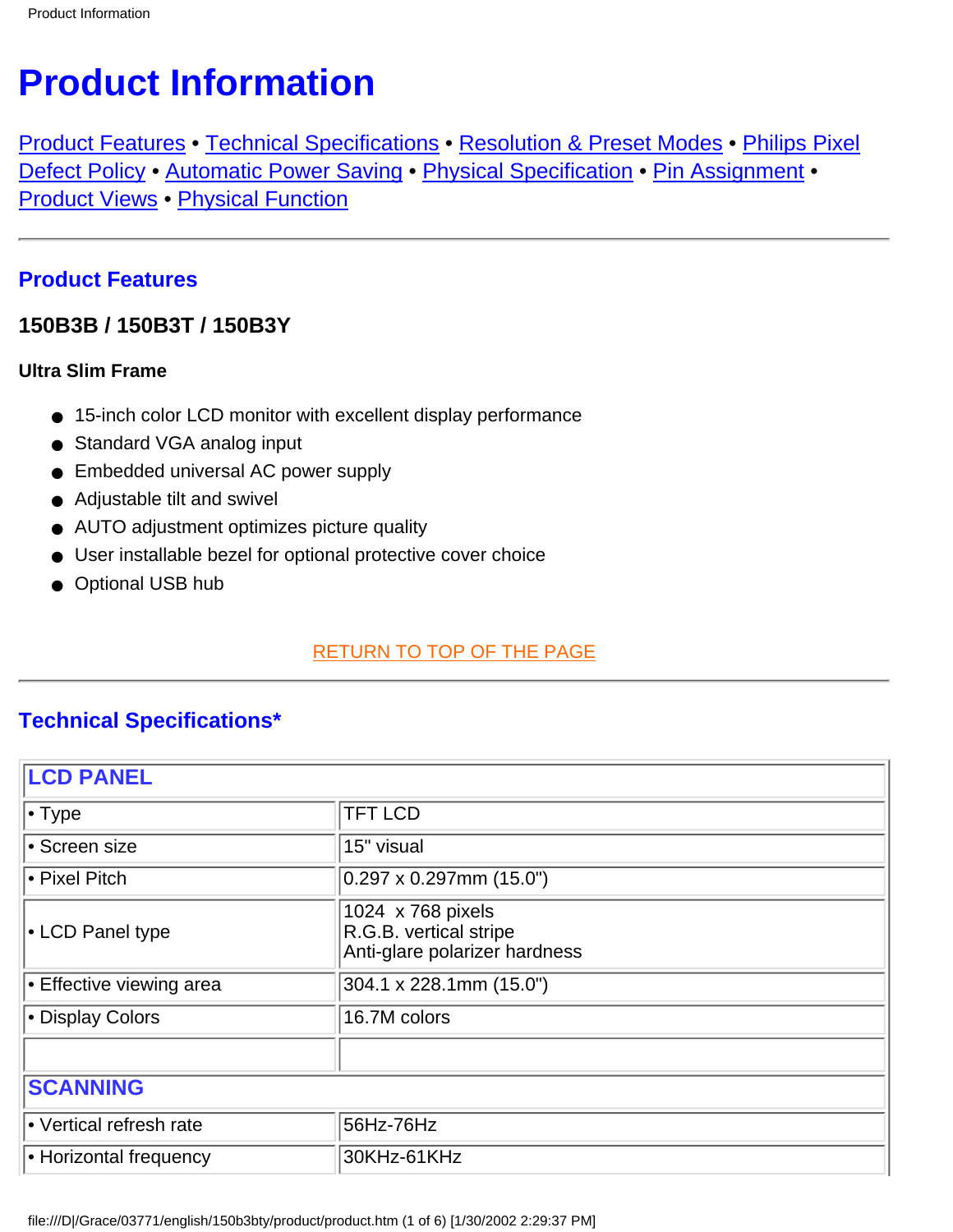| <b>VIDEO</b>          |                                                           |                                                                                                                 |
|-----------------------|-----------------------------------------------------------|-----------------------------------------------------------------------------------------------------------------|
| • Video dot rate      | 80 MHz                                                    |                                                                                                                 |
| • Input impedance     |                                                           |                                                                                                                 |
| - Video               | 75 ohm                                                    |                                                                                                                 |
| - Sync                | 5K6 ohm                                                   |                                                                                                                 |
| • Input signal levels | 700m Vpp                                                  |                                                                                                                 |
| • Sync input signal   | Separate sync<br>Composite sync<br>Sync on Green          |                                                                                                                 |
| • Sync polarities     | Positive and negative                                     |                                                                                                                 |
| • Input Frequency     | <b>XGA Hsync</b><br><b>SVGA Hsync</b><br><b>VGA Hsync</b> | 48-61 KHz, Vsync 60 - 76 Hz (N.I.)<br>35- 50 KHz, Vsync 56 - 75 Hz (N.I.)<br>31-38 KHz, Vsync 60 - 76 Hz (N.I.) |
| • Video interface     | Analog (D-Sub)                                            |                                                                                                                 |

# **OPTICAL CHARACTERISTICS**

| Contrast ratio              | 350 (typ.)                                                    |  |
|-----------------------------|---------------------------------------------------------------|--|
| l• Brightness               | $250 \text{ cd/m}^2 \text{ (typ.)}$                           |  |
| • Peak contrast angle       | 6 o'clock                                                     |  |
| • White Chromacity          | x: 0.281 y: 0.311 (at 9300° K) x: 0.312 y: 0.338 (at 6500° K) |  |
|                             | Upper $\geq 50^{\circ}$ (typ.)                                |  |
|                             | Lower $\geq 60^\circ$ (typ.)                                  |  |
| • Viewing Angle (C/R $>5$ ) | Left $\geq$ 75 ° (typ.)                                       |  |
|                             | $\mathsf{Right} \geq 75$ ° (typ.)                             |  |
| l• Response time            | $\leq$ =40ms (typ.)                                           |  |

*\* These information are subject to change without notice.*

# [RETURN TO TOP OF THE PAGE](#page-5-3)

# <span id="page-6-0"></span>**Resolution & Preset Modes**

• Maximum 1024 x 768 at 75Hz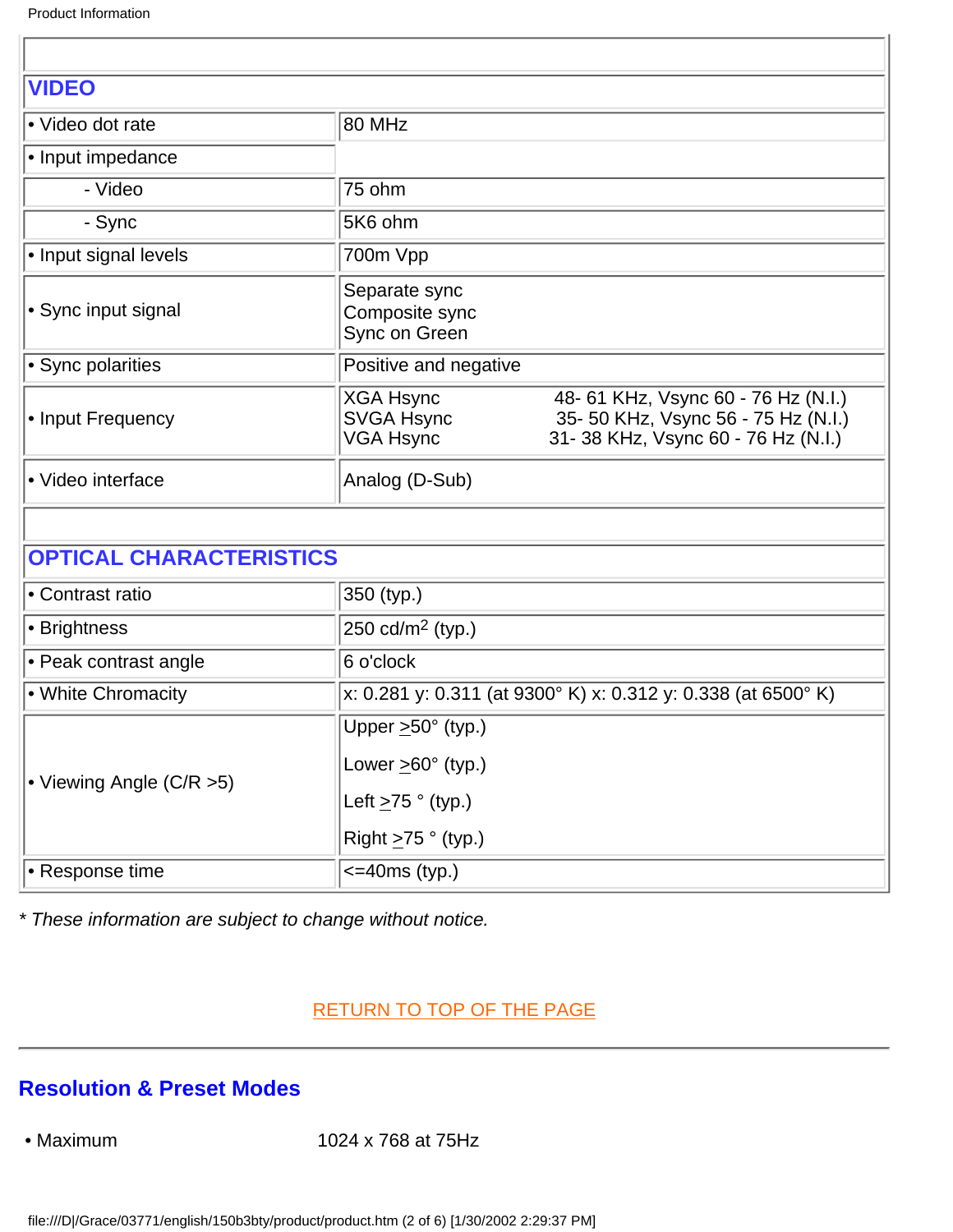Product Information

• Recommended 1024 x 768 at 60Hz

#### **14 user definable modes**

#### **14 factory preset modes:**

| H. freq (KHz) | <b>Resolution</b> | V. freq (Hz) |
|---------------|-------------------|--------------|
| 31.469        | 640*350           | 70.086       |
| 31.469        | 720*400           | 70.087       |
| 31.469        | 640*480           | 59.940       |
| 35.000        | 640*480           | 67.000       |
| 37.861        | 640*480           | 72.809       |
| 37.500        | 640*480           | 75.000       |
| 35.156        | 800*600           | 56.250       |
| 37.879        | 800*600           | 60.317       |
| 48.077        | 800*600           | 72.188       |
| 46.875        | 800*600           | 75.000       |
| 49.700        | 832*624           | 75.000       |
| 48.363        | 1024*768          | 60.004       |
| 56.476        | 1024*768          | 70.069       |
| 60.023        | 1024*768          | 75.029       |

#### **[RETURN TO TOP OF THE PAGE](#page-5-3)**

### <span id="page-7-0"></span>**Automatic Power Saving**

If you have VESA's DPMS compliance display card or software installed in your PC, the monitor can automatically reduce its power consumption when not in use. And if an input from a keyboard, mouse or other input device is detected, the monitor will automatically "wake up". The following table shows the power consumption and signaling of this automatic power saving features:

| <b>Power Management Definition</b> |        |        |        |                   |                  |
|------------------------------------|--------|--------|--------|-------------------|------------------|
| <b>VESA Mode</b>                   | Video  | H-sync | V-sync | <b>Power Used</b> | <b>LED</b> color |
| <b>ON</b>                          | Active | Yes    | Yes    | $<$ 30W           | Green            |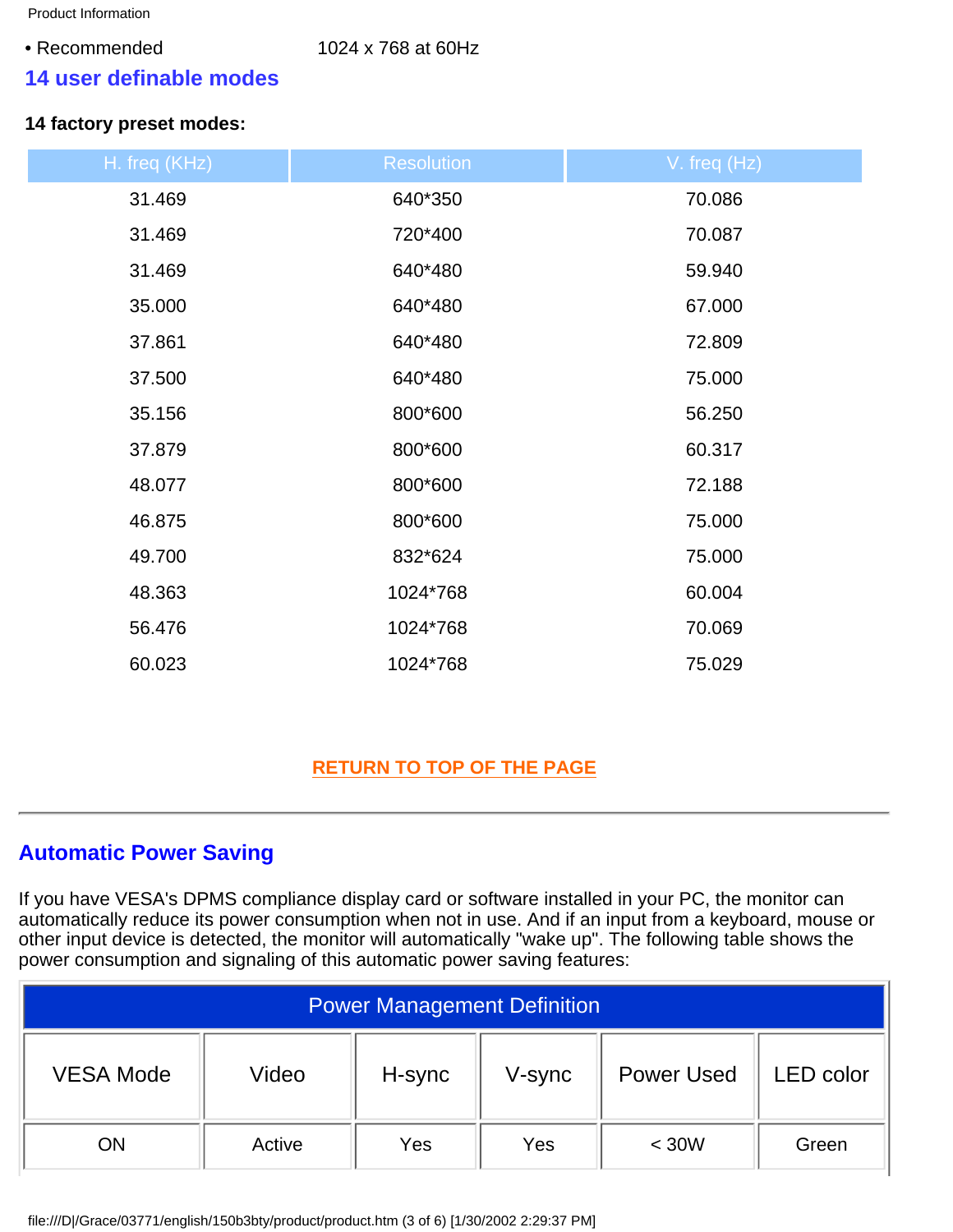Product Information

| Stand-by | <b>Blanked</b> | No  | Yes       | $<$ 2W | Amber |
|----------|----------------|-----|-----------|--------|-------|
| Suspend  | <b>Blanked</b> | Yes | <b>No</b> | $<$ 2W | Amber |
| JFF.     | <b>Blanked</b> | No  | No        | < 2W   | Amber |

This monitor is ENERGY STAR<sup>®</sup> compliant. As an ENERGY STAR<sup>®</sup> Partner, PHILIPS has determined that this product meets the ENERGY STAR<sup>®</sup> guidelines for energy efficiency.

#### [RETURN TO TOP OF THE PAGE](#page-5-3)

# <span id="page-8-0"></span>**Physical Specifications**

| • Dimension (WxHxD) *       | 343 x 342 x 165 mm (incl. Pedestal)                           |
|-----------------------------|---------------------------------------------------------------|
| • Weight *                  | 4.3 Kg                                                        |
| • Swivel                    | $+ / - 175^{\circ}$                                           |
| • Tilt (Forward / Backward) | $-5^\circ/25^\circ$                                           |
| • Power supply              | 100 - 240 VAC, 50/60 Hz                                       |
| • Power consumption         | 23 W (typ.)                                                   |
| • Temperature (operating)   | $ 5^{\circ}$ C to 40 $^{\circ}$ C                             |
| • Relative humidity         | 20% to 80%                                                    |
| • System MTBF               | 50K hrs (CCFL 30Khrs)                                         |
| • Cabinet color             | 150B3B: Light Gray<br>150B3T: Black<br>150B3Y: Black & sliver |

*\* These information are subject to change without notice.*

#### [RETURN TO TOP OF THE PAGE](#page-5-3)

### <span id="page-8-1"></span>**Pin Assignment**

The 15-pin D-sub connector (male) of the signal cable: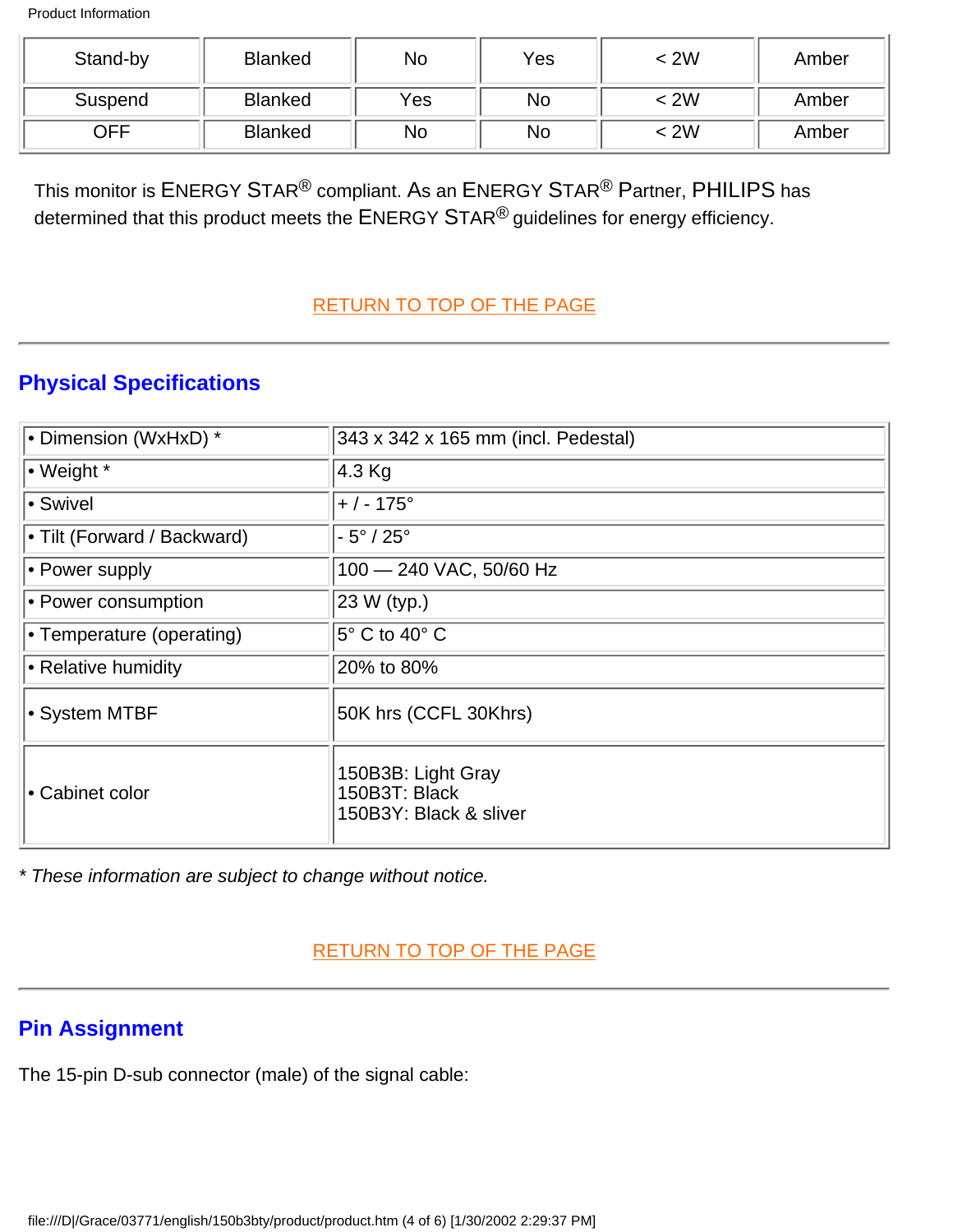

| Pin<br>No.     | <b>Assignment</b>                         | Pin<br>No. | Assignment                                |
|----------------|-------------------------------------------|------------|-------------------------------------------|
| 1              | Red video input                           | 9          | $DDC + 5V$                                |
| 2              | Green video input                         | 10         | Logic ground                              |
| 3              | Blue video input                          | 11         | Identical output - connected<br>to pin 10 |
| $\overline{4}$ | Identical output - connected<br>to pin 10 | 12         | Serial data line (SDA)                    |
| 5              | Cable detect                              | 13         | H. Sync / H+V                             |
| 6              | Red video ground                          | 14         | $\overline{V}$ . Sync                     |
| 7              | Green video ground                        | 15         | Data clock line (SCL)                     |
| 8              | Blue video ground                         |            |                                           |

### [RETURN TO TOP OF THE PAGE](#page-5-3)

# <span id="page-9-0"></span>**Product Views**

Follow the links to see various views of the monitor and its components.

**[Front View Product Description](#page-11-1)** 

[RETURN TO TOP OF THE PAGE](#page-5-3)

# <span id="page-9-1"></span>**Physical Function**

file:///D|/Grace/03771/english/150b3bty/product/product.htm (5 of 6) [1/30/2002 2:29:37 PM]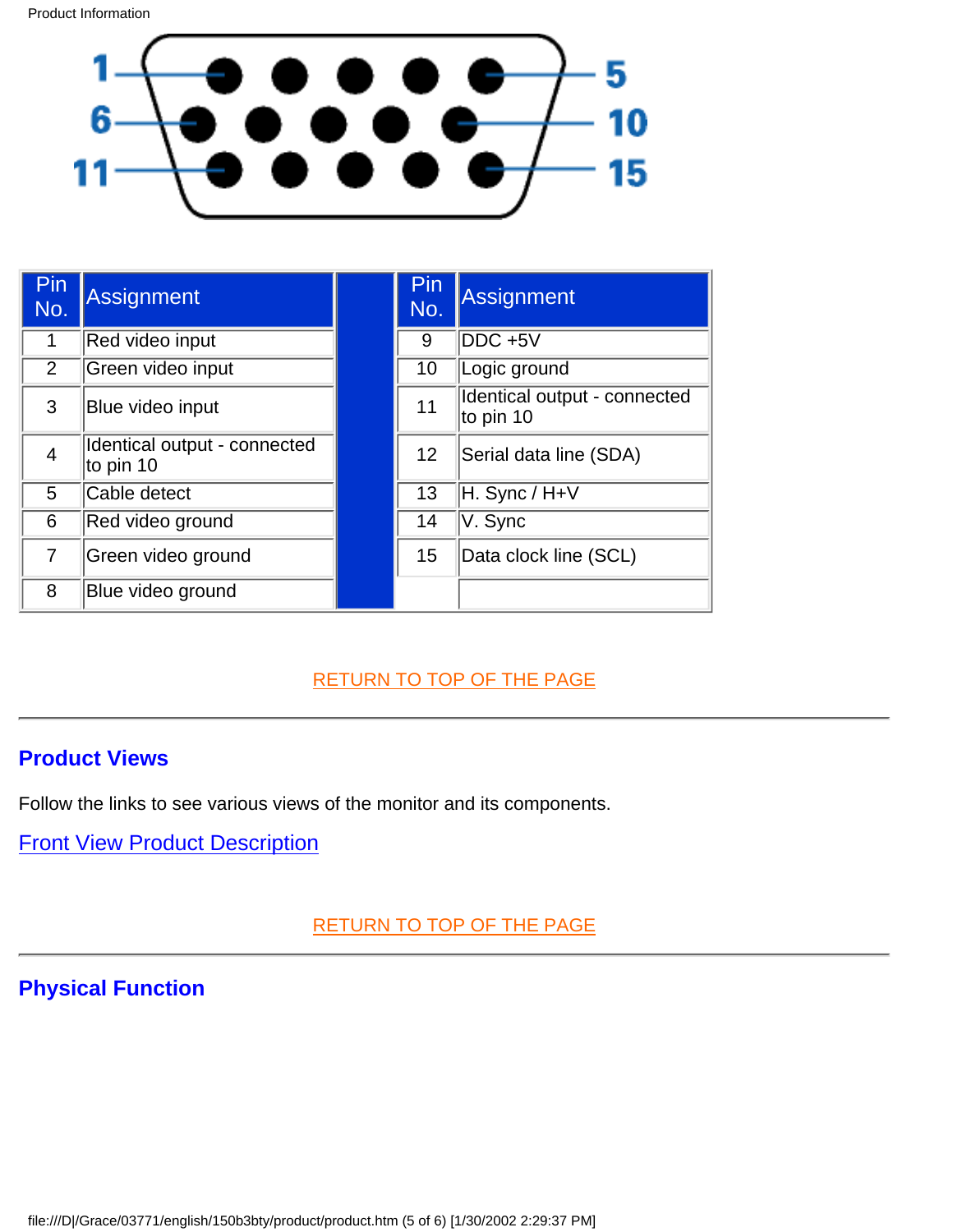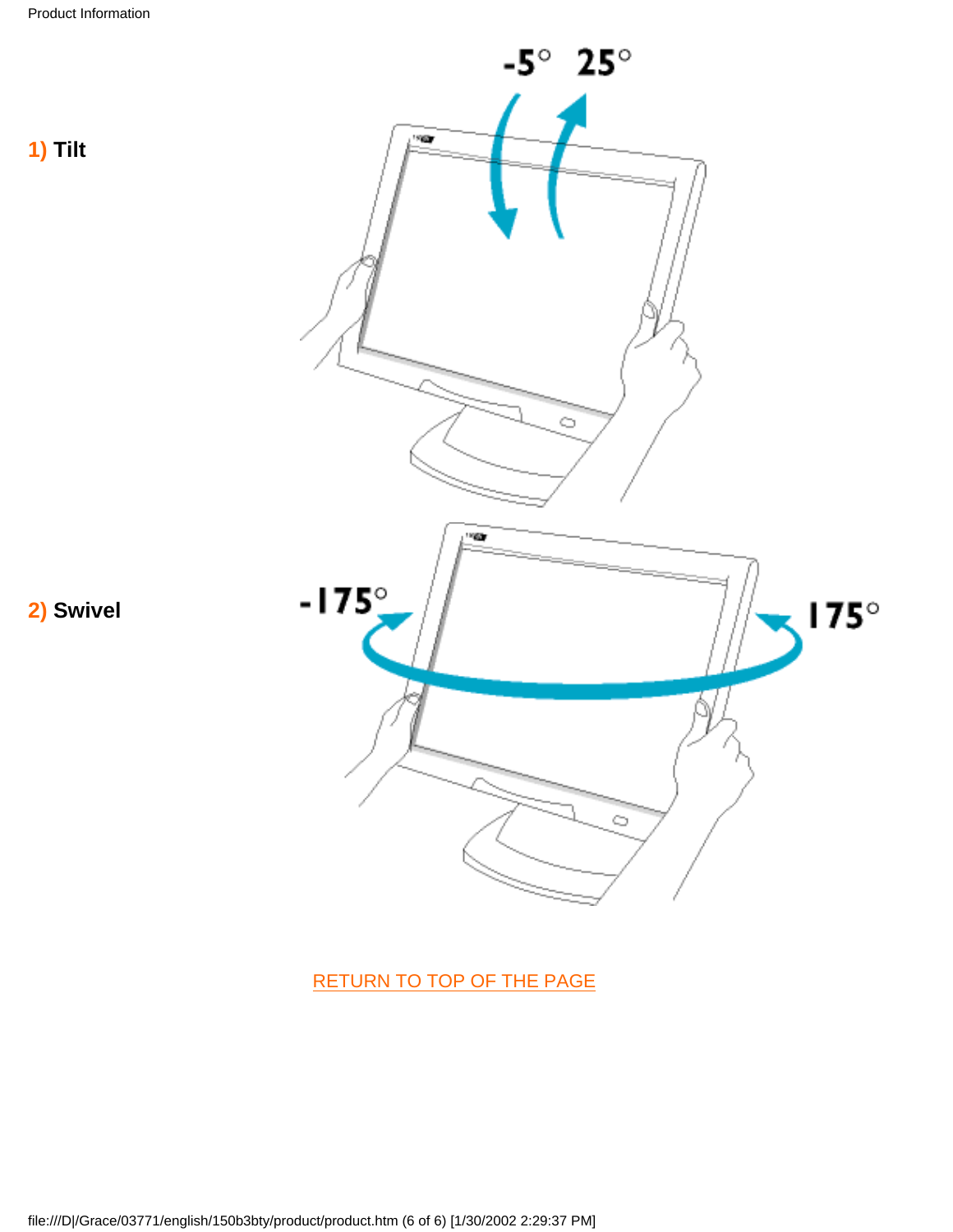$\begin{array}{c}\n\bullet \\
\bullet \\
\bullet\n\end{array}$ 

# <span id="page-11-2"></span><span id="page-11-0"></span>**Installing your LCD Monitor**

Your LCD Monitor : [Front View Product Description](#page-11-1) • [Connecting to Your PC](#page-49-0) • [Remove and](#page-52-0) [Re-install the Base](#page-52-0) • [Getting Started](#page-56-0) • [Optimizing Performance](#page-12-0) • [Accessories \(optional\)](#page-59-0)

#### <span id="page-11-1"></span>**Front View Product Description**



7, UP and DOWN buttons are used when adjusting the OSD of your monitor

> LEFT and RIGHT buttons, like the UP and DOWN buttons, are also used in adjusting the OSD of your monitor.

BRIGHTNESS hotkey. When the UP and DOWN arrow buttons are pressed, the adjustment controls for the BRIGHTNESS will show up.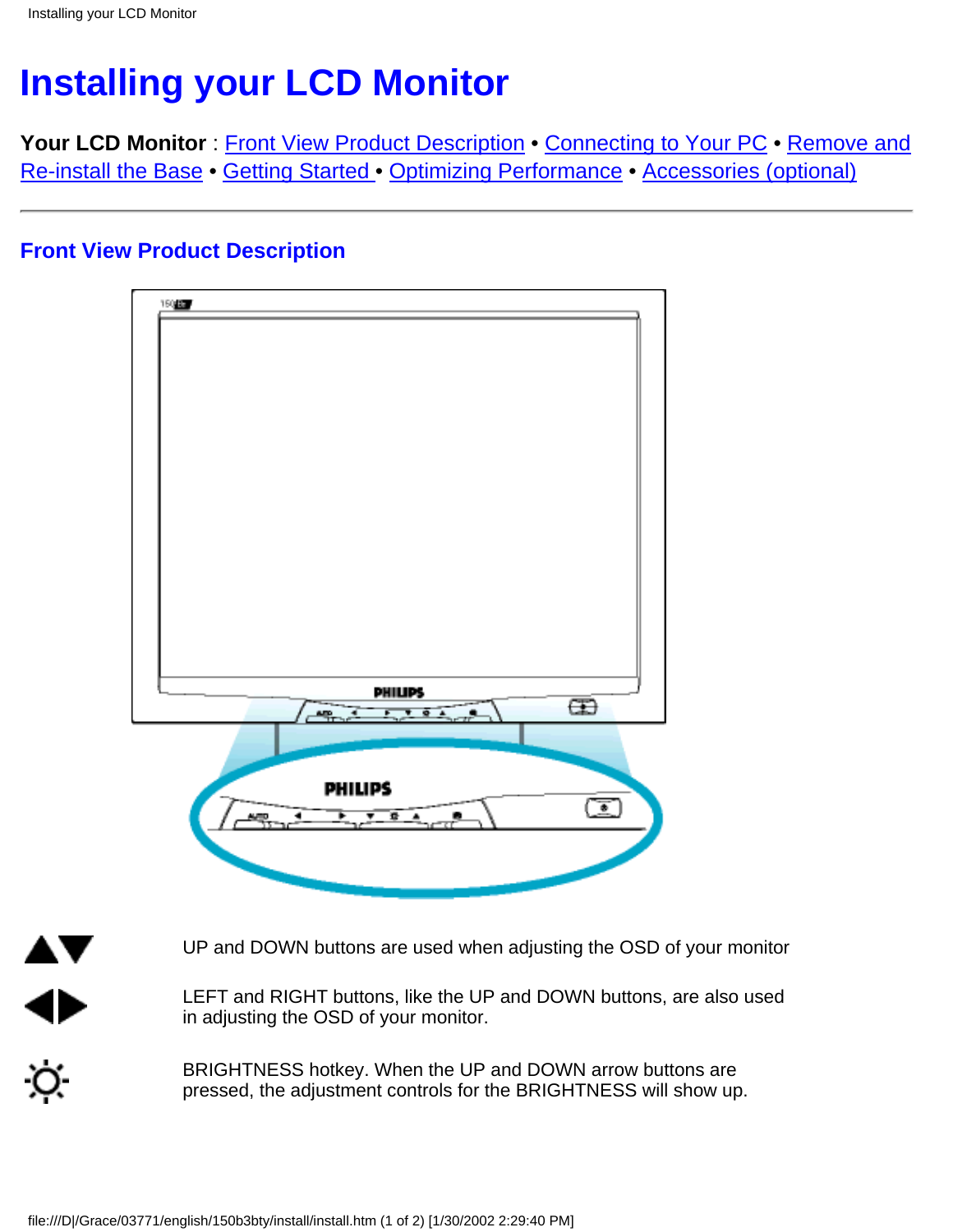

OK button which when pressed will take you to the OSD controls



POWER button switches your monitor on

**AUTO** 

Automatically adjust the horizontal position, vertical position, phase and clock setting.

### [RETURN TO TOP OF THE PAGE](#page-11-2)

# <span id="page-12-0"></span>**Optimizing Performance**

● For best performance, ensure that your display settings are set at 1024x768@60Hz (for14"/15") or 1280x1024, 60Hz (for17"/18").



*Note: You can check the current display settings by pressing the "OK" button once. Go into the Product Information. The current display mode is shown on the item called RESOLUTION.*

● You can also install the Flat Panel Adjust (FP Adjust) program, a program for getting the best performance out of your monitor, included in this CD. A step-by-step instructions is provided to guide you through the installtion process. Click on the link to know more about this program.

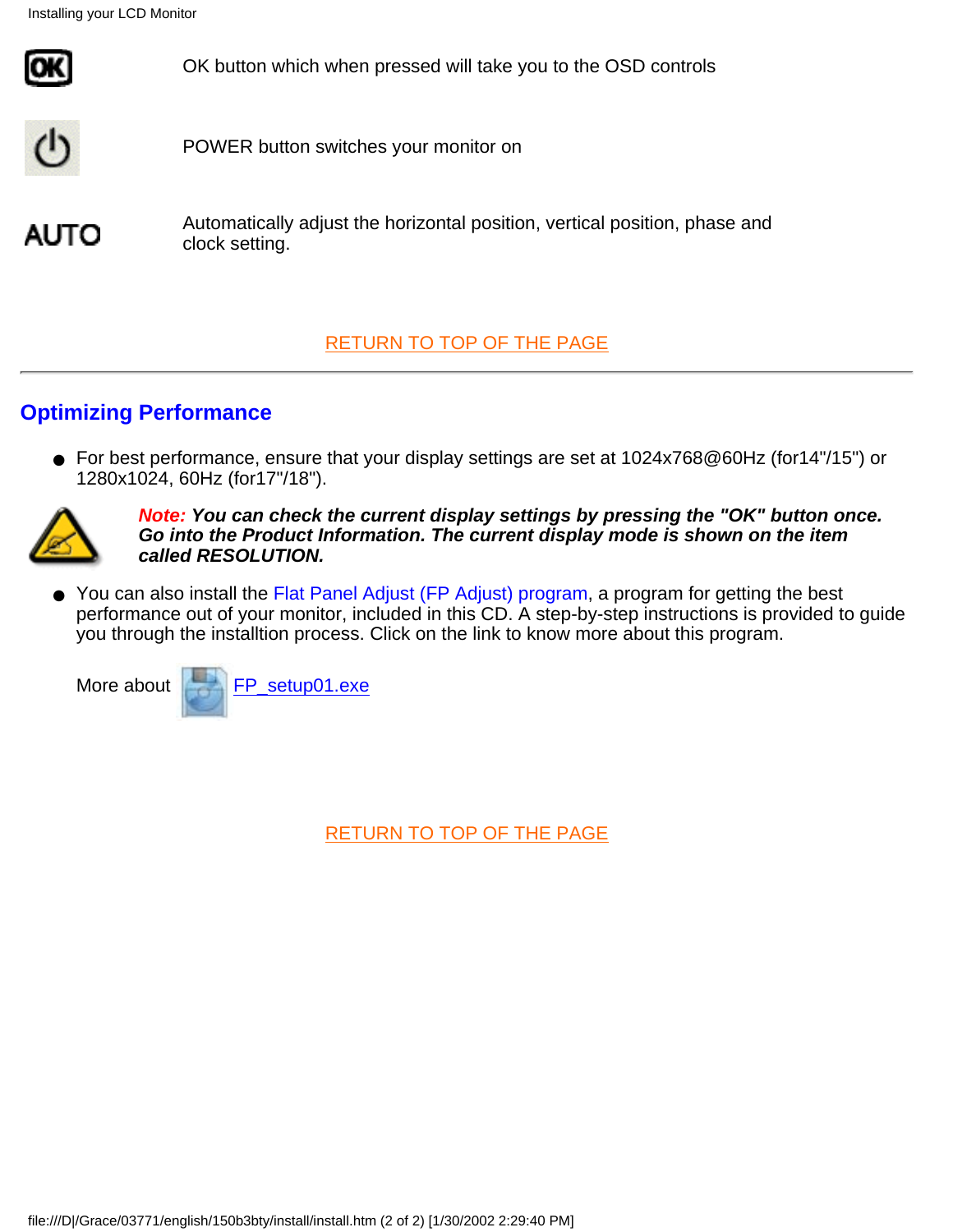# <span id="page-13-0"></span>**On-Screen Display**

### Description of the On-Screen Display • The OSD Tree

### **Description of the On Screen Display**

#### *What is the On-Screen Display?*

This is a feature in all Philips LCD monitors which allows an end-user to adjust screen performance of monitors directly though an on-screen instruction window. The user interface provides user-friendliness and ease-of-use when operating the monitor.

#### *Basic and simple instruction on the control keys.*

On the front controls of your monitor, once you press the **DK** button, the On Screen Display (OSD) Main Controls window will pop up and you can now start making adjustments to your monitor's various features. Use the  $\bullet$  or the  $\bullet$  veys to make your adjustments within.

| USE 1024x768 FOR BEST RESULT              |  |
|-------------------------------------------|--|
|                                           |  |
|                                           |  |
| 357 LANGUAGE                              |  |
| Q<br><b>ADJUST POSITION</b>               |  |
| 楽<br><b>BRIGHTNESS &amp; CONTRAST</b>     |  |
| $\mathbf{E}$<br><b>VIDEO NOISE</b>        |  |
| <b>ADJUST COLOR</b><br>Ø                  |  |
| $\blacksquare$<br><b>OSD SETTINGS</b>     |  |
| œ<br><b>PRODUCT INFORMATION</b>           |  |
| <b>RESET TO FACTORY SETTINGS</b><br>loton |  |
|                                           |  |
|                                           |  |
| $\bullet$<br><b>EXIT MAIN CONTROLS</b>    |  |
| <b>OO</b> MOVE SELECTION THEN<br>6        |  |
|                                           |  |

RETURN TO TOP OF THE PAGE

# **The OSD Tree**

Below is an overall view of the structure of the On-Screen Display. You can use this as reference when you want to later on work your way around the different adjustments.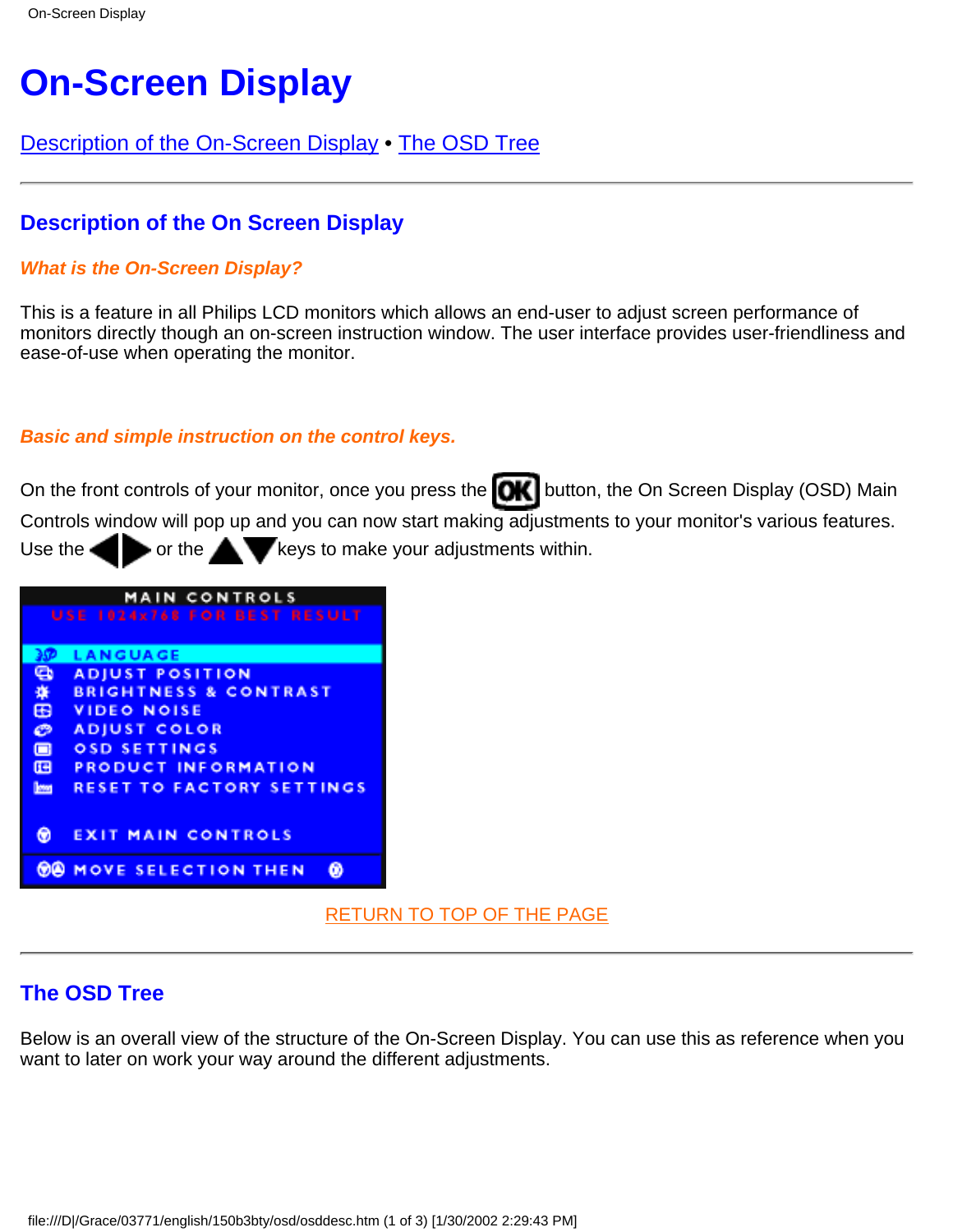

· Specifications are subject to change without prior notice.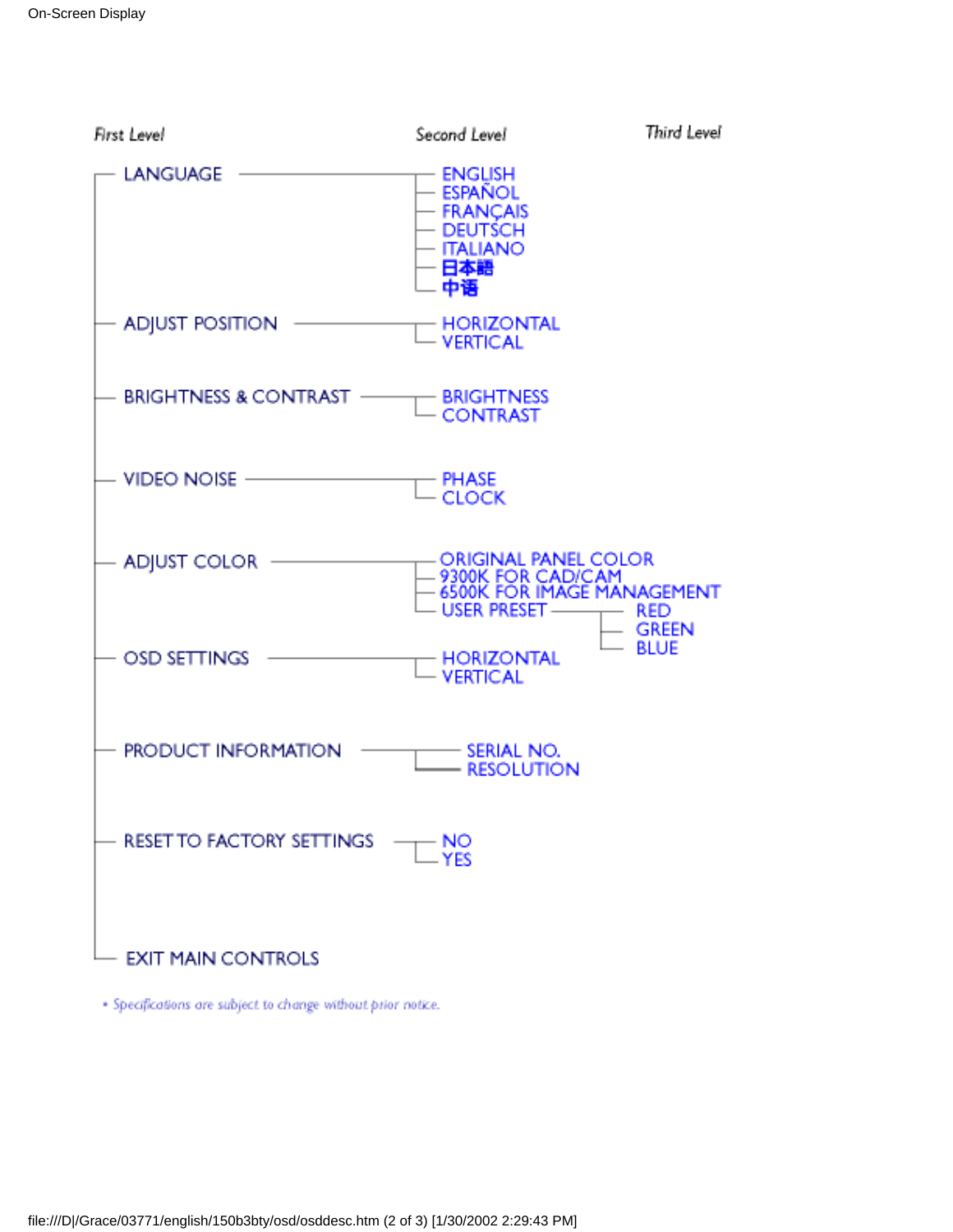On-Screen Display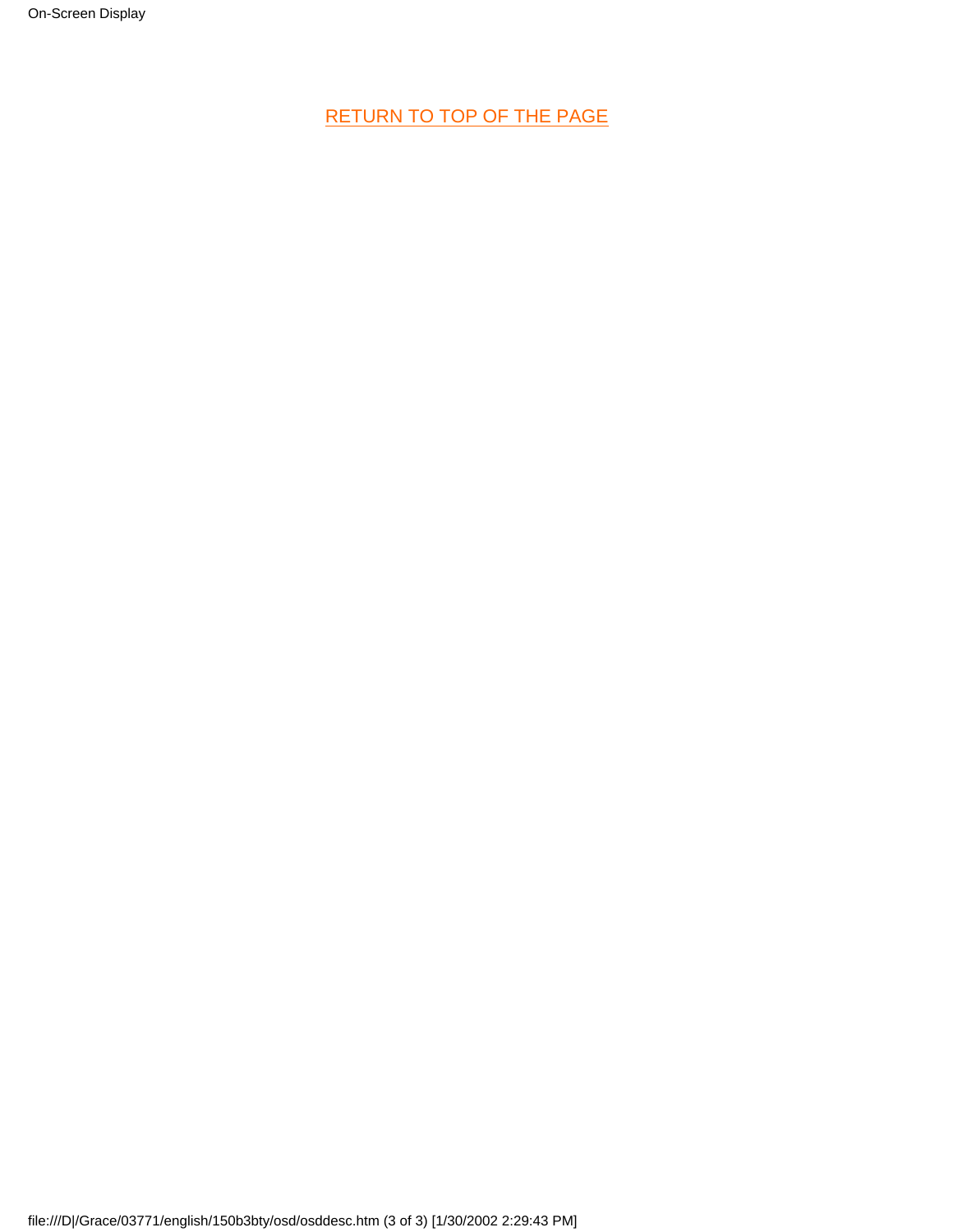# <span id="page-16-0"></span>**Customer Care & Warranty**

PLEASE SELECT YOUR COUNTRY/AREA TO REVIEW DETAILS OF YOUR WARRANTY **COVERAGE** 

WESTERN EUROPE: [Austria](#page-67-0) • [Belgium](#page-67-0) • [Cyprus](#page-67-0) • [Denmark](#page-67-0) • [France](#page-67-0) • [Germany](#page-67-0) • [Greece](#page-67-0) • [Finland](#page-67-0) • [Ireland](#page-67-0) • [Italy](#page-67-0) • [Luxembourg](#page-67-0) • [the Netherlands](#page-67-0) • [Norway](#page-67-0) • [Portugal](#page-67-0) • [Sweden](#page-67-0) • [Switzerland](#page-67-0) • [Spain](#page-67-0) • [United Kingdom](#page-67-0)

EASTERN EUROPE: [Czech Republic](#page-68-0) • [Hungary](#page-68-0) • [Poland](#page-68-0) • [Russia](#page-68-0) • [Turkey](#page-68-0)

LATIN AMERICA: [Antilles](#page-68-0) • [Argentina](#page-68-0) • [Brasil](#page-68-0) • [Chile](#page-68-0) • [Colombia](#page-68-0) • [Mexico](#page-68-0) • [Paraguay](#page-68-0) • [Peru](#page-68-0) • [Uruguay](#page-68-0) • [Venezuela](#page-68-0)

NORTH AMERICA: [Canada](#page-68-0) • [USA](#page-69-0)

PACIFIC: [Australia](#page-68-0) • [New Zealand](#page-68-0)

ASIA: [Bangladesh](#page-68-0) • [China](#page-68-0) • [Hong Kong](#page-68-0) • [India](#page-68-0) • [Indonesia](#page-68-0) • [Japan](#page-68-0) • [Korea](#page-68-0) • [Malaysia](#page-68-0) • [Pakistan](#page-68-0) • [Philippines](#page-68-0) • [Singapore](#page-68-0) • [Taiwan](#page-68-0) • [Thailand](#page-68-0)

AFRICA: [Morocco](#page-68-0) • [South Africa](#page-68-0)

MIDDLE EAST: [Dubai](#page-68-0) • [Egypt](#page-68-0)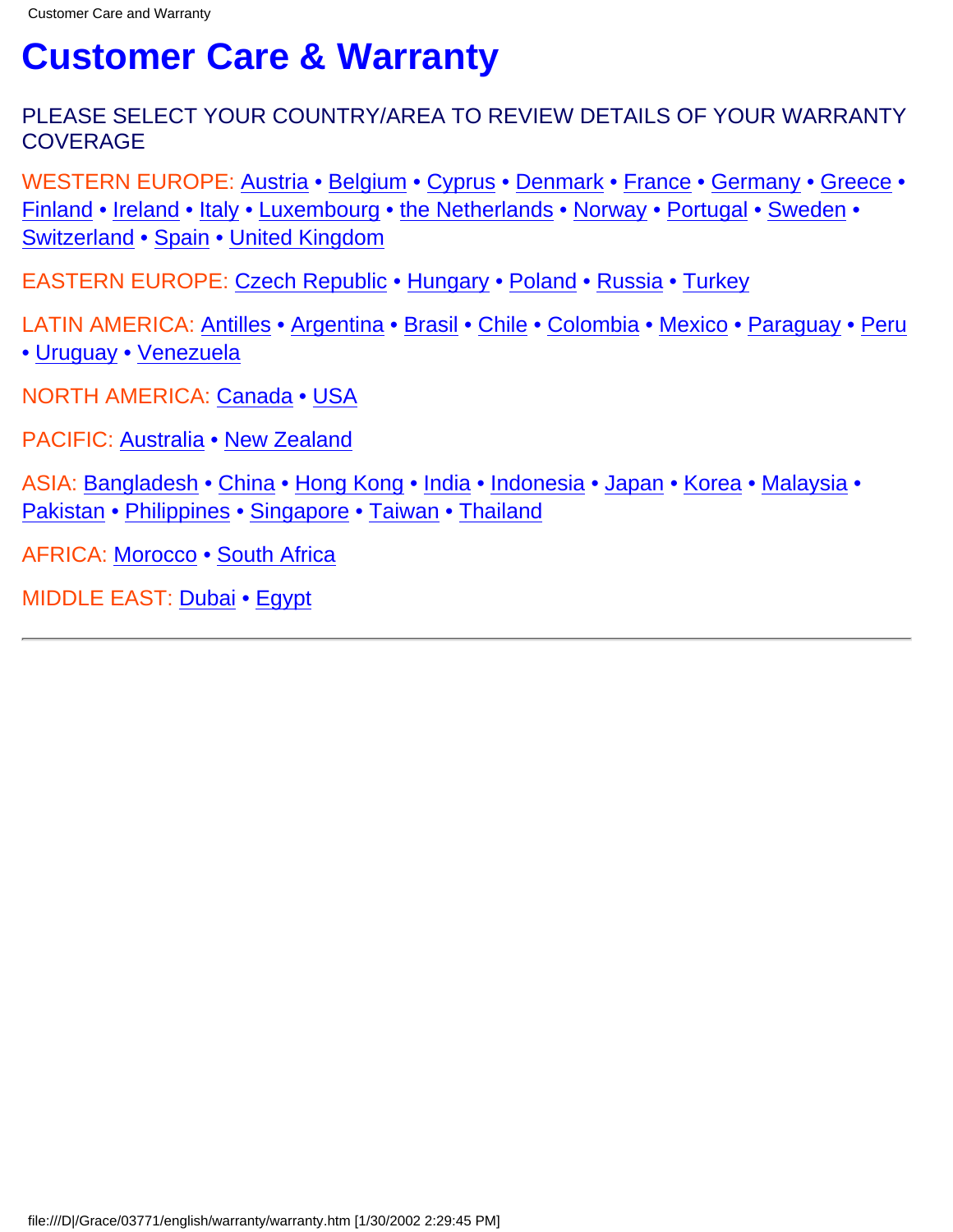# <span id="page-17-0"></span>**Glossary**

# A B C D E F G H I J K L M N O P Q R S T U V W X Y Z

# **C**

#### *Color temperature*

A way of describing the color of a radiating source in terms of the temperature (in degrees Kelvin) of a black body radiating with the same dominant frequency as the source.

Most Philips monitors offer the possibility of setting the color temperature to any desired value.

#### RETURN TO TOP OF THE PAGE

# **D**

### *D-SUB USB*

Your monitor comes with a D-Sub cable.

### *Digital Visual Interface (DVI)*

The Digital Visual Interface (DVI) specification provides a high-speed digital connection for visual data types that is display technology independent. The interface is primarily focused at providing a connection between a computer and its display device. The DVI specification meets the needs of all segments of the PC industry (workstation, desktop, laptop, etc.) and will enable these different segments to unite around one monitor interface specification.

The DVI interface enables:

- 1. Content to remain in the lossless digital domain from creation to consumption.
- 2. Display technology independence.
- 3. Plug and play through hot plug detection, EDID and DDC2B.
- 4. Digital and Analog support in a single connector.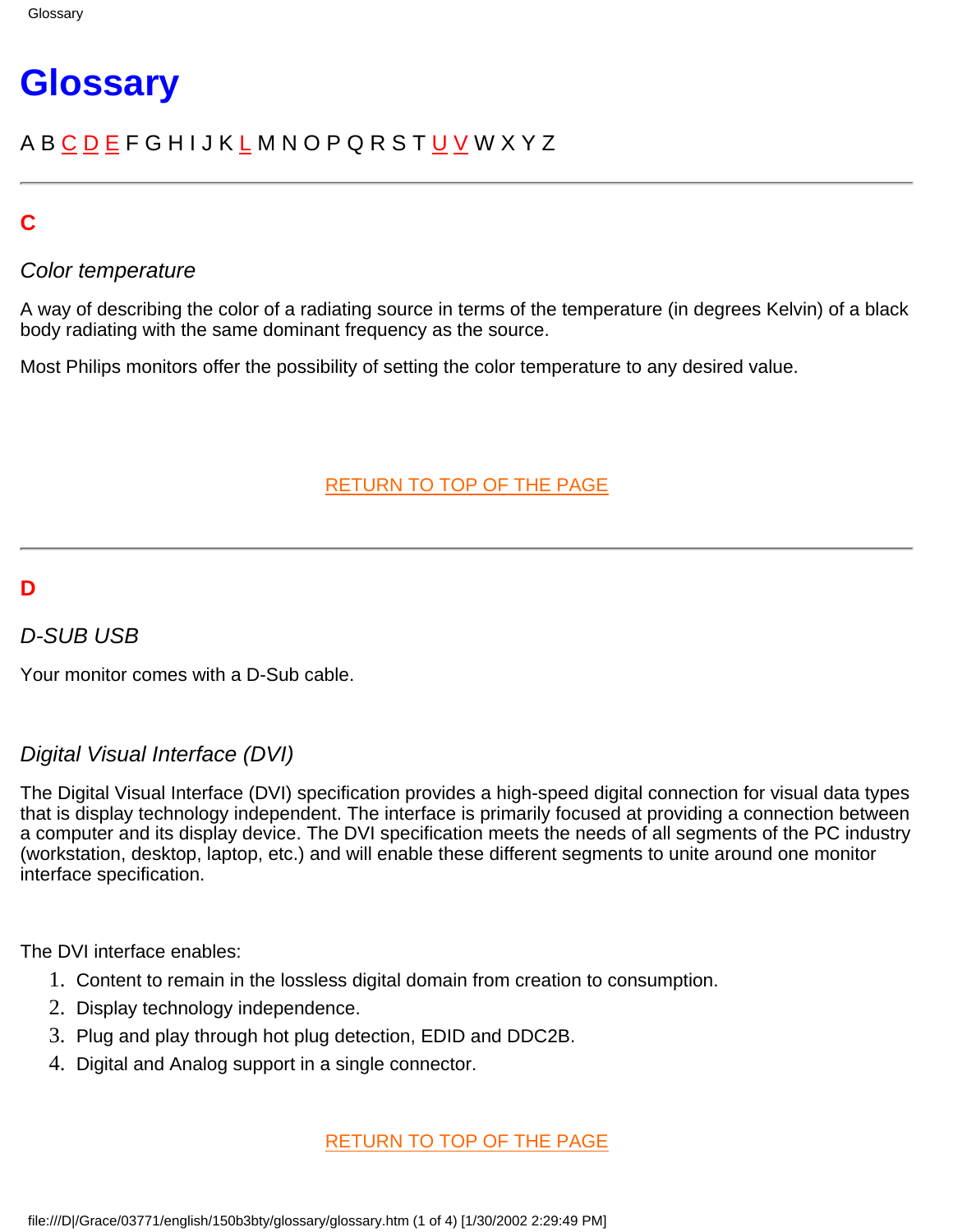# **E**

#### *Energy Star Computers Programme*

An energy conservation programme launched by the US Environmental Protection Agency (EPA) with the primary aim of promoting the manufacture and marketing of energy-efficient office automation equipment. Companies joining this programme must be willing to commit themselves to manufacturing one or more products capable of going into a low -power state (< 30 W) either after a period of inactivity or after a predetermined time selected by the user.

#### RETURN TO TOP OF THE PAGE

# **L**

#### *LCD Liquid Crystal Display*

An alphanumeric display using the unique properties of liquid crystal to form characters. The latest flat-panel displays comprise a matrix of hundreds or thousands of individual LCD cells that generate text and colorful graphics on a screen. They consume little power though they do require external lighting to make them legible to the user.

#### RETURN TO TOP OF THE PAGE

#### **U**

#### *USB or Universal Serial Bus*

A smart plug for PC peripherals. USB automatically determines resources (like driver software and bus bandwidth) required by peripherals. USB makes necessary resources available without user intervention.

- USB eliminates "case angst" -- the fear of removing the computer case to install add-on peripherals. And USB also eliminates adjustment of complicated IRQ settings when installing new peripherals.
- USB does away with "port gridlock." Without USB, PCs are normally limited to one printer, two Com port devices (usually a mouse and modem), one Enhanced Parallel Port add-on (scanner or video camera, for example) and a joystick. More and more peripherals for multimedia computers arrive on the market every day. With USB, up to 127 devices can run simultaneously on a computer.
- USB permits "hot plug-in." There's no need to shut down, plug in, reboot and run set-up to install peripherals. And no need to go through the reverse process to unplug a device.

In short, USB transforms today's "Plug-and-Pray" into true Plug-and-Play!

Hub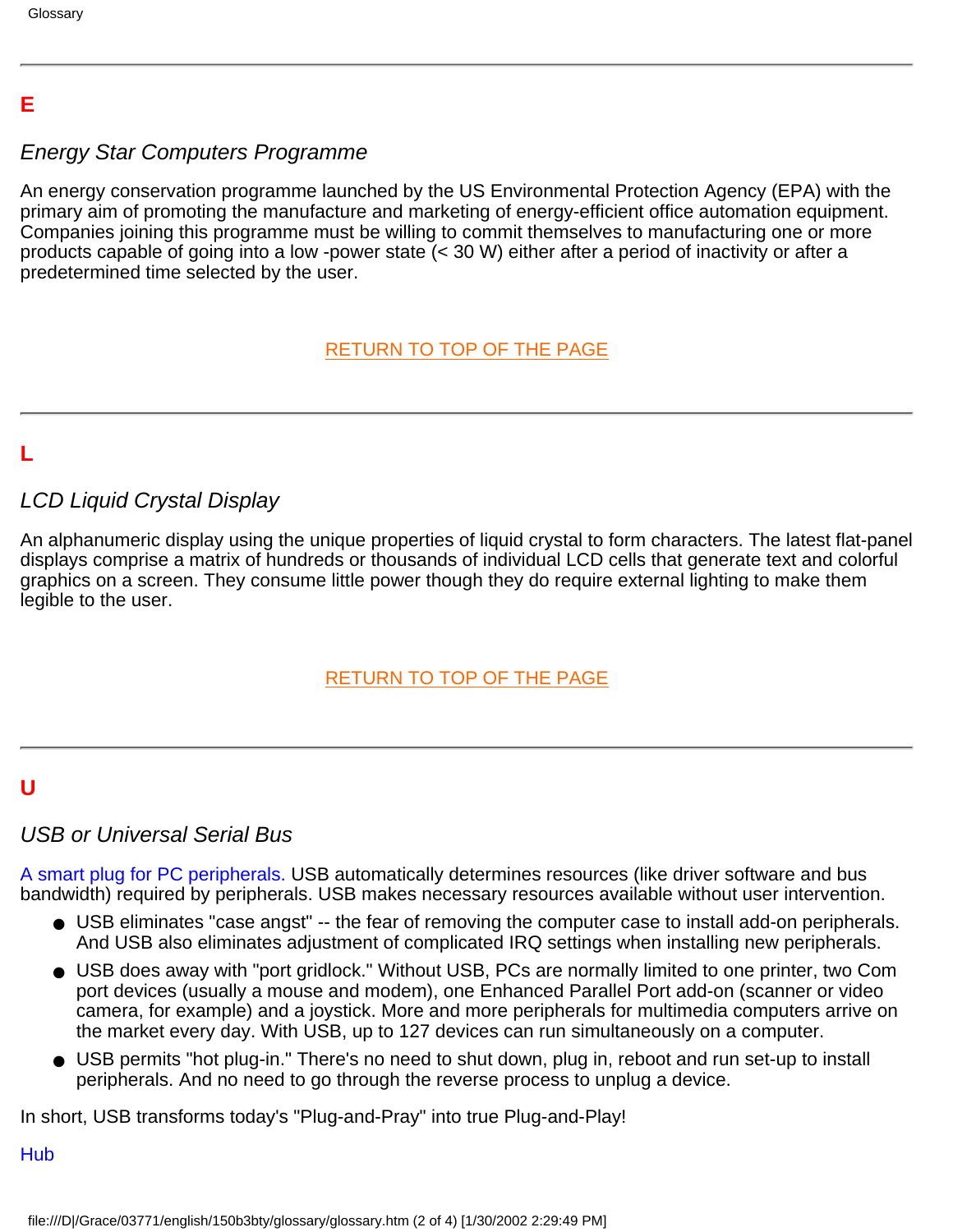Glossary

A Universal Serial Bus device that provides additional connections to the Universal Serial Bus.

Hubs are a key element in the plug-and-play architecture of USB. The Figure shows a typical hub. Hubs serve to simplify USB connectivity from the user's perspective and provide robustness at low cost and complexity.

Hubs are wiring concentrators and enable the multiple attachment characteristics of USB. Attachment points are referred to as ports. Each hub converts a single attachment point into multiple attachment points. The architecture supports concatenation of multiple hubs.

The upstream port of a hub connects the hub towards the host. Each of the other downstream ports of a hub allows connection to another hub or function. Hubs can detect, attach and detach at each downstream port and enable the distribution of power to downstream devices. Each downstream port can be individually enabled and configured at either full or low speed. The hub isolates low speed ports from full speed signaling.

A hub consists of two portions: the Hub Controller and Hub Repeater. The repeater is a protocol-controlled switch between the upstream port and downstream ports. It also has hardware support for reset and suspend/resume signaling. The controller provides the interface registers to allow communication to/from the host. Hub specific status and control commands permit the host to configure a hub and to monitor and control its ports.

#### **Device**

A logical or physical entity that performs a function. The actual entity described depends on the context of the reference. At the lowest level, device may refer to a single hardware component, as in a memory device. At a higher level, it may refer to a collection of hardware components that perform a particular function, such as a Universal Serial Bus interface device. At an even higher level, device may refer to the function performed by an entity attached to the Universal Serial Bus; for example, a data/FAX modem device. Devices may be physical, electrical, addressable, and logical.



#### **Downstream**

The direction of data flow from the host or away from the host. A downstream port is the port on a hub electrically farthest from the host that generates downstream data traffic from the hub. Downstream ports receive upstream data traffic.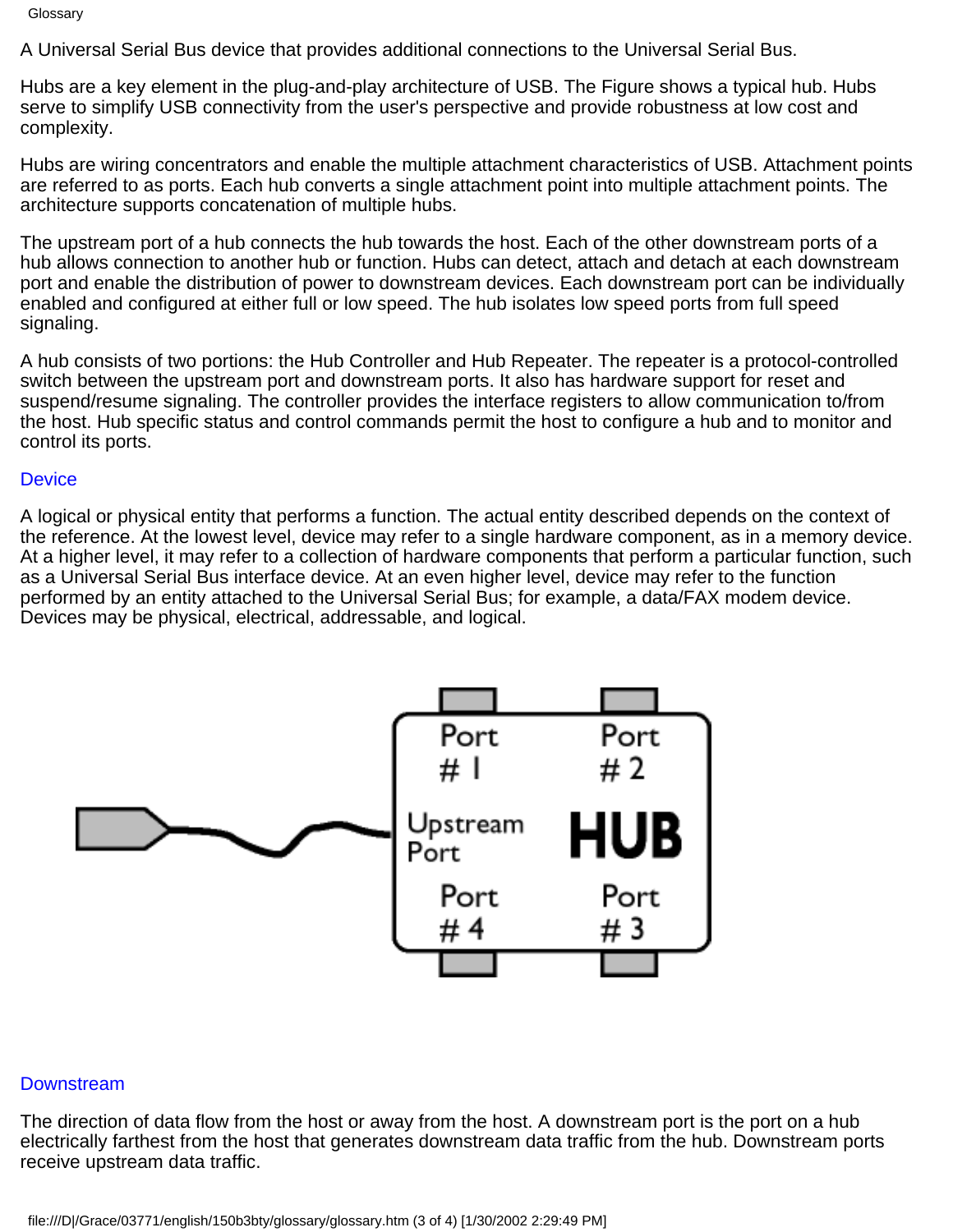#### Upstream

The direction of data flow towards the host. An upstream port is the port on a device electrically closest to the host that generates upstream data traffic from the hub. Upstream ports receive downstream data traffic.

RETURN TO TOP OF THE PAGE

**V**

*Vertical refresh rate*

Expressed in Hz, it is the number of frames (complete pictures) written to the screen every second.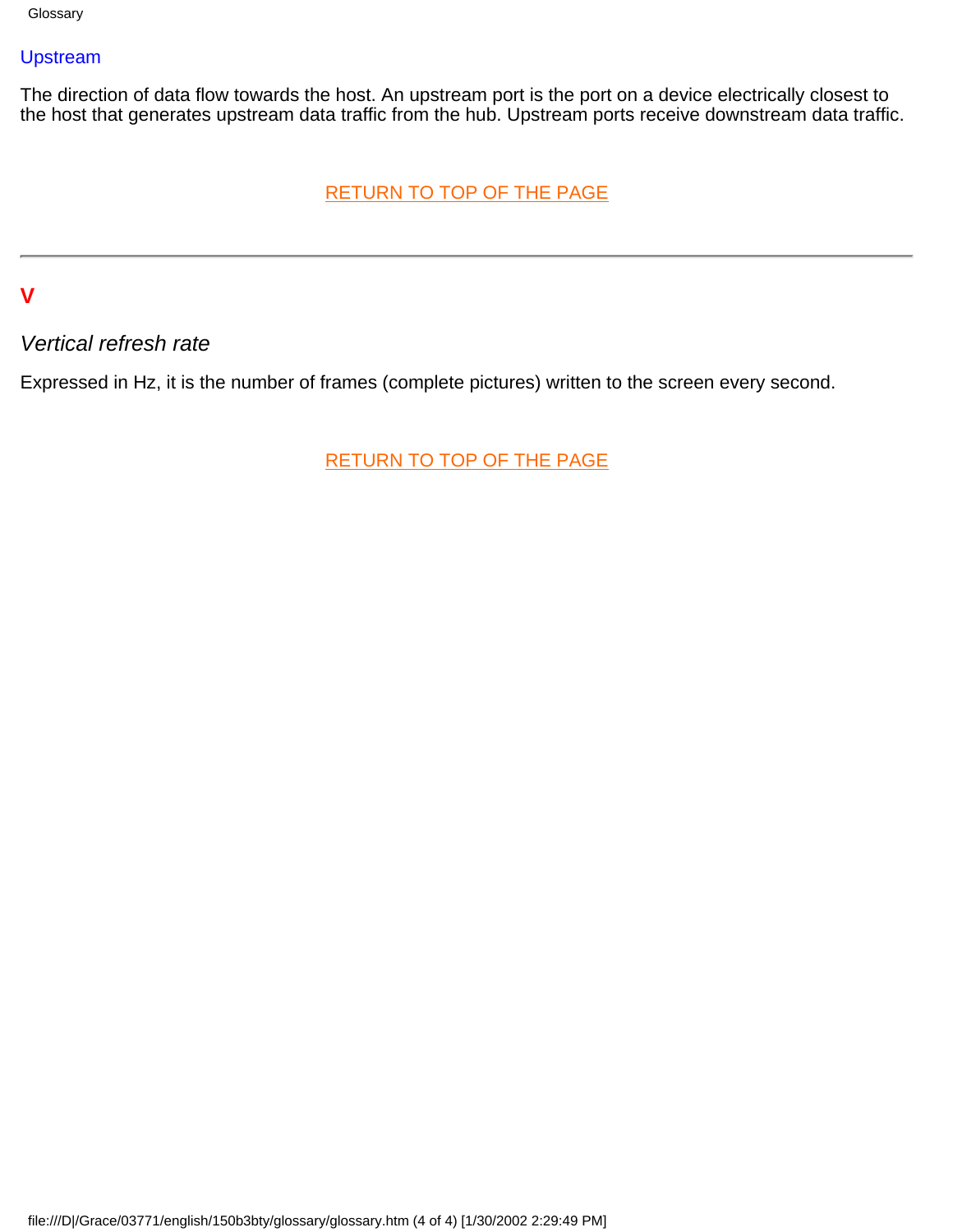# <span id="page-21-0"></span>**Download and Print**

Installing your LCD monitor driver • Download and Printing Instructions • Installing FPadjust Program

#### **Installing Your LCD monitor driver**

*System requirements:*

- PC running Windows 95, Windows 98, Windows 2000, Windows Me, Windows XP or later
- Find your driver ".inf/.icm/.cat" at : /PC/drivers/

**Read the "Driver\_install02.txt" file before installing.**

This page provides an option to read the manual in .pdf format. PDF files can be downloaded into your hard disk, then viewed and printed with Acrobat Reader or through your browser.

If you do not have Adobe" Acrobat Reader installed, click on the link to install the application. [Adobe®](file:///D|/Grace/pc/acrobat/ar405eng.exe) [Acrobat Reader for PC](file:///D|/Grace/pc/acrobat/ar405eng.exe) / [Adobe® Acrobat Reader for Mac.](file:///D|/Grace/mac/acrobat/Reader%204.05%20Installer)

### *Download instructions:*

To download the file:

1. Click-and-hold your mouse over the icon below. (Win95/98/2000/Me/XP users right-click)

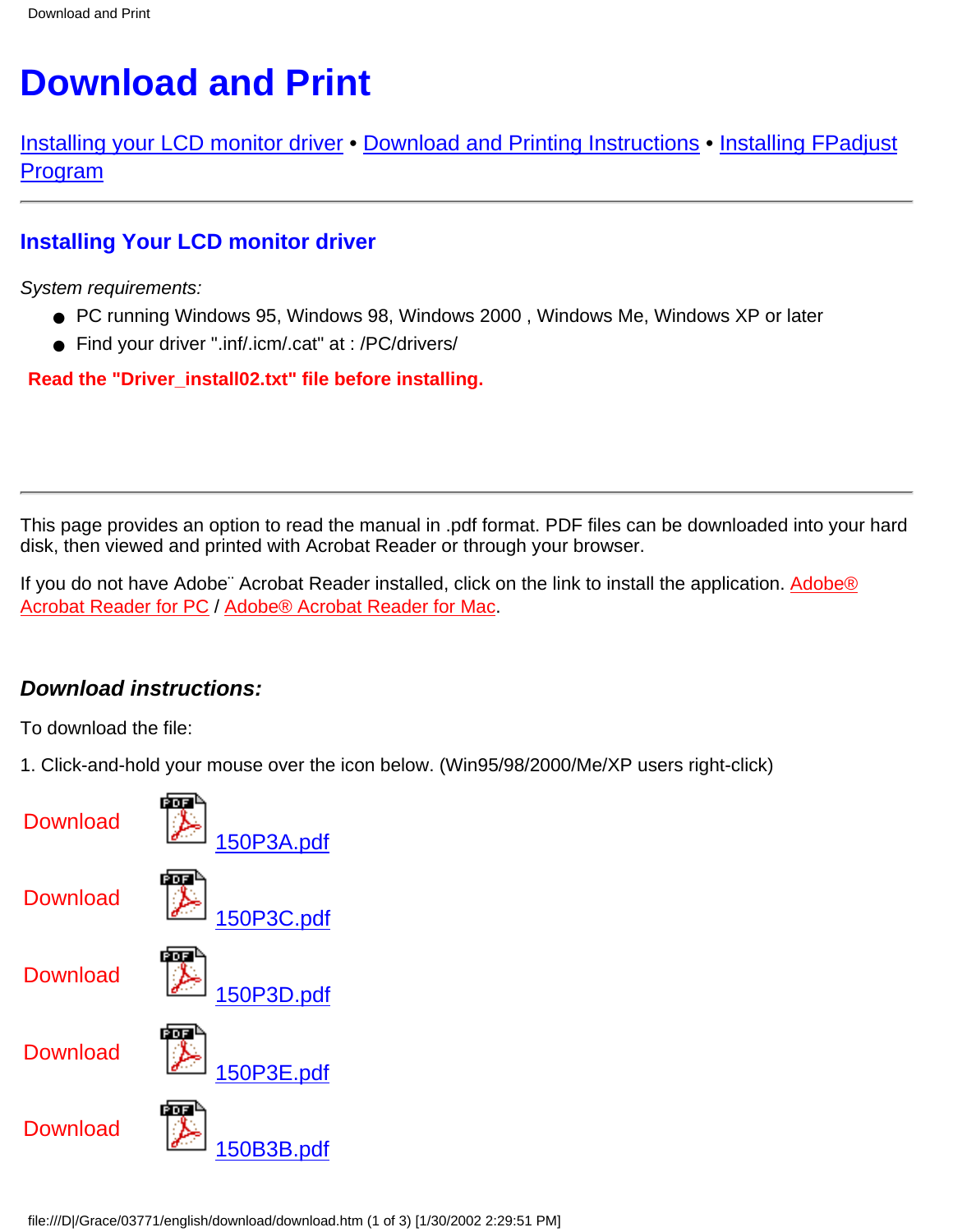Download and Print



2. From the menu that appears, choose 'Save Link As...', 'Save Target As...' or 'Download Link to Disk'.

3. Choose where you would like to save the file; click 'Save' (if prompted to save as either 'text' or 'source', choose 'source').

### *Printing instructions:*

To print the manual:

1. With the manual file open, follow your printer's instructions and print the pages you need.

#### RETURN TO TOP OF THE PAGE

### **Installing FPadjust Program**

The FP Adjust program generates alignment patterns which will help you adjust monitor settings such as CONTRAST, BRIGHTNESS, HORIZONTAL & VERTICAL POSITION, PHASE and CLOCK.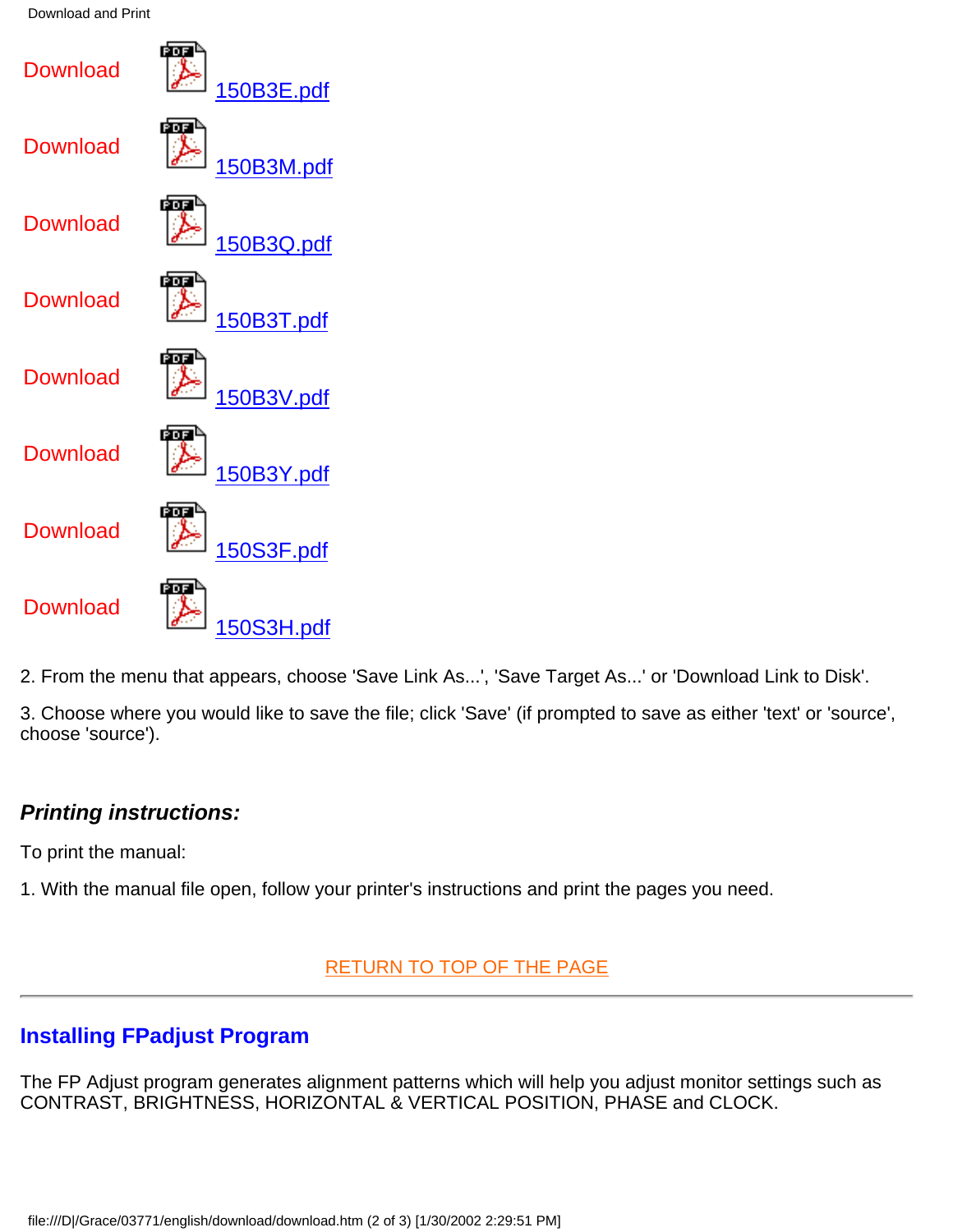#### Download and Print

*System requirements:*

● PC running Windows 95, Windows 98, Windows 2000, Winodws Me, Windows XP or later

#### *To install FPadjust Program:*

● Click on the link or icon to install FPadjustment Program.

or

● Click-and-hold your mouse over the icon. (Win95/98/2000/Me/XP users right-click)





- From the menu that appears, choose 'Save Link As...', 'Save Target As...' or 'Download Link to Disk'.
- Choose where you would like to save the file; click 'Save' (if prompted to save as either 'text' or 'source', choose 'source').
- Exit your browser and install the FPadjust Program.

#### **Read the "FP\_Readme01.txt" file before installing.**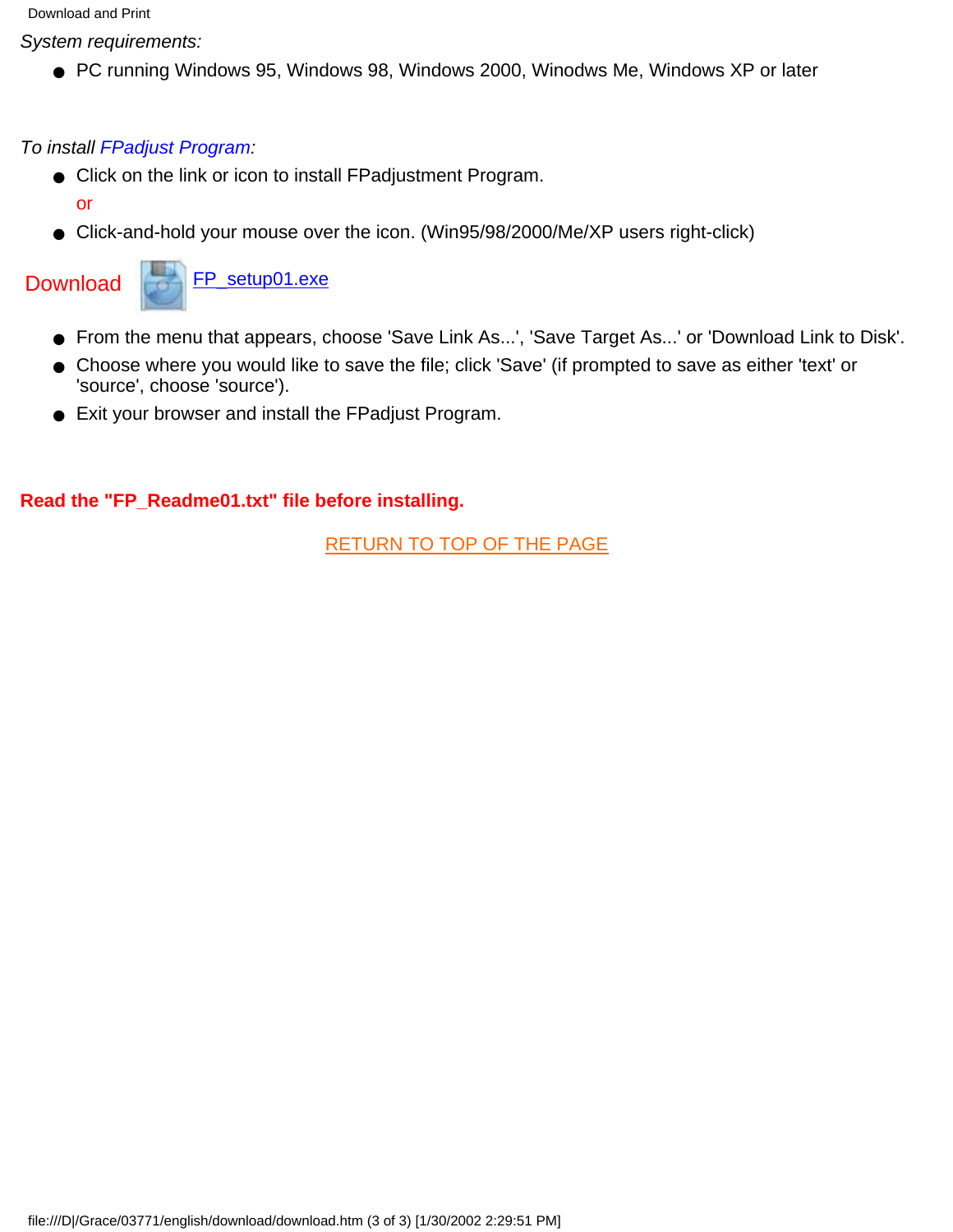# <span id="page-24-0"></span>**FAQs (Frequently Asked Questions)**

[Safety and Troubleshooting](#page-1-0) • General FAQ • Screen Adjustments • [Compatibility with Other](#page-27-0) [Peripherals](#page-27-0) • LCD Panel Technology • Ergonomics, Ecology, and Safety Standards • [Troubleshooting](#page-32-0) • [Regulatory Information](#page-35-0) • [Other Related Information](#page-45-0)

#### **General FAQs**

**Q: When I install my monitor how do I do if the screen shows "Cannot display this video mode"?**

#### **A: Recommended video mode for Philips 14"/15": 1024x768 @60Hz for Philips 17"/18" 1280x1024@60Hz.**

- 1. Unplug all cables, then connect your PC to the monitor that you used previously and which displayed correctly.
- 2. In the Windows Start Menu, select Settings/Control Panel. In the Control Panel Window, select the Display icon. Inside the Display Control Panel, select the " Settings " tab. Under the setting tab, in box labeled " desktop area ", move the slidebar to 1024x768 pixels (14"/15") / 1280x1024 pixels (17"/18").
- 3. Open " Advanced Properties " and set the Refresh Rate to 60Hz, then click OK.
- $4.$  Restart your computer and repeat step 2 and 3 to verify that your PC is set at 1024x768@60Hz (14"/15") / 1280x1024@60Hz (17"/18").
- 5. Shut down your computer, disconnect your old monitor and reconnect your Philips LCD monitor.
- 6. Turn on your monitor and then turn on your PC

**Q: What should I do when screen shows: THIS IS 85HZ OVERSCAN, CHANGE COMPUTER DISPLAY INPUT TO 1024 x 768 @60HZ or THIS IS 85HZ OVERDRIVE, CHANGE COMPUTER DISPLAY INPUT TO 1280 x 1024 @60HZ?**

**A: It means the signal input from your PC is 85Hz -- outside the range that the monitor can display. New Generation LCD intelligent monitor capabilities temporarily override the overscan, providing you with 10 minutes to reset timing to recommended settings.**

**Here's how:**

**Go to your Windows Start menu. Select** *Settings***, then** *Control Panel***. Select** *Display***. Move to** *Settings* **and click on the** *Advanced* **button. Under** *Adaptor***, change the refresh rate to 56~75.**

**You have 10 minutes to complete the operation; if you do not complete within 10 minutes, power off and re-power on monitor to enter changes.**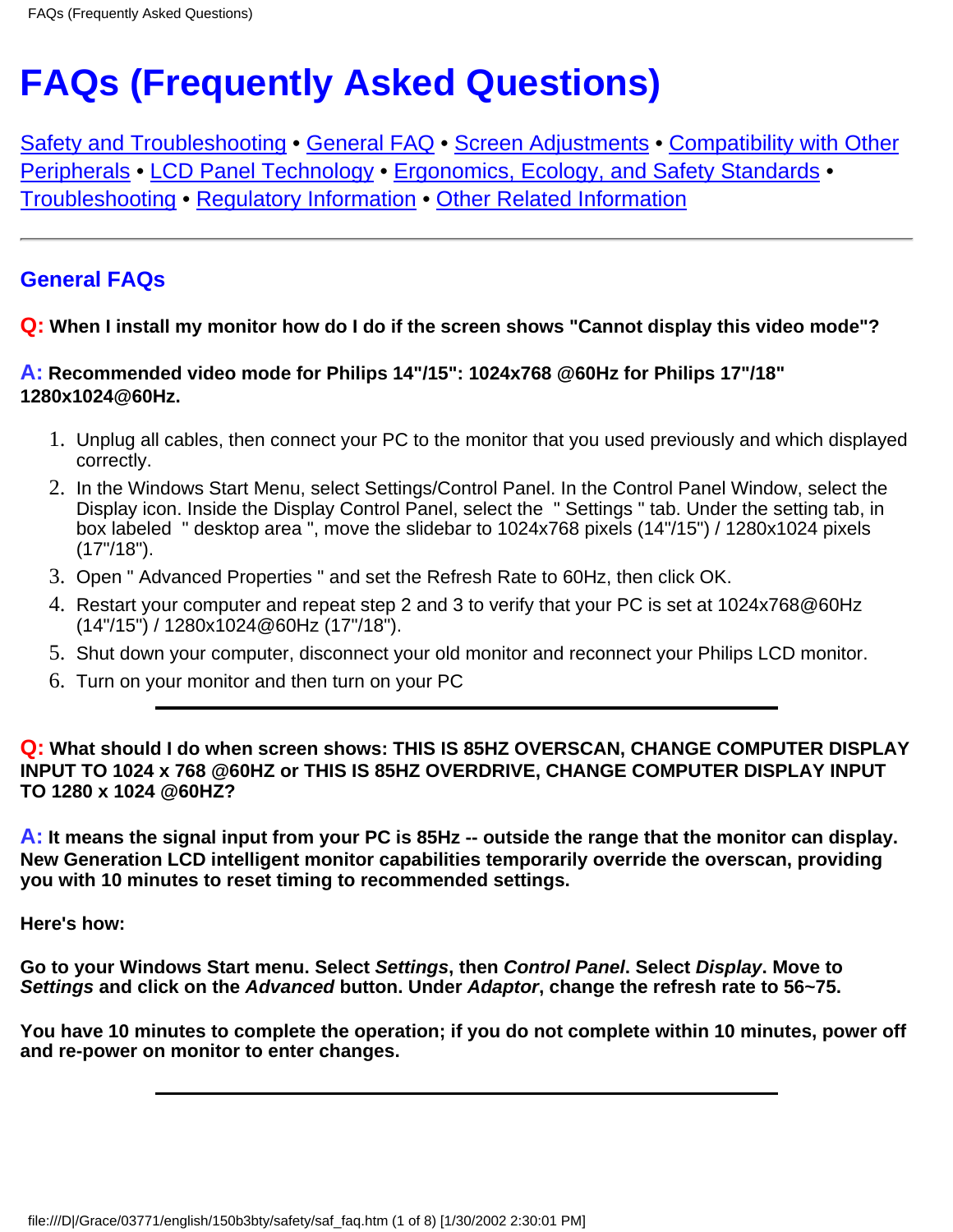FAQs (Frequently Asked Questions)

**Q: What does "refresh rate" mean to me in an LCD monitor?**

**A: For LCD monitors, the refresh rate is much less relevant. LCD monitors display a stable, flicker-free image at 60Hz. There is no visible differences between 85Hz and 60Hz.**

**Q: What are the .inf and .icm files on the setup disk & CD-ROM? How do I install the drivers (.inf and .icm)?**

**A: These are the driver files for your monitor. Follow the instructions in your user manual to install the drivers. You computer may ask you for monitor drivers (.inf and .icm files) or a driver disk when you first install your monitor. Follow the instructions to insert the driver disk (either floppy or CD-ROM) included in this package. Monitor drivers (.inf and .icm files) will be installed automatically.**

**Q: How do I adjust resolution?**

**A: Your video card/graphic driver and monitor together determine the available resolutions. You can select desired resolution under Window 95/98 with the "Display properties/Settings" control panel**

**Q: What if I get lost when making monitor adjustments?**

**A: Simply press the OSD button, then select "Reset" to recall all original factory settings.**

**Q: What is the Auto function?**

**A: The** *AUTO adjustment* **key restores optimal screen position, phase and clock settings with the press of a single button – without navigation through OSD menus and control keys.**

**Q: My Monitor has no power (Power LED does not light) ? What should I do?**

**A: Make sure the AC power cord is connected to the Monitor.**

**Q: Will the LCD monitor accept an Interlaced signal?**

**A: No If an Interlace signal is used, the screen displays both odd and even horizontal scanning lines at the same time, distorting the picture.**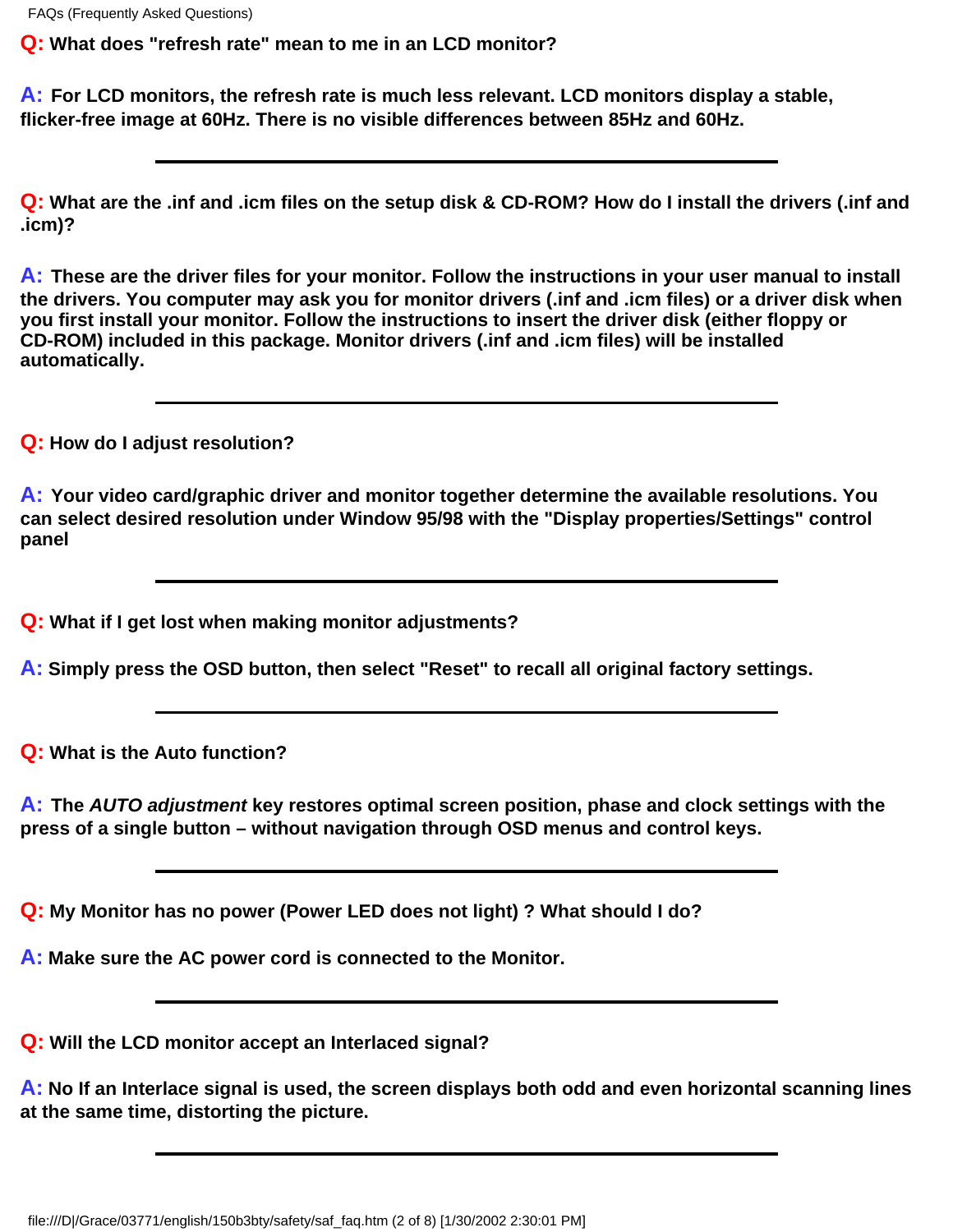**Q: Does Refresh Rate mean to LCD?**

**A: Unlike CRT display technology in which the speed the electron beam is swept from the top to the bottom of the screen determines flicker, an active matrix display uses an active element (TFT) to control each individual pixel and thus refresh rate is not really applicable to LCD technology.**

**Q: Will the LCD screen resistant scratches?**

**A: A protective coating is applied onto the surface of the LCD, which is durable up to a certain extent of hardness (approximately up to the hardness of a 2H pencil). In general, it is recommended not to expose the panel surface to any excessive shocks or scratches. An optional protective cover with greater scratch resistance is also available.**

**Q: How should I clean the LCD surface?**

**A: For normal cleaning, use the clean, soft and fine. For extensive cleaning, please use Isopropyl alcohol. Do not use other solvents such as ethyl alcohol, ethanol, acetone, hexane, etc.**

**Q: Can the Philips LCD Monitor be hung on the wall or used as touch panel?**

**A: Yes, Philips Brilliance LCD monitors have this optional feature. The standard VESA mount holes on back cover that allows user to mount the Philips monitor on any VESA standard ARM or accessories. Touch panels are being developed for future applications. Check with your Philips sales representative for more information.**

RETURN TO TOP OF THE PAGE

**Screen Adjustments**

**Q: What is the FPadjust program on the setup disk and CD-ROM?**

**A: The FPadjust program generates alignment patterns that help you adjust monitor settings such as Contrast, Brightness, Horizontal Position, Vertical Position, Phase, and Clock for optimal performance.**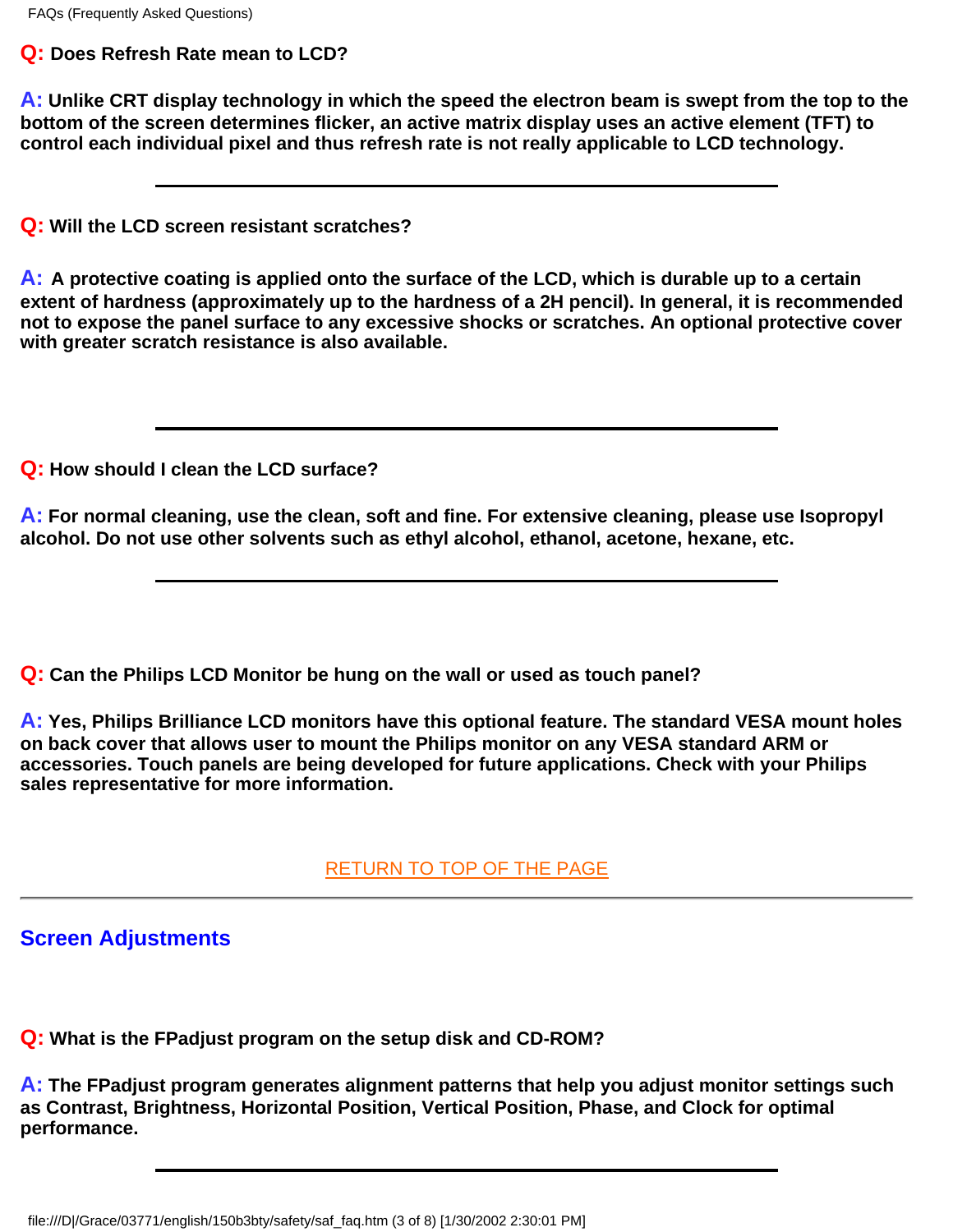#### **Q: When I install my monitor, how do I get the best performance for the monitor?**

**A:**

- For best performance, make sure your display settings are set at 1024x768@60Hz for 14"/15", 1. 1280x1024@60Hz for 17"/18". Note: You can check the current display settings by pressing the OSD OK button once. The current display mode is shown in product information in OSD main controls.
- 2. To install the Flat Panel Adjust (FPadjust) program located on the monitor setup CD-ROM, open the CD-ROM and double-click the FP\_setup01.exe icon. This will install FP Adjust automatically and place a shortcut on your desktop.
- 3. Run FPadjust by double clicking the shortcut. Follow the instructions step by step to optimize image performance with your system's video controller.

### **Q: How do LCDs compare to CRTs in terms of radiation?**

**A: Because LCDs do not use an electron gun, they do not generate the same amount of radiation at the screen surface.**

# RETURN TO TOP OF THE PAGE

# <span id="page-27-0"></span>**Compatibility with other Peripherals**

**Q: Can I connect my LCD monitor to any PC, workstation or Mac?**

**A: Yes, all Philips LCD monitors are fully compatible with standard PC, Mac and workstation. You may need a cable adapter to connect the monitor to your Mac system. Please contact your dealer/reseller for more information.**

**Q: Are Philips LCD monitors Plug-and-Play?**

**A: Yes, the monitors are Plug-and-Play compatible with Windows® 95, 98, 2000 and the PC98/99 platforms.**

**Q: What is USB (Universal Serial Bus)?**

**A: Think of USB as a smart plug for PC peripherals. USB automatically determines resources (like driver software and bus bandwidth) required by peripherals. USB makes necessary resources available without user intervention. There are three main benefits of USB. USB eliminates "case angst," the fear of removing the computer case to install circuit board cards -- that often require**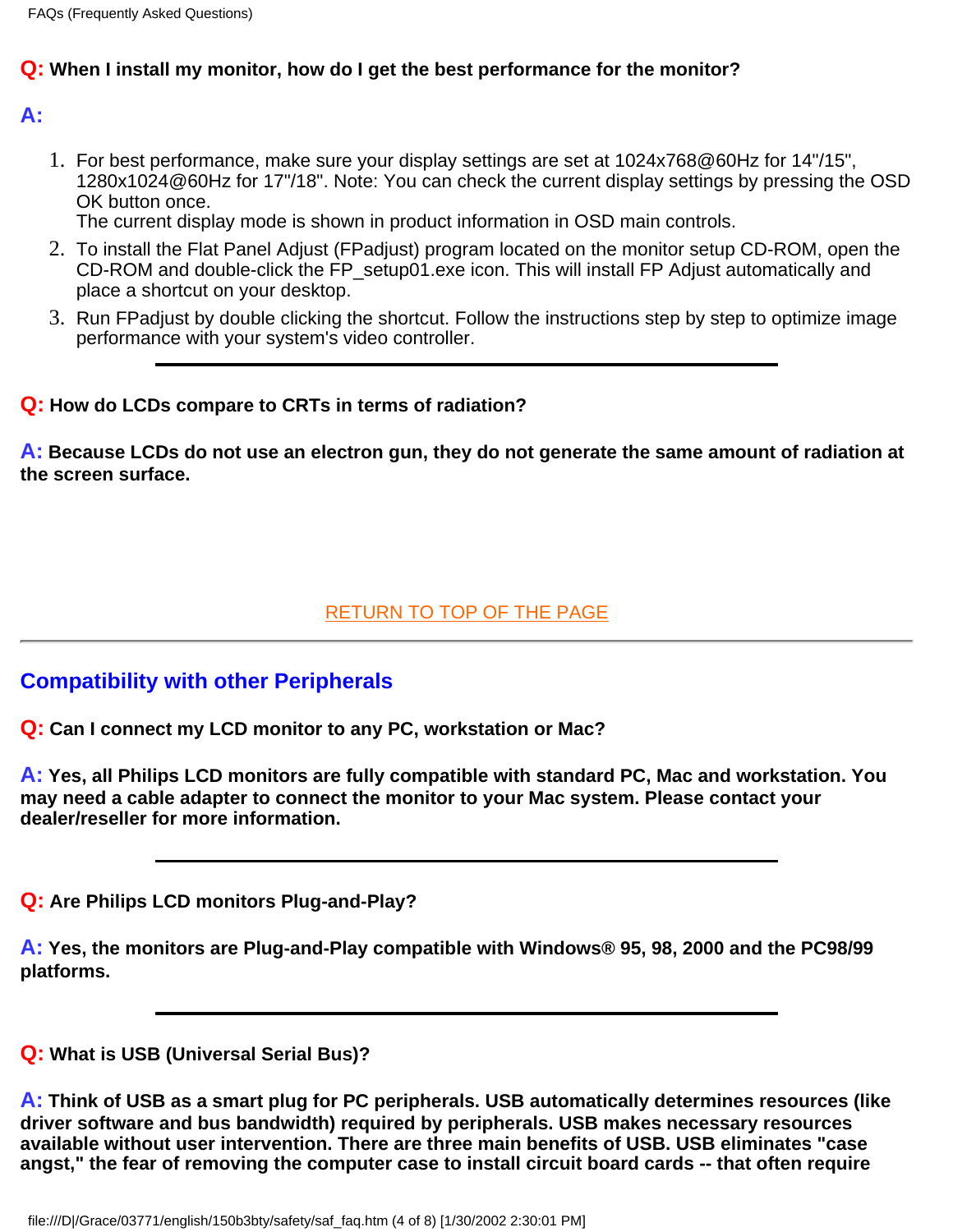FAQs (Frequently Asked Questions)

**adjustment of complicated IRQ settings -- for add-on peripherals. USB does away with "port gridlock." Without USB, PCs are normally limited to one printer, two Com port devices (usually a mouse and modem), one Enhanced Parallel Port add-on (scanner or video camera, for example), and a joystick. More and more peripherals for multimedia computers come on the market every day.**

With USB, up to 127 devices can run simultaneously on one computer. USB permits "hot plug-in." No need to shut down, plug in, reboot and run set up to install peripherals. No need to go through the reverse process to unplug a device. Bottom line: USB transforms today's "Plug-and-Pray" into true Plug-and-Play!

#### **Q: What is a USB hub ?**

**A: A USB hub provides additional connections to the Universal Serial Bus. A hub's upstream port connects a hub to the host, usually a PC. Multiple downstream ports in a hub allows connection to another hub or device, such as a USB keyboard, camera or printer.**

#### RETURN TO TOP OF THE PAGE

### **LCD Panel Technology**

**Q: What is Liquid Crystal Display?**

**A: A Liquid Crystal Display (LCD) is an optical device that is commonly used to display ASCII characters and images on digital items such as watches, calculators, portable game consoles etc. LCD is the technology used for displays in notebook and other small computers. Like light-emitting diode and gas-plasma technologies, LCD allows displays to be much thinner than cathode ray tube (CRT) technology. LCD consumes much less power than LED and gas-display displays because they work on the principle of blocking light rather than emitting it.**

**Q: How are LCDs made?**

**A: LCDs are created from two glass plates separated from each other at a distance of a few microns. Plates are filled with liquid crystal, then seals together. The top plate is colored with a RGB pattern to make the color filter. Then polarizers are glued to both plates. This combination is sometimes called "glass" or "cell." The LCD cell is assembled into a "module" by adding the backlight, driver electronics and frame.**

#### **Q: What is polarization ?**

**A: Polarization is basically directing light to shine in one direction. Light is electromagnetic wave. Electric and magnetic fields oscillate in a direction perpendicular to the propagation of the light beam. The direction of these fields is called "polarization direction." Normal or non-polarized light has fields in several directions; polarized light has a field in only one direction.**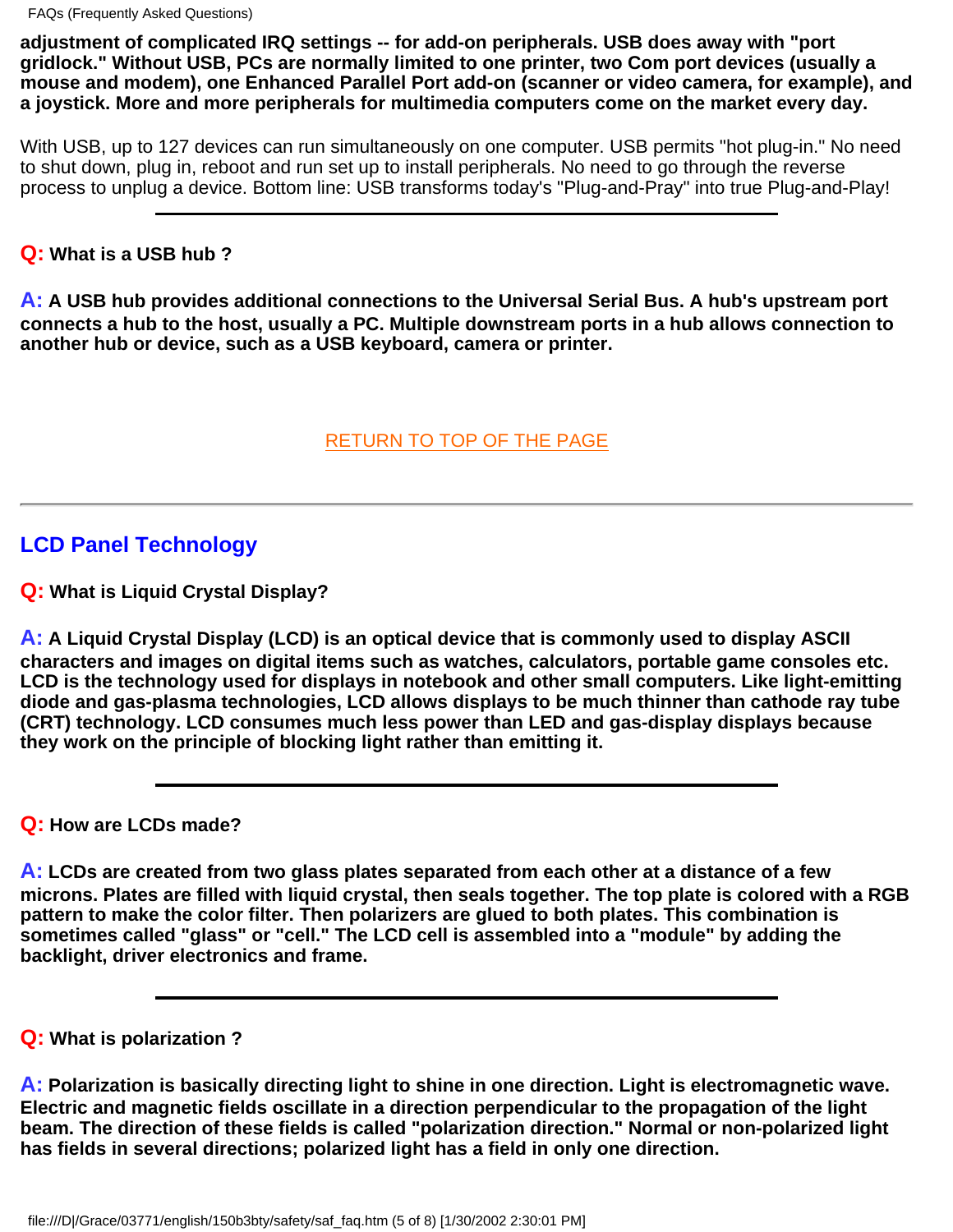**Q: What differentiates passive matrix LCDs from active matrix LCDs?**

**A: An LCD is made with either a passive matrix or an active matrix display grid. An active matrix has a transistor located at each pixel intersection, requiring less current to control the luminance of a pixel. For this reason, the current in an active matrix display can be switched on and off more frequently, improving the screen refresh time (your mouse pointer will appear to move more smoothly across the screen, for example). The passive matrix LCD has a grid of conductors with pixels located at each intersection in the grid.**

**Q: How does a TFT LCD Panel work?**

**A: On each column and row of the TFT LCD panel, a data source drive and a gate drive and attached respectively. The TFT drain of each cell is connected to the electrode. The molecular arrangement of liquid crystal elements differs depending on whether it is impressed with voltage or not. It varies the direction of polarized light and the amount of light by letting it through different arrays of liquid crystal elements. When two polarized filters are arranged vertically on a polarized light pole, the light that passes through the upper polarized panel is turned 90 degrees along with spiral structure of the liquid crystal molecules, and goes through the polarized filter at the bottom. When impressed with voltage, liquid crystal molecules are arranged vertically from the original spiral structure and the direction of the light is not turned in 90 degrees. In this case, light that comes through the top polarized panel may not go through the polarized panel at the bottom.**

**Q: What are the advantages of TFT LCD compared to CRT?**

**A: In a CRT monitor, a gun shoots electrons and general light by colliding polarized electrons on fluorescent glass. Therefore, CRT monitors basically operate with analog RGB signal. A TFT LCD monitor is a device displaying an input image by operating liquid crystal panel. The TFT has a fundamentally different structure than a CRT: Each cell has an active matrix structure and independent active elements. A TFT LCD has two glass panels and the space between them is filled in with liquid crystal. When each cell is connected with electrodes and impressed with voltage, molecular structure of liquid crystal is altered and controls amount of inlet lighting to display images. A TFT LCD has several advantages over a CRT, since it can be very thin and it does not have flickering because it does not use scanning method.**

**Q: Vertical frequency of 60Hz optimal for an LCD monitor, why?**

**A: Unlike a CDT monitor, the TFT LCD panel has a fixed resolution. For example, an XGA monitor has 1024x3 (R, G, B) x 768 pixels and higher resolution may not be available without additional software processing. The panel is designed to optimize display for 65MHz dot clock, one of the standards for XGA displays. Since the vertical/horizontal frequency for this dot clock is 60Hz/48KHz, the optimum frequency for this monitor is 60Hz.**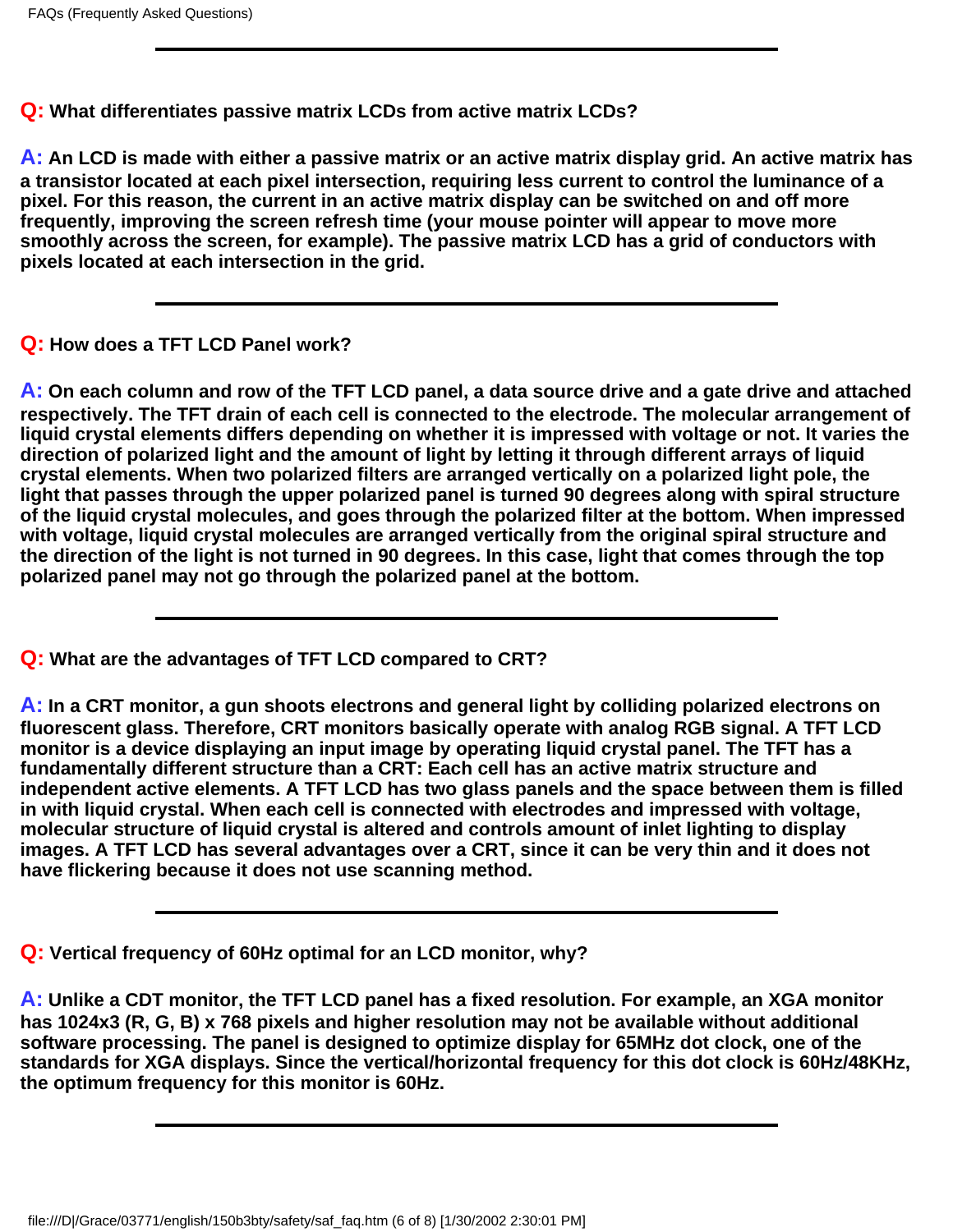FAQs (Frequently Asked Questions)

**Q: What kind of wide-angle technology is available? How does it work?**

**A: The TFT LCD panel is an element controls/displays inlet of a backlight using the dual-refraction of liquid crystal. Using the property that the projection of inlet light refracts toward the major axis of the liquid element, it controls the direction of inlet light and displays it. Since the refraction ratio of inlet light on liquid crystal varies with the inlet angle of the light, the viewing angle of a TFT is much narrow than that of a CDT. Usually, viewing angle refers to the point where the contrast ration is 10. Many ways to widen the viewing angle are currently being developed the most commonly used approach is to use a wide viewing angle film, which widens viewing angle by varying the refraction ratio. Also IPS (In Plane Switching) or MVA (Multi Vertical Aligned) is used for wider viewing angle.**

**Q: Why is there no flicker on an LCD Monitor?**

**A: Technically speaking, LCDs do flicker, but the cause of the phenomenon is different from that of CRT monitor -- and has no impact of ease of viewing. Flickering in a LCD monitor refers to usually undetectable luminance caused by the difference between positive and negative voltage. On the other hand, CRT flickering that can irritate the human eye comes when the on/off action of the florescent object becomes visible. Since the reaction speed of liquid crystal in a LCD panel is much slower, this troublesome form of flickering is not present in LCD display.**

**Q: Why is an LCD monitor virtually free of Electro Magnetic Interference?**

**A: Unlike a CRT, an LCD monitor does not have key parts that generate Electro Magnetic Interference, especially magnetic fields. Also, since LCD display utilizes relatively low power, its power supply is extremely quiet.**

**RETURN TO TOP OF THE PAGE**

# **Ergonomics, Ecology, and Safety Standards**

**Q: What is CE mark?**

**A: The CE (Conformité Européenne) marking is required to be displayed on the regulated product placed for sale on the European market. This mark "CE" means that a product complies with an applicable European Directive. A European Directive is a European "Law" which relates to health, safety, environment and consumer Protection, much the same as the U.S. National Electrical Code and UL Standards.**

**Q: Does the LCD monitor conform to general safety standards?**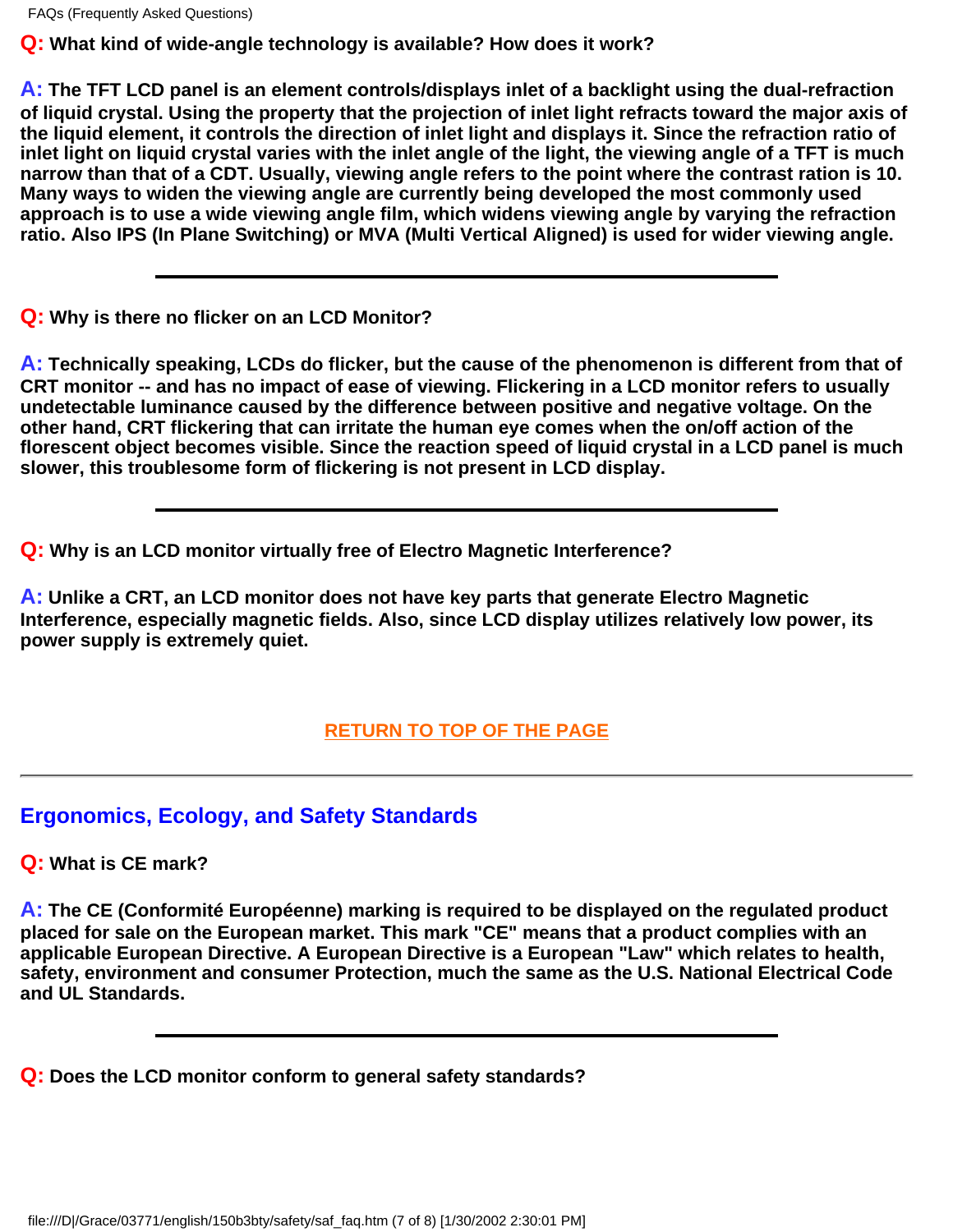**A: Yes. Philips LCD monitors conform to the guidelines of MPR-II and TCO 95-99 standards for the control of radiation, electromagnetic waves, energy reduction, electrical safety in the work environment, and recyclability. The specification page provides detailed safety standards data.**

*More information is provided in the [Regulatory Information](#page-35-0) chapter.*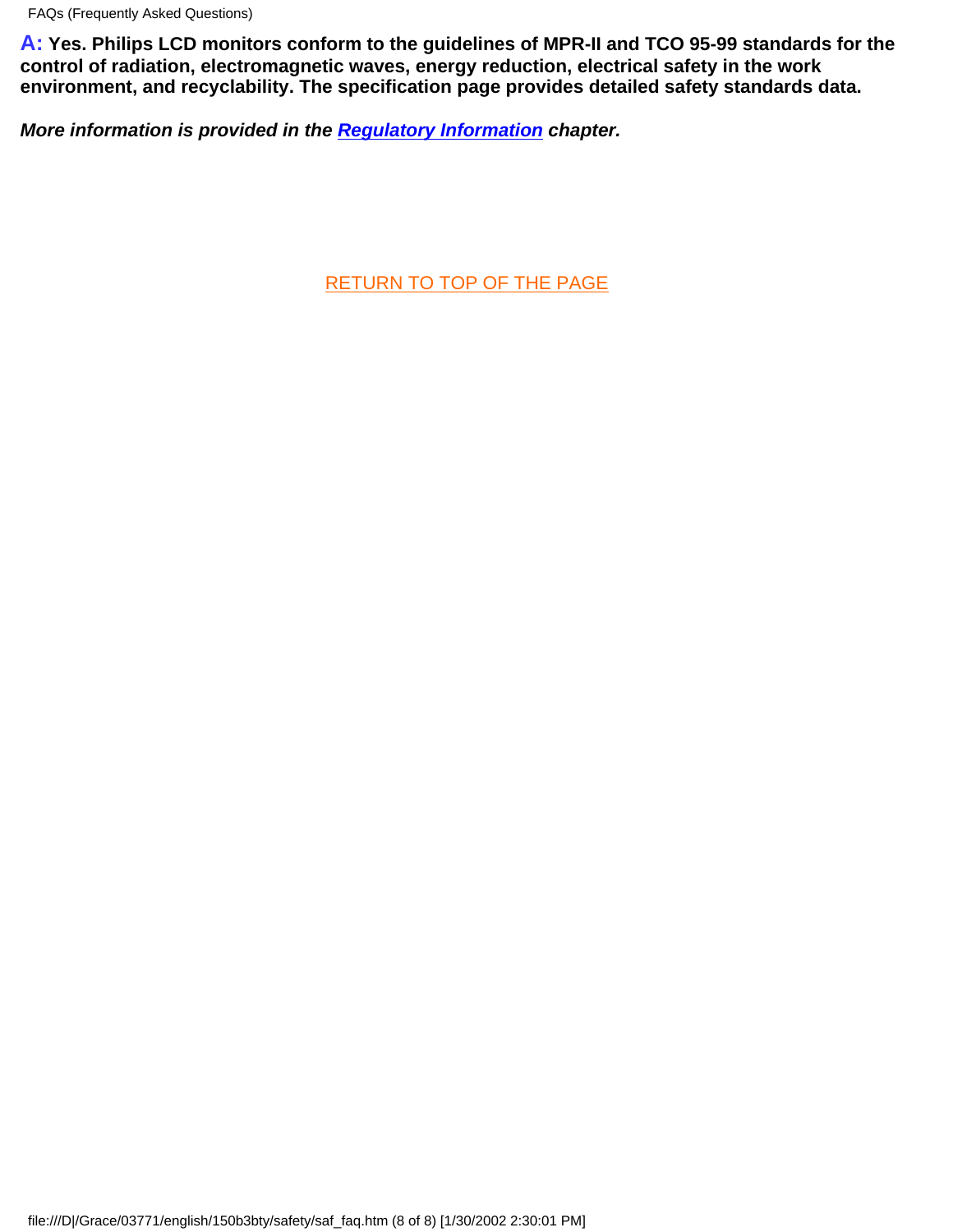# <span id="page-32-3"></span><span id="page-32-0"></span>**Troubleshooting**

# [Safety and Troubleshooting](#page-1-0) • [FAQs](#page-24-0) • [Common Problems](#page-32-1) • [Imaging Problems](#page-32-2) • [Regulatory](#page-35-0) [Information](#page-35-0) • [Other Related Information](#page-45-0)

This page presents problems that can be corrected by the user. If the problem still exists after these possible solutions, contact your nearest Philips dealer.

<span id="page-32-2"></span><span id="page-32-1"></span>

| <b>Common Problems</b>                                                                                          |                                                                                                                                                                                                                                                                 |  |  |
|-----------------------------------------------------------------------------------------------------------------|-----------------------------------------------------------------------------------------------------------------------------------------------------------------------------------------------------------------------------------------------------------------|--|--|
| Having this problem?                                                                                            | <b>Check these items</b>                                                                                                                                                                                                                                        |  |  |
| No Picture<br>(Power LED not lit)                                                                               | • Make sure the Power cable is plugged to the<br>wall and the back of the monitor.<br>First, power button in front of the monitor<br>should be in the OFF position, then press it to<br>ON position again.                                                      |  |  |
| No Picture<br>(Power LED is amber or yellow)                                                                    | • Make sure the computer is turned on.<br>Make sure the signal cable is properly<br>connected to your computer.<br>Check to see if the monitor cable has bent<br>pins.<br>• The Energy Saving feature may be activated                                          |  |  |
| Screen says<br><b>ATTENTION</b><br><b>NO VIDEO INPUT</b>                                                        | • Make sure the monitor cable is properly<br>connected to your computer. (Also refer to the<br>Quick Set Up Guide).<br>Check to see if the monitor cable has bent<br>pins.<br>Make sure the computer is turned on.                                              |  |  |
| Screen says<br><b>ATTENTION</b><br>THIS IS 85HZ OVERDRIVE,<br>CHANGE COMPUTER DISPLAY<br>INPUT TO 1024X768@60HZ | Make sure the vertical sync of input signal is<br>within the range of $56 \sim 75$ Hz.<br>Change the refresh rate to 56~75Hz within 10<br>minutes.<br>Re-power on monitor to start over again if you<br>failed to change the refresh rate within 10<br>minutes. |  |  |
| AUTO button not working properly                                                                                | The Auto Function is designed for use on<br>standard Macintosh or IBM-compatible PC<br>running Microsoft properly Windows.<br>It may not work properly if using nonstandard<br>PCs or video card.                                                               |  |  |
| <b>Imaging Problems</b>                                                                                         |                                                                                                                                                                                                                                                                 |  |  |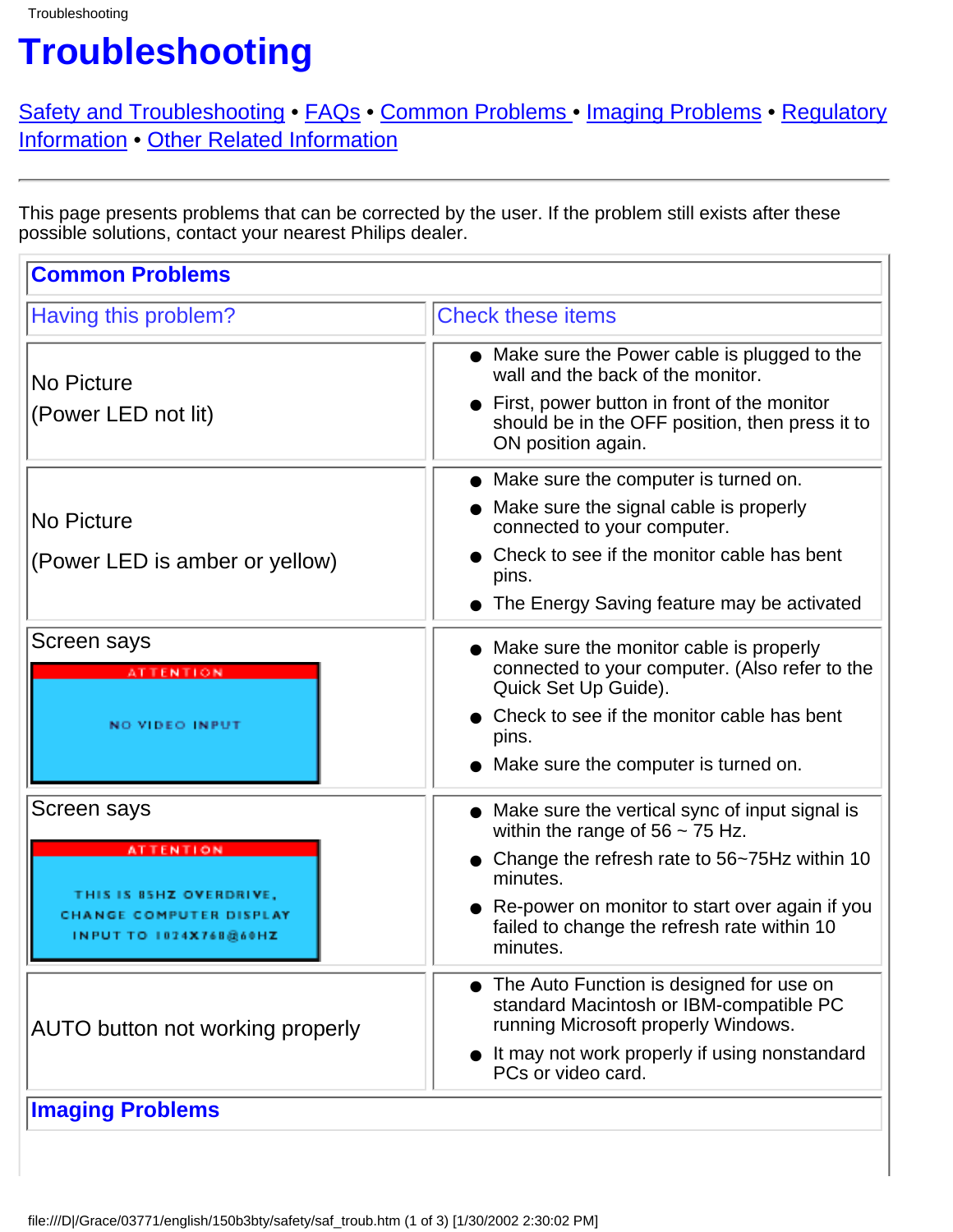Troubleshooting

|                                                                                                                      | Push the Auto button.                                                                                                                                                                                        |  |
|----------------------------------------------------------------------------------------------------------------------|--------------------------------------------------------------------------------------------------------------------------------------------------------------------------------------------------------------|--|
| Display position is incorrect                                                                                        | Adjust the image position using the Horizontal<br>Position &/or Vertical Position in OSD Main<br>Controls.                                                                                                   |  |
| Image vibrates on the screen                                                                                         | Check that the signal cable is properly<br>connected to the graphics board or PC.                                                                                                                            |  |
| Vertical flicker appears                                                                                             |                                                                                                                                                                                                              |  |
|                                                                                                                      | Push the Auto button.<br>Eliminate the vertical bars using the Clock<br>Adjustment of VIDEO NOISE in OSD Main<br>Controls.                                                                                   |  |
| Horizontal flicker appears                                                                                           |                                                                                                                                                                                                              |  |
|                                                                                                                      | Push the Auto button.<br>Eliminate the horizontal bars using the Phase<br>Adjustment of VIDEO NOISE in OSD Main<br>Controls.                                                                                 |  |
| The screen is too bright or too dark                                                                                 | Adjust the contrast and brightness in OSD<br>Main Controls. (The backlight of the LCD<br>monitor has a fixed life span. When the screen<br>becomes dark or begins to flicker, please<br>contact your dealer. |  |
| An after-image appears                                                                                               | If an image remains in the screen for an<br>extended period of time, it may be imprinted in<br>the screen and leave an after-image. This<br>usually disappears after a few hours                             |  |
| An after-image remains after the power<br>has been turned off.                                                       | This is characteristic of liquid crystal and is not<br>caused by a malfunction or deterioration of the<br>liquid crystal. The after-image will disappear<br>after a set amount of time                       |  |
| Green, red, blue, dark, and white dots<br>remains                                                                    | The remaining dots are normal characteristic<br>of the liquid crystal used in today's<br>technology.                                                                                                         |  |
| For further assistance, refer to the Consumer Information Centers list to contact your local Philips<br>distributor. |                                                                                                                                                                                                              |  |
|                                                                                                                      |                                                                                                                                                                                                              |  |
|                                                                                                                      | RETURN TO TOP OF THE PAGE                                                                                                                                                                                    |  |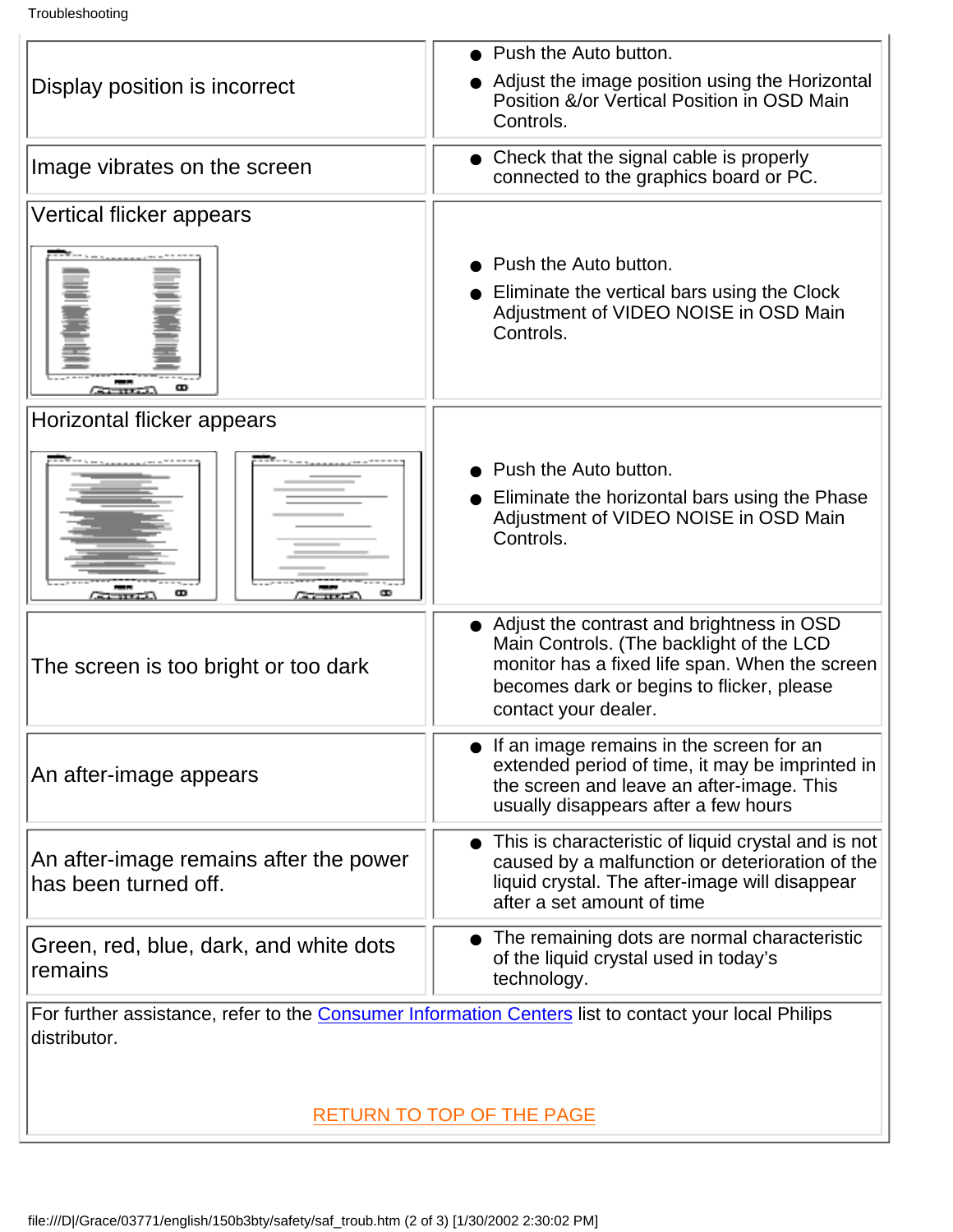Troubleshooting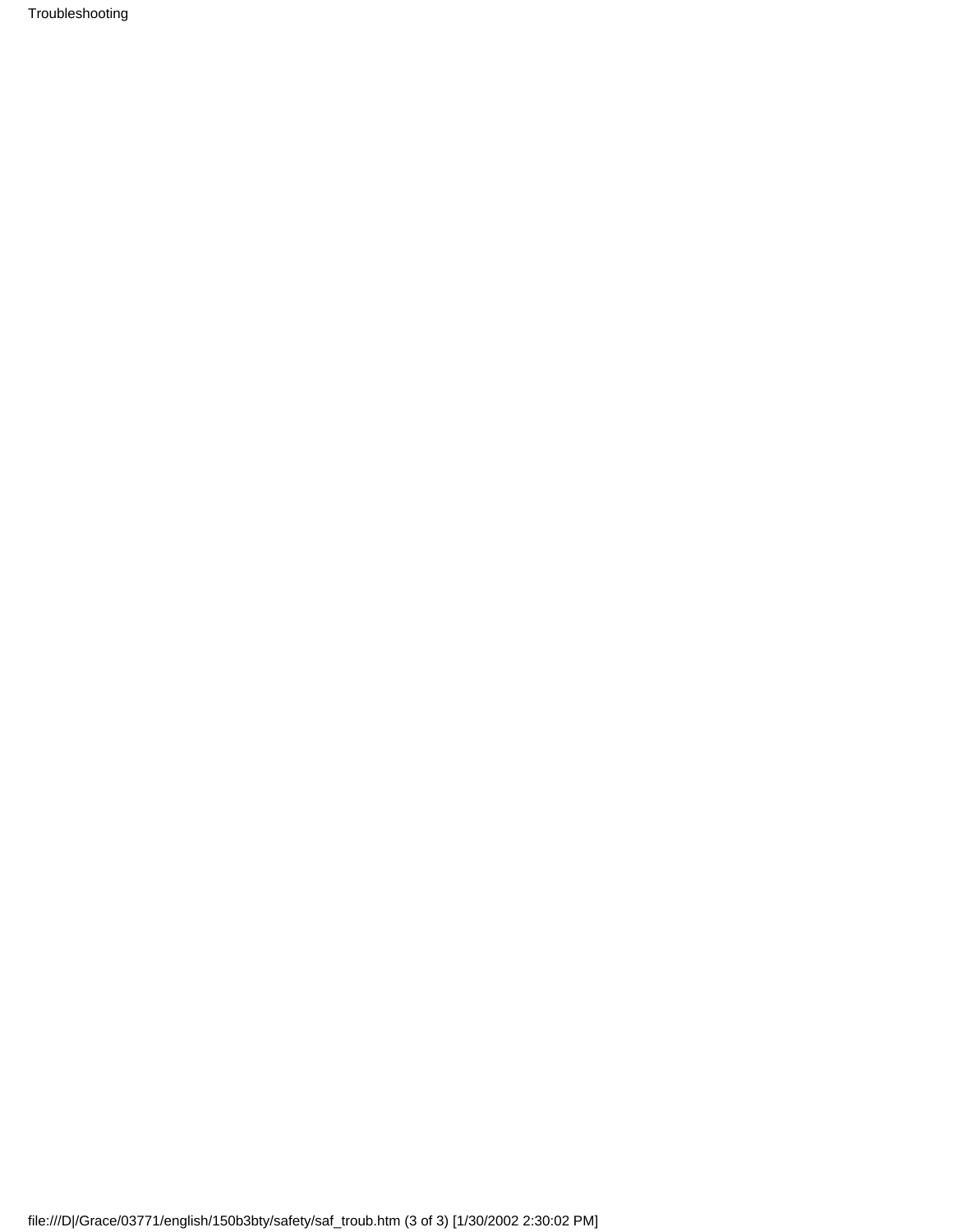# <span id="page-35-0"></span>**Regulatory Information**

[TCO '95 Information](#page-35-1) • [TCO '95 Environmental Requirements](#page-36-0) • [TCO '99 Information](#page-37-0) • [TCO '99 Environmental](#page-37-1) [Requirements](#page-37-1) • [Energy Star Declaration](#page-38-0) • [Federal Communications Commission \(FCC\) Notice \(U.S. Only\)](#page-39-0) • [Commission Federale de la Communication \(FCC Declaration\)](#page-39-1) • [EN 55022 Compliance \(Czech Republic Only\)](#page-40-0) • [VCCI](#page-40-1) [Class 2 Notice \(Japan Only\)](#page-40-1) • [MIC Notice \(South Korea Only\)](#page-40-2) • [Polish Center for Testing and Certification Notice](#page-41-0) • [North Europe Information](#page-42-0) • [BSMI Notice \(Taiwan Only\)](#page-42-1) • [Ergonomie Hinweis \(nur Deutschland\)](#page-42-2) • [Philips End-of-Life](#page-43-0) [Disposal](#page-43-0) • [Information for UK only](#page-43-1)

[Safety and Troubleshooting](#page-1-0) • [Troubleshooting](#page-32-0) • [Other Related Information](#page-45-0) • [Frequently Asked Questions \(FAQs\)](#page-24-0)

#### <span id="page-35-1"></span>**TCO '95 Information**

**(For 150P3D, 150P3C, 150B3Q, 150B3V, 150B3Y, 150B3T, 150S3H)**



#### **Congratulations!**

You have just purchased a TCO'95 approved and labelled product! Your choice has provided you with a product developed for professional use. Your purchase has also contributed to reducing the burden on the environment and also, to the further development of environmentally adapted electronics products.

#### **Why do we have environmentally labelled computers?**

In many countries, environmental labelling has become an established method for encouraging the adaptation of goods and services to the environment. The main problem, as far as computers and other electronics equipment are concerned, is that environmentally harmful substances are used both in the products and during the manufacturing. Since it has not been possible for the majority of electronics equipment to be recycled in a satisfactory way, most of these potentially damaging substances sooner or later enter Nature. There are also other characteristics of a computer, such as energy consumption levels, that are important from the viewpoints of both the work (internal) and natural (external) environments. Since all methods of conventional electricity generation have a negative effect on the environment (acidic and climate-influencing emissions, radioactive waste, etc.), it is vital to conserve energy. Electronics equipment in offices consume an enormous amount of energy since they are often left running continuously.

#### **What does labelling involve?**

This product meets the requirements for the TCO'95 scheme which provides for international and environmental labelling of personal computers. The labelling scheme was developed as a joint effort by the TCO (The Swedish Confederation of Professional Employees), Naturskyddsforeningen (The Swedish Society for Nature Conservation) and NUTEK (The National Board for Industrial and Technical Development in Sweden). The requirements cover a wide range of issues: environment, ergonomics, usability, emission of electrical and magnetic fields, energy consumption and electrical and fire safety. The environmental demands concern restrictions on the presence and use of heavy metals, brominated and chlorinated flame retardants, CFCs (freons) and chlorinated solvents, among other things. The product must be prepared for recycling and the manufacturer is obliged to have an environmental plan which must be adhered to in each country where the company implements its operational policy. The energy requirements include a demand that the computer and/or display, after a certain period of inactivity, shall reduce its power consumption to a lower level in one or more stages. The length of time to reactivate the computer shall be reasonable for the user.

Labelled products must meet strict environmental demands, for example, in respect of the reduction of electric and magnetic fields, physical and visual ergonomics and good usability. On the back page of this folder, you will find a brief summary of the environmental requirements met by this product. The complete environmental criteria document may be ordered from: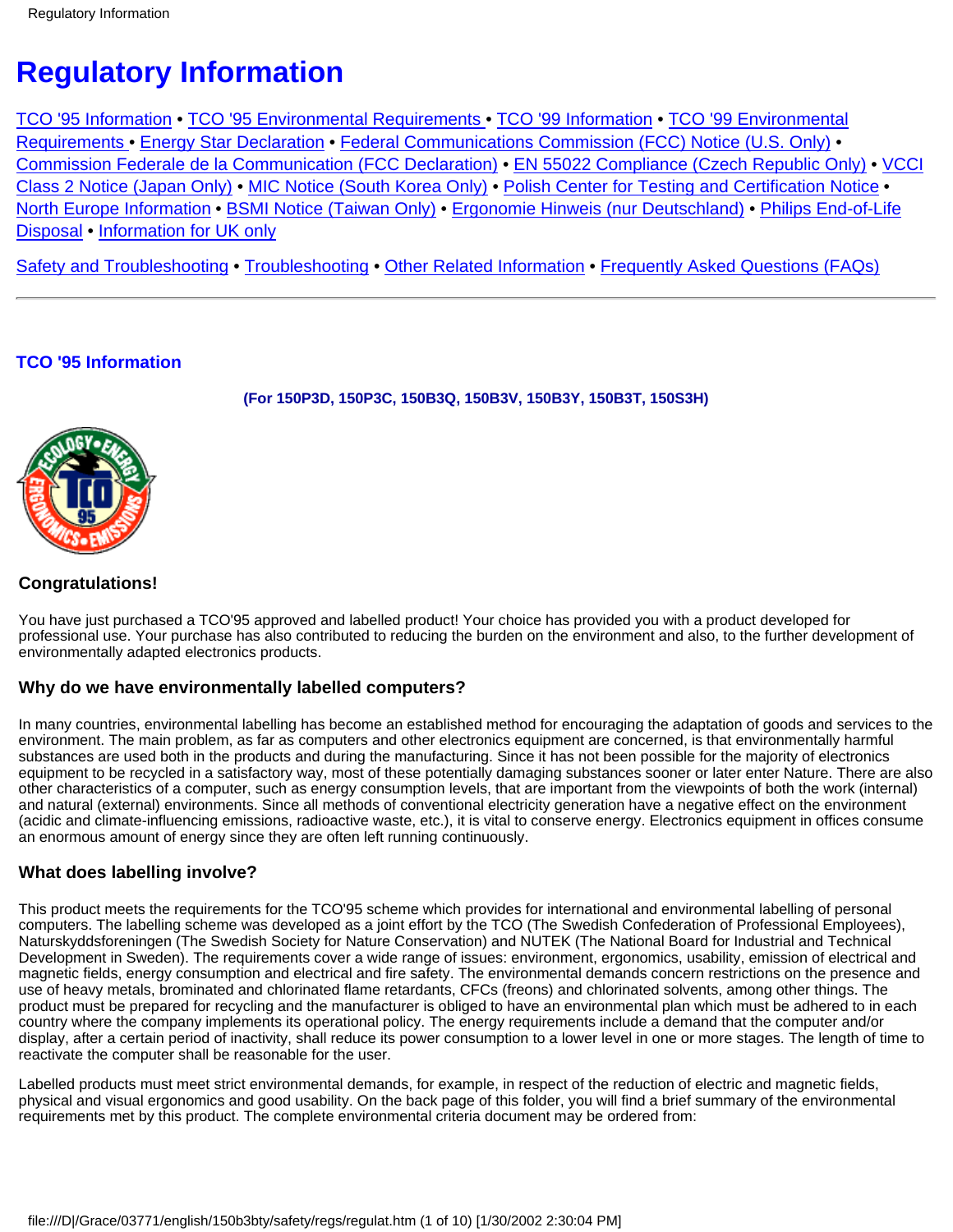## **TCO Development Unit**

SE-114 94 Stockholm, Sweden

Fax: +46 8 782 92 07

Email (Internet): development@tco.se

Current information regarding TCO'95 approved and labelled products may also be

obtained via the Internet, using the address: http://www.tco-info.com/

TCO'95 is a co-operative project between TCO (The Swedish Confederation of Professional Employees), Naturskyddsforeningen (The Swedish Society for Nature Conservation) and NUTEK (The National Board for Industrial and Technical Development in Sweden).

## [RETURN TO TOP OF THE PAGE](#page-35-0)

## **Environmental Requirements**

#### **Brominated flame retardants**

Brominated flame retardants are present in printed circuit boards, cables, wires, casings and housings. In turn, they delay the spread of fire. Up to thirty percent of the plastic in a computer casing can consist of flame retardant substances. These are related to another group of environmental toxins, PCBs, which are suspected to give rise to similar harm, including reproductive damage in fisheating birds and mammals, due to the bio-accumulative \* processes. Flame retardants have been found in human blood and researchers fear that disturbances in foetus development may occur.

TCO'95 demand requires that plastic components weighing more than 25 grams must not contain organically bound chlorine and bromine.

#### **Lead \*\***

Lead can be found in picture tubes, display screens, solders and capacitors. Lead damages the nervous system and in higher doses, causes lead poisoning. TCO'95 requirement permits the inclusion of lead since no replacement has yet been developed.

#### **Cadmium\*\***

Cadmium is present in rechargeable batteries and in the colour-generating layers of certain computer displays. Cadmium damages the nervous system and is toxic in high doses. The relevant TCO'99 requirement states that batteries, the colour-generating layers of display screens and the electrical or electronics components must not contain any cadmium.

#### **Mercury\*\***

Mercury is sometimes found in batteries, relays and switches. Mercury damages the nervous system and is toxic in high doses. TCO'95 requirement states that batteries may not contain more than 25 ppm (parts per million) of mercury. It also demands that no mercury is present in any of the electrical or electronics components concerned with the display unit. Mercury is, for the time being, permitted in the back light system of flat panel monitors as there today is no commercially available alternative. TCO aims on removing this exception when a mercury free alternative is available.

#### **CFCs (freons)**

\_\_\_\_\_\_\_\_\_\_\_\_\_\_\_\_\_\_\_\_\_\_\_\_\_\_\_\_\_

CFCs (freons) are sometimes used for washing printed circuit boards and in the manufacturing of expanded foam for packaging. CFCs break down ozone and thereby damage the ozone layer in the stratosphere, causing increased reception on Earth of ultraviolet light with consequent increased risks of skin cancer (malignant melanoma). The relevant TCO'95 requirement: Neither CFCs nor HCFCs may be used during the manufacturing of the product or its packaging.

The TCO'95 requirement: neither CFCs nor HCFCs may be used during the manufacturing of the product or its packaging.

<sup>\*</sup> *Bio-accumulative is defined as substances which accumulate within living organisms*

*<sup>\*\*</sup> Lead, Cadmium and Mercury are heavy metals which are Bio-accumulative.*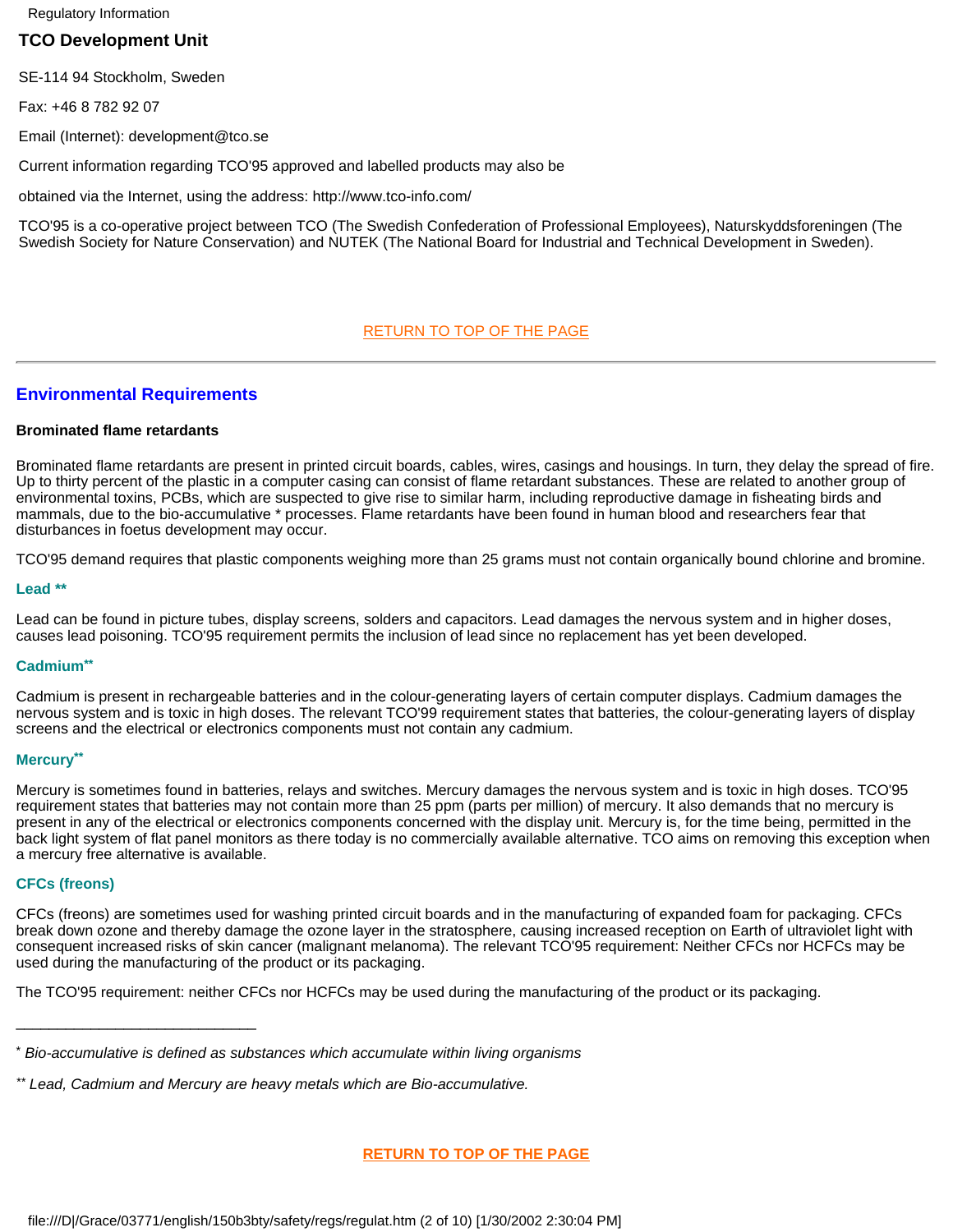## **TCO '99 Information**

#### **(For 150P3A, 150P3E, 150B3B, 150B3E, 150B3M, 150S3F)**



**Congratulations!** You have just purchased a TCO '99 approved and labeled product! Your choice has provided you with a product developed for professional use. Your purchase has also contributed to reducing the burden on the environment and also to the further development of environmentally adapted electronics products.

#### *Why do we have environmentally labeled computers?*

In many countries, environmental labeling has become an established method for encouraging the adaptation of goods and services to the environment. The main problem, as far as computers and other electronics equipment are concerned, is that environmentally harmful substances are used both in the products and during their manufacture. Since it is not so far possible to satisfactorily recycle the majority of electronics equipment, most of these potentially damaging substances sooner or later enter nature.

There are also other characteristics of a computer, such as energy consumption levels, that are important from the viewpoints of both the work (internal) and natural (external) environments. Since all methods of electricity generation have a negative effect on the environment (e.g. acidic and climate-influencing emissions, radioactive waste), it is vital to save energy. Electronics equipment in offices is often left running continuously and thereby consumes a lot of energy.

#### *What does labeling involve?*

This product meets the requirements for the TCO'99 scheme which provides for international and environmental labeling of personal computers. The labeling scheme was developed as a joint effort by the TCO (The Swedish Confederation of Professional Employees), Svenska Naturskyddsforeningen (The Swedish Society for Nature Conservation) and Statens Energimyndighet (The Swedish National Energy Administration).

Approval requirements cover a wide range of issues: environment, ergonomics, usability, emission of electric and magnetic fields, energy consumption and electrical and fire safety.

The environmental demands impose restrictions on the presence and use of heavy metals, brominated and chlorinated flame retardants, CFCs (freons) and chlorinated solvents, among other things. The product must be prepared for recycling and the manufacturer is obliged to have an environmental policy which must be adhered to in each country where the company implements its operational policy.

The energy requirements include a demand that the computer and/or display, after a certain period of inactivity, shall reduce its power consumption to a lower level in one or more stages. The length of time to reactivate the computer shall be reasonable for the user.

Labeled products must meet strict environmental demands, for example, in respect of the reduction of electric and magnetic fields, physical and visual ergonomics and good usability.

Below you will find a brief summary of the environmental requirements met by this product. The complete environmental criteria document may be ordered from:

TCO Development

SE-114 94 Stockholm, Sweden

Fax: +46 8 782 92 07

Email (Internet): development@tco.se

*Current information regarding TCO'99 approved and labeled products may also be obtained via the Internet, using the address: <http://www.tco-info.com/>*

#### [RETURN TO TOP OF THE PAGE](#page-35-0)

### **Environmental Requirements**

#### *Flame retardants*

Flame retardants are present in printed circuit boards, cables, wires, casings and housings. Their purpose is to prevent, or at least to delay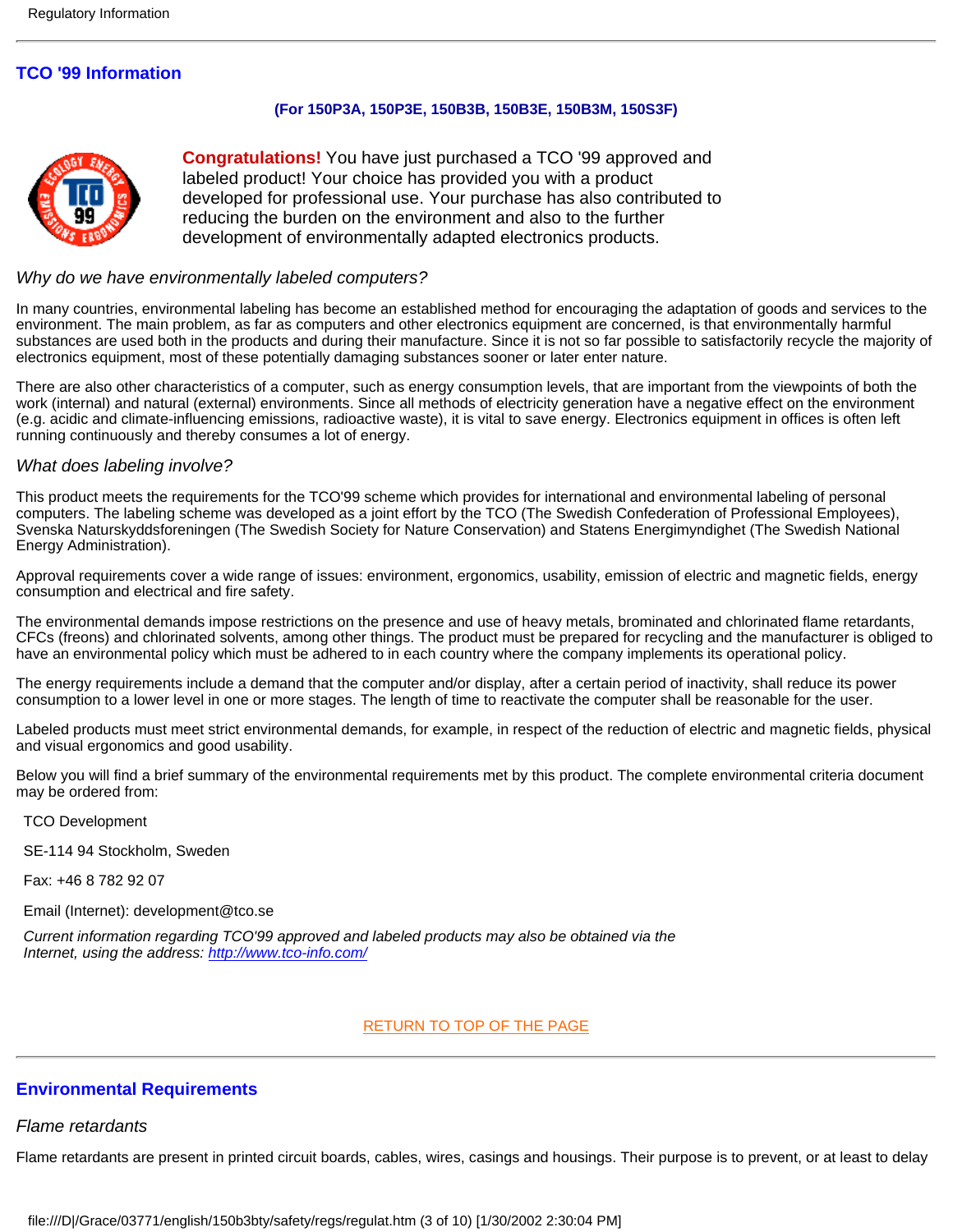the spread of fire. Up to 30% of the plastic in a computer casing can consist of flame retardant substances. Most flame retardants contain bromine or chloride, and those flame retardants are chemically related to another group of environmental toxins, PCBs. Both the flame retardants containing bromine or chloride and the PCBs are suspected of giving rise to severe health effects, including reproductive damage in fish-eating birds and mammals, due to the bio-accumulative\* processes. Flame retardants have been found in human blood and researchers fear that disturbances in fetus development may occur.

The relevant TCO'99 demand requires that plastic components weighing more than 25 grams must not contain flame retardants with organically bound bromine or chlorine. Flame retardants are allowed in the printed circuit boards since no substitutes are available.

#### **Cadmium\*\***

Cadmium is present in rechargeable batteries and in the color-generating layers of certain computer displays. Cadmium damages the nervous system and is toxic in high doses. The relevant TCO'99 requirement states that batteries, the color-generating layers of display screens and the electrical or electronics components must not contain any cadmium.

#### **Mercury\*\***

Mercury is sometimes found in batteries, relays and switches. It damages the nervous system and is toxic in high doses. The relevant TCO'99 requirement states that batteries may not contain any mercury. It also demands that mercury is not present in any of the electrical or electronics components associated with the labeled unit.

#### **CFCs (freons)**

The relevant TCO'99 requirement states that neither CFCs nor HCFCs may be used during the manufacture and assembly of the product. CFCs (freons) are sometimes used for washing printed circuit boards. CFCs break down ozone and thereby damage the ozone layer in the stratosphere, causing increased reception on earth of ultraviolet light with increased risks e.g. skin cancer (malignant melanoma) as a consequence.

#### **Lead\*\***

Lead can be found in picture tubes, display screens, solders and capacitors. Lead damages the nervous system and in higher doses, causes lead poisoning. The relevant TCO'99 requirement permits the inclusion of lead since no replacement has yet been developed.

#### **\* Bio-accumulative is defined as substances which accumulate within living organisms.**

**\*\* Lead, Cadmium and Mercury are heavy metals which are bio-accumulative.**

### **[RETURN TO TOP OF THE PAGE](#page-35-0)**

## **Energy Star Declaration**

### **PHILIPS 150B3B 150B3T 150B3Y**

This monitor is equipped with a function for saving energy which supports the VESA Display Power Management Signaling (DPMS) standard. This means that the monitor must be connected to a computer which supports VESA DPMS to fulfill the requirements in the NUTEK specification 803299/94. Time settings are adjusted from the system unit by software. From indicated inactivity to Power Saving Position A2, the total time must not be set to more than 70 minutes.

| <b>NUTEK</b>                       | VESA State | <b>LED</b> Indicator | <b>Power Consumption</b> |
|------------------------------------|------------|----------------------|--------------------------|
| Normal operation                   | ON         | Green                | $<$ 30 W                 |
| Power Saving<br>Position A1        | Suspend    | Amber                | < 2 W                    |
| <b>Power Saving</b><br>Position A2 | OFF        | Amber                | < 2W                     |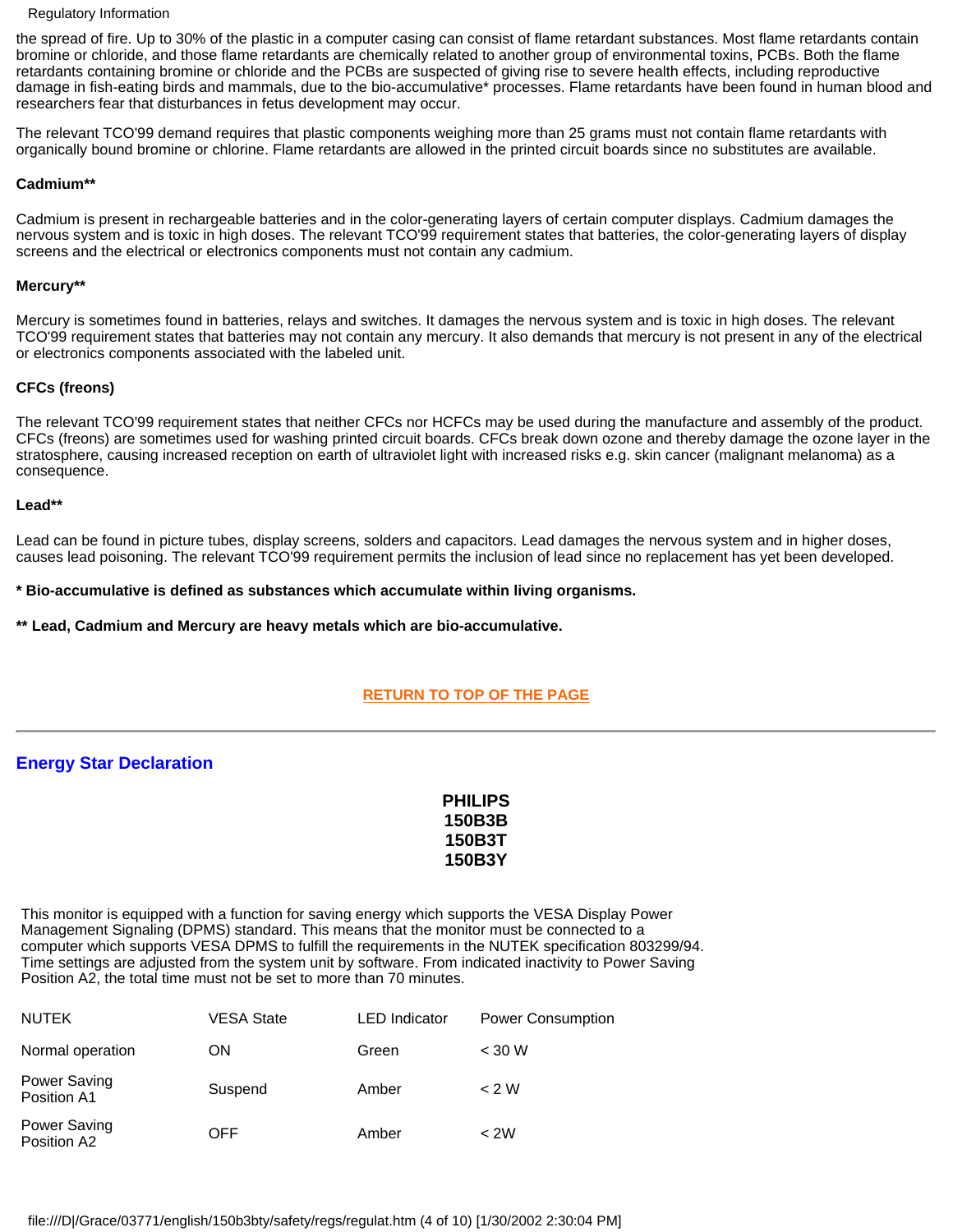

As an ENERGY STAR<sup>®</sup> Partner, PHILIPS has determined that this product meets the ENERGY STAR<sup>®</sup> guidelines for energy efficiency.

We recommend you switch off the monitor when it is not in use for quite a long time.

[RETURN TO TOP OF THE PAGE](#page-35-0)

## **Federal Communications Commission (FCC) Notice (U.S. Only)**



This equipment has been tested and found to comply with the limits for a Class B digital device, pursuant to Part 15 of the FCC Rules. These limits are designed to provide reasonable protection against harmful interference in a residential installation. This equipment generates, uses and can radiate radio frequency energy and, if not installed and used in accordance with the instructions, may cause harmful interference to radio communications. However, there is no guarantee that interference will not occur in a particular installation. If this equipment does cause harmful interference to radio or television reception, which can be determined by turning the equipment off and on, the user is encouraged to try to correct the interference by one or more of the following measures:

- Reorient or relocate the receiving antenna.
- Increase the separation between the equipment and receiver.
- Connect the equipment into an outlet on a circuit different from that to which the receiver is connected.
- Consult the dealer or an experienced radio/TV technician for help.



Changes or modifications not expressly approved by the party responsible for compliance could void the user's authority to operate the equipment.

Use only RF shielded cable that was supplied with the monitor when connecting this monitor to a computer device.

To prevent damage which may result in fire or shock hazard, do not expose this appliance to rain or excessive moisture.

THIS CLASS B DIGITAL APPARATUS MEETS ALL REQUIREMENTS OF THE CANADIAN INTERFERENCE-CAUSING EQUIPMENT REGULATIONS.

[RETURN TO TOP OF THE PAGE](#page-35-0)

## **Commission Federale de la Communication (FCC Declaration)**



Cet équipement a été testé et déclaré conforme auxlimites des appareils numériques de class B,aux termes de l'article 15 Des règles de la FCC. Ces limites sont conçues de façon à fourir une protection raisonnable contre les interférences nuisibles dans le cadre d'une installation résidentielle. CET appareil produit, utilise et peut émettre des hyperfréquences qui, si l'appareil n'est pas installé et utilisé selon les consignes données, peuvent causer des interférences nuisibles aux communications radio. Cependant, rien ne peut garantir l'absence d'interférences dans le cadre d'une installation particulière. Si cet appareil est la cause d'interférences nuisibles pour la réception des signaux de radio ou de télévision, ce qui peut être décelé en fermant l'équipement, puis en le remettant en fonction, l'utilisateur pourrait essayer de corriger la situation en prenant les mesures suivantes:

- Réorienter ou déplacer l'antenne de réception.
- Augmenter la distance entre l'équipement et le récepteur.
- Brancher l'équipement sur un autre circuit que celui utilisé par le récepteur.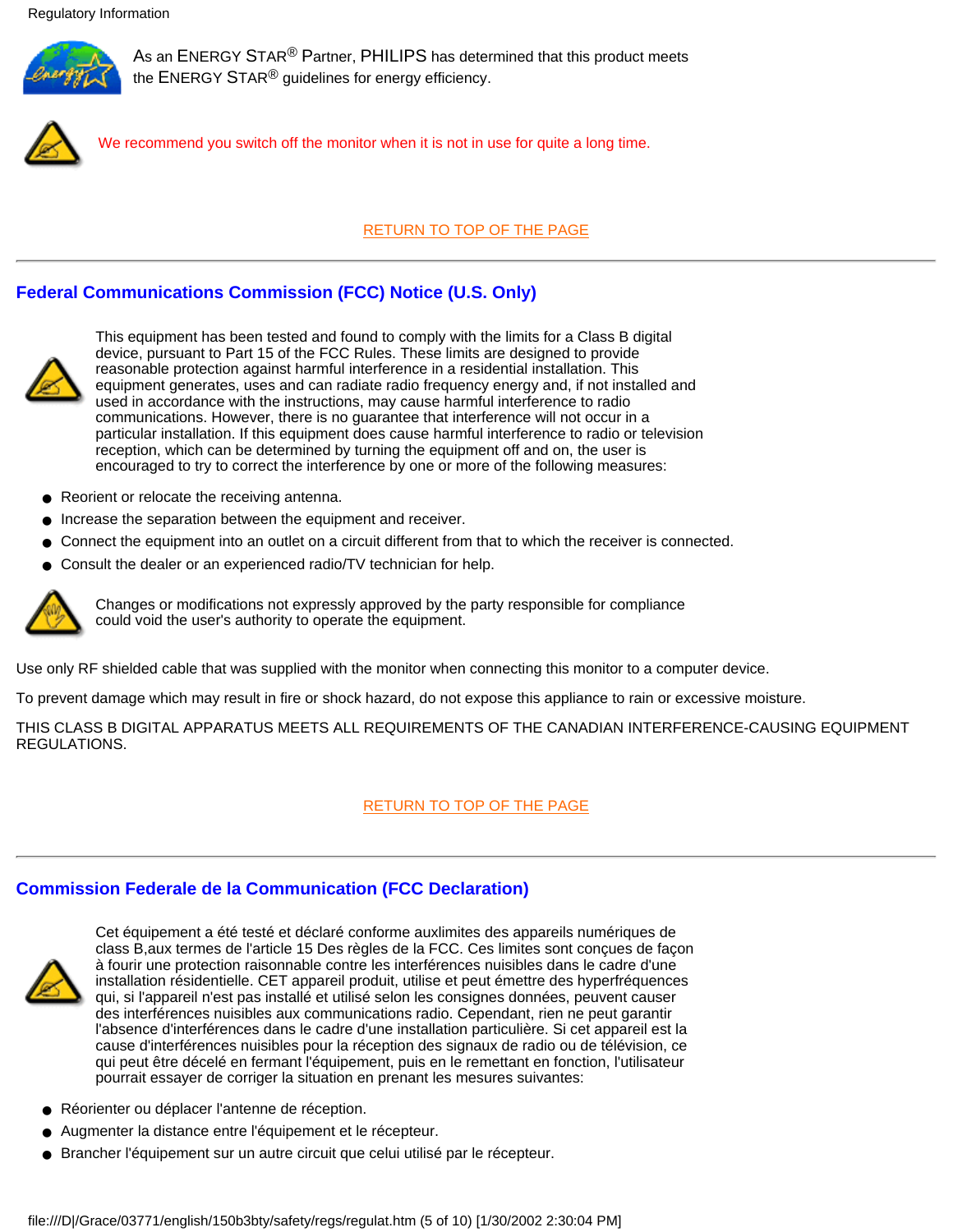● Demander l'aide du marchand ou d'un technicien chevronné en radio/télévision.



Toutes modifications n'ayant pas reçu l'approbation des services compétents en matière de conformité est susceptible d'interdire à l'utilisateur l'usage du présent équipement.

N'utiliser que des câbles RF armés pour les connections avec des ordinateurs ou périphériques.

CET APPAREIL NUMERIQUE DE LA CLASSE B RESPECTE TOUTES LES EXIGENCES DU REGLEMENT SUR LE MATERIEL BROUILLEUR DU CANADA.

[RETURN TO TOP OF THE PAGE](#page-35-0)

## **EN 55022 Compliance (Czech Republic Only)**

This device belongs to category B devices as described in EN 55022, unless it is specifically stated that it is a Class A device on the specification label. The following applies to devices in Class A of EN 55022 (radius of protection up to 30 meters). The user of the device is obliged to take all steps necessary to remove sources of interference to telecommunication or other devices.

Pokud není na typovém štítku počítače uvedeno, že spadá do do třídy A podle EN 55022, spadá automaticky do třídy B podle EN 55022. Pro zařízení zařazená do třídy A (chranné pásmo 30m) podle EN 55022 platí následující. Dojde-li k rušení telekomunikačních nebo jiných zařízení je uživatel povinnen provést taková opatřgní, aby rušení odstranil.

#### [RETURN TO TOP OF THE PAGE](#page-35-0)

## **VCCI Notice (Japan Only)**

This is a Class B product based on the standard of the Voluntary Control Council for Interference (VCCI) for Information technology equipment. If this equipment is used near a radio or television receiver in a domestic environment, it may cause radio Interference. Install and use the equipment according to the instruction manual.



# この装置は、情報処理装置等電波障害自主規制協議会 [VCCI] の基準 **この姿には、旧野の建会費をする際においる意は家庭環境で使用することを目的としていますが、この装置がラジオやテレビジョン受信機に近後してきます。その時に、この装置は家庭環境で使用することを目的としています。**<br>その他の人々にする、この装置がラジオやテレビジョン受信機に近接して<br>使用されると、受信障害を引き起こすことがあります。<br>取扱説明書に従って正しい取り扱いをして下さい。

#### **[RETURN TO TOP OF THE PAGE](#page-35-0)**

## **MIC Notice (South Korea Only)**

Class B Device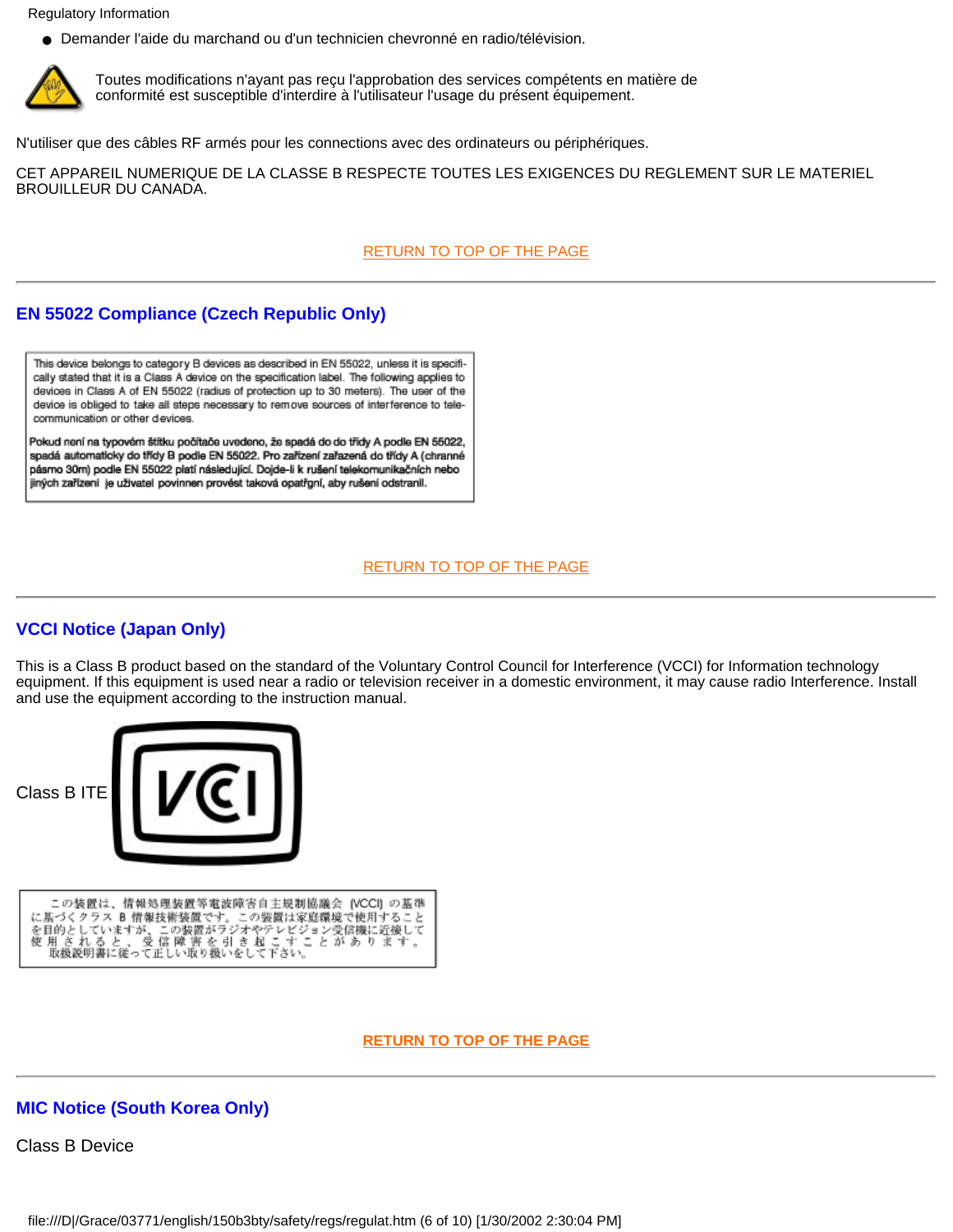| 장치 종류 ┃ | 사용자 안내문                                                               |
|---------|-----------------------------------------------------------------------|
|         | B급 기기 이 장치는 가정용으로 전자파 적합등록을 한 장치로서 주거지역<br>에서는 물론 모든 지역에서 사용할 수 있습니다. |



Please note that this device has been approved for non-business purposes and may be used in any environment, including residential areas.

#### **[RETURN TO TOP OF THE PAGE](#page-35-0)**

### **Polish Center for Testing and Certification Notice**

The equipment should draw power from a socket with an attached protection circuit (a three-prong socket). All equipment that works together (computer, monitor, printer, and so on) should have the same power supply source.

The phasing conductor of the room's electrical installation should have a reserve short-circuit protection device in the form of a fuse with a nominal value no larger than 16 amperes (A).

To completely switch off the equipment, the power supply cable must be removed from the power supply socket, which should be located near the equipment and easily accessible.

A protection mark "B" confirms that the equipment is in compliance with the protection usage requirements of standards PN-93/T-42107 and PN-89/E-06251.

## Wymagania Polskiego Centrum Badań i Certyfikacji

Urządzenie powinno być zasilane z gniazda z przyłączonym obwodem ochronnym (gniazdo z kołkiem). Współpracujące ze sobą urządzenia (komputer, monitor, drukarka) powinny być zasilane z tego sámego zródła.

Instalacja elektryczna pomieszczenia powinna zawierać w przewodzie fazowym rezerwową ochronę przed zwarciami, w postaci bezpiecznika o wartości znamionowej nie większej niż 16A (amperów). W celu całkowitego wyłączenia urządzenia z sieci zasilania, należy wyjąć wtyczkę kabla

zasilającego z gniazdka, które powinno znajdować się w pobliżu urządzenia i być łatwo dostępne. Znak bezpieczeństwa "B" potwierdza zgodność urządzenia z wymaganiami bezpieczeństwa użytkowania zawartymi w PN-93/T-42107 i PN-89/E-06251.

## Pozostałe instrukcje bezpieczeństwa

- Nie należy używać wtyczek adapterowych lub usuwać kołka obwodu ochronnego z wtyczki. Jeżeli konieczne jest użycie przedłużacza to należy użyć przedłużacza 3-żyłowego z prawidłowo połączonym przewodem ochronnym.
- System komputerowy należy zabezpieczyć przed nagłymi, chwilowymi wzrostami lub spadkami napięcia, używając eliminatora przepięć, urządzenia dopasowującego lub bezzakłóceniowego źródła zasilania.
- Należy upewnić się, aby nic nie leżało na kablach systemu komputerowego, oraz aby kable nie były umieszczone w miejscu, gdzie można byłoby na nie nadeptywać lub potykać się o nie.
- Nie należy rozlewać napojów ani innych płynów na system komputerowy.
- Nie należy wpychać żadnych przedmiotów do otworów systemu komputerowego, gdyż może to spowodować pożar lub porażenie prądem, poprzez zwarcie elementów wewnętrznych.
- System komputerowy powinien znajdować się z dala od grzejników i źródeł ciepła. Ponadto, nie należy blokować otworów wentylacyjnych. Należy unikać kładzenia lużnych papierów pod komputer oraz umieszczania komputera w ciasnym miejscu bez możliwości cyrkulacji powietrza wokół niego.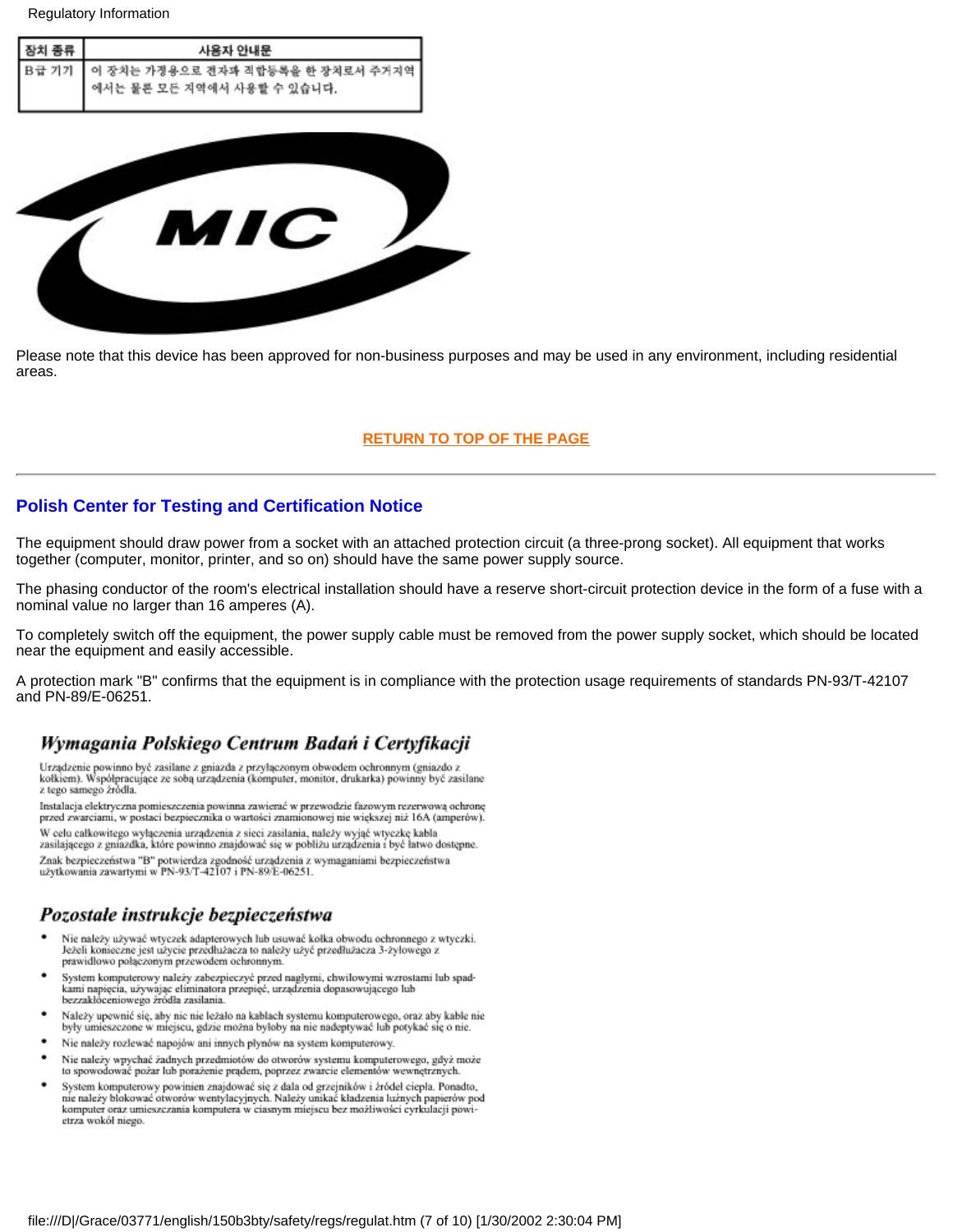## **North Europe Information**

Placering/Ventilation

### **VARNING:**

FÖRSÄKRA DIG OM ATT HUVUDBRYTARE OCH UTTAG ÄR LÄTÅTKOMLIGA, NÄR DU STÄLLER DIN UTRUSTNING PÅPLATS.

Placering/Ventilation

### **ADVARSEL:**

SØRG VED PLACERINGEN FOR, AT NETLEDNINGENS STIK OG STIKKONTAKT ER NEMT TILGÆNGELIGE.

Paikka/Ilmankierto

### **VAROITUS:**

SIJOITA LAITE SITEN, ETTÄ VERKKOJOHTO VOIDAAN TARVITTAESSA HELPOSTI IRROTTAA PISTORASIASTA.

Plassering/Ventilasjon

### **ADVARSEL:**

NÅR DETTE UTSTYRET PLASSERES, MÅ DU PASSE PÅ AT KONTAKTENE FOR STØMTILFØRSEL ER LETTE Å NÅ.

[RETURN TO TOP OF THE PAGE](#page-35-0)

## **BSMI Notice (Taiwan Only)**

符合乙類資訊產品之標準

#### [RETURN TO TOP OF THE PAGE](#page-35-0)

### **Ergonomie Hinweis (nur Deutschland)**

Der von uns gelieferte Farbmonitor entspricht den in der "Verordnung über den Schutz vor Schäden durch Röntgenstrahlen" festgelegten Vorschriften.

Auf der Rückwand des Gerätes befindet sich ein Aufkleber, der auf die Unbedenklichkeit der Inbetriebnahme hinweist, da die Vorschriften

file:///D|/Grace/03771/english/150b3bty/safety/regs/regulat.htm (8 of 10) [1/30/2002 2:30:04 PM]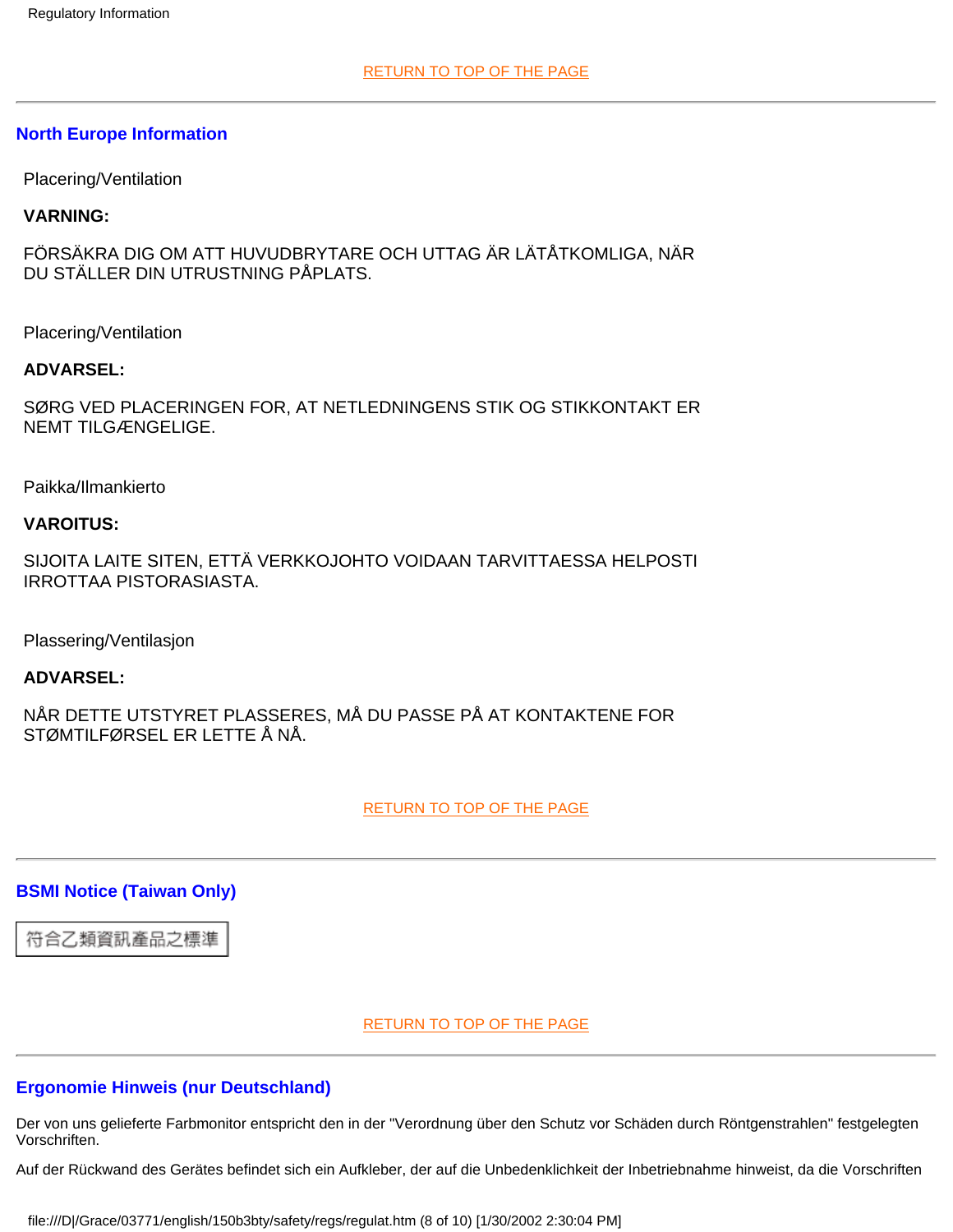über die Bauart von Störstrahlern nach Anlage III ¤ 5 Abs. 4 der Röntgenverordnung erfüllt sind.

Damit Ihr Monitor immer den in der Zulassung geforderten Werten entspricht, ist darauf zu achten, daß

- 1. Reparaturen nur durch Fachpersonal durchgeführt werden.
- 2. nur original-Ersatzteile verwendet werden.
- 3. bei Ersatz der Bildröhre nur eine bauartgleiche eingebaut wird.

Aus ergonomischen Gründen wird empfohlen, die Grundfarben Blau und Rot nicht auf dunklem Untergrund zu verwenden (schlechte Lesbarkeit und erhöhte Augenbelastung bei zu geringem Zeichenkontrast wären die Folge).

Der arbeitsplatzbezogene Schalldruckpegel nach DIN 45 635 beträgt 70dB (A) oder weniger.



**ACHTUNG:** BEIM AUFSTELLEN DIESES GERÄTES DARAUF ACHTEN, DAß NETZSTECKER UND NETZKABELANSCHLUß LEICHT ZUGÄNGLICH SIND.

#### [RETURN TO TOP OF THE PAGE](#page-35-0)

## **End-of-Life Disposal**

Your new monitor contains materials that can be recycled and reused. Specialized companies can recycle your product to increase the amount of reusable materials and to minimize the amount to be disposed of.

Please find out about the local regulations on how to dispose of your old monitor from your local Philips dealer.

### [RETURN TO TOP OF THE PAGE](#page-35-0)

## **Information for UK only**



## **WARNING - THIS APPLIANCE MUST BE EARTHED.**

#### **Important:**

This apparatus is supplied with an approved moulded 13A plug. To change a fuse in this type of plug proceed as follows:

1. Remove fuse cover and fuse.

2. Fit new fuse which should be a BS 1362 5A,A.S.T.A. or BSI approved type.

3. Refit the fuse cover.

If the fitted plug is not suitable for your socket outlets, it should be cut off and an appropriate 3-pin plug fitted in its place.

If the mains plug contains a fuse, this should have a value of 5A. If a plug without a fuse is used, the fuse at the distribution board should not be greater than 5A.

Note: The severed plug must be destroyed to avoid a possible shock hazard should it be inserted into a 13A socket elsewhere.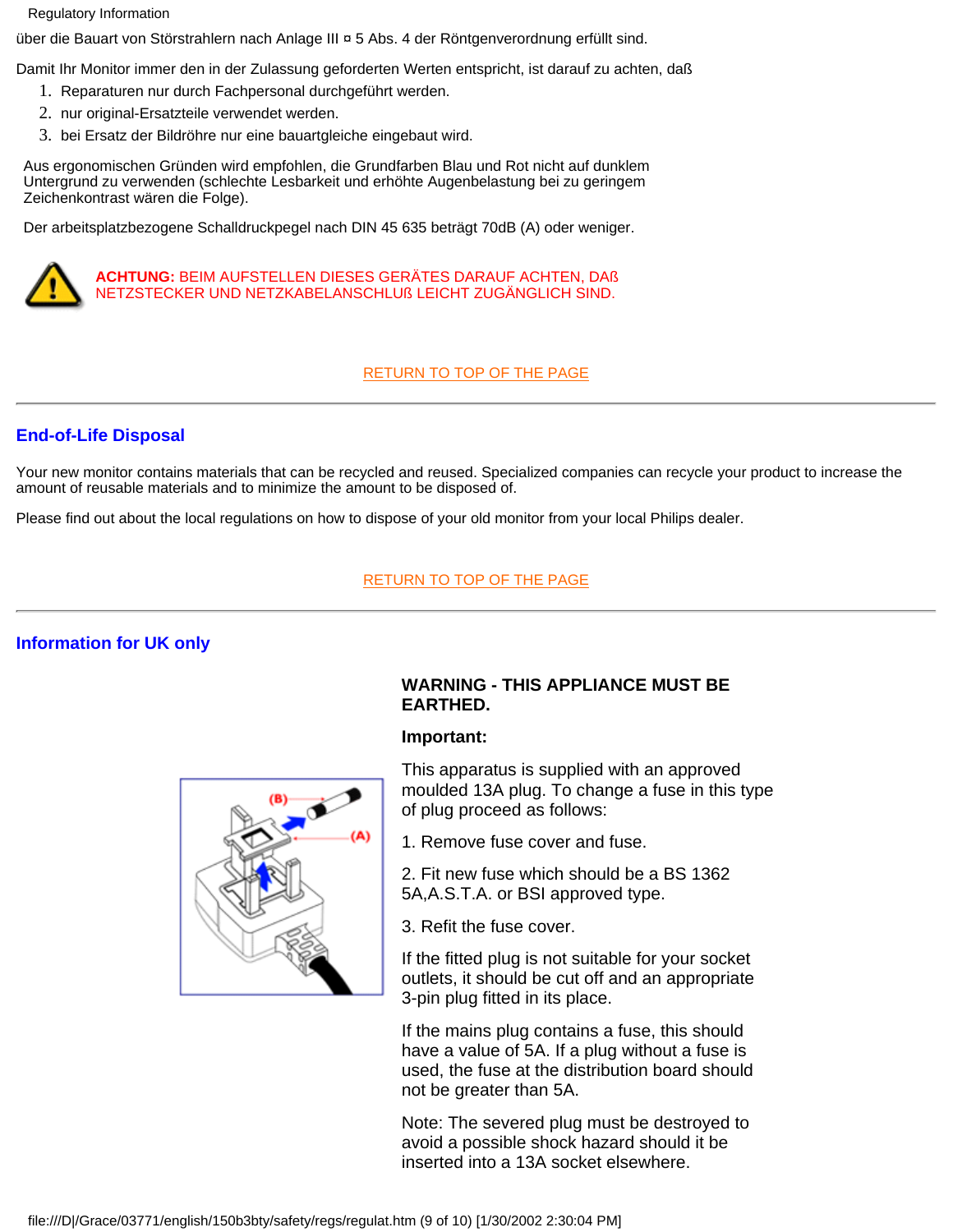## **How to connect a plug**

The wires in the mains lead are coloured in accordance with the following code:

BLUE - "NEUTRAL" ("N")

BROWN - "LIVE" ("L")

GREEN & YELLOW - "EARTH" ("E")

1. The GREEN AND YELLOW wire must be connected to the terminal in the plug which is marked with the letter "E" or by the Earth symbol

 $\frac{1}{\sqrt{2}}$  or coloured GREEN or GREEN AND YELLOW.

2. The BLUE wire must be connected to the terminal which is marked with the letter "N" or coloured BLACK.

3. The BROWN wire must be connected to the terminal which marked with the letter "L" or coloured RED.

Before replacing the plug cover, make certain that the cord grip is clamped over the sheath of the lead - not simply over the three wires.

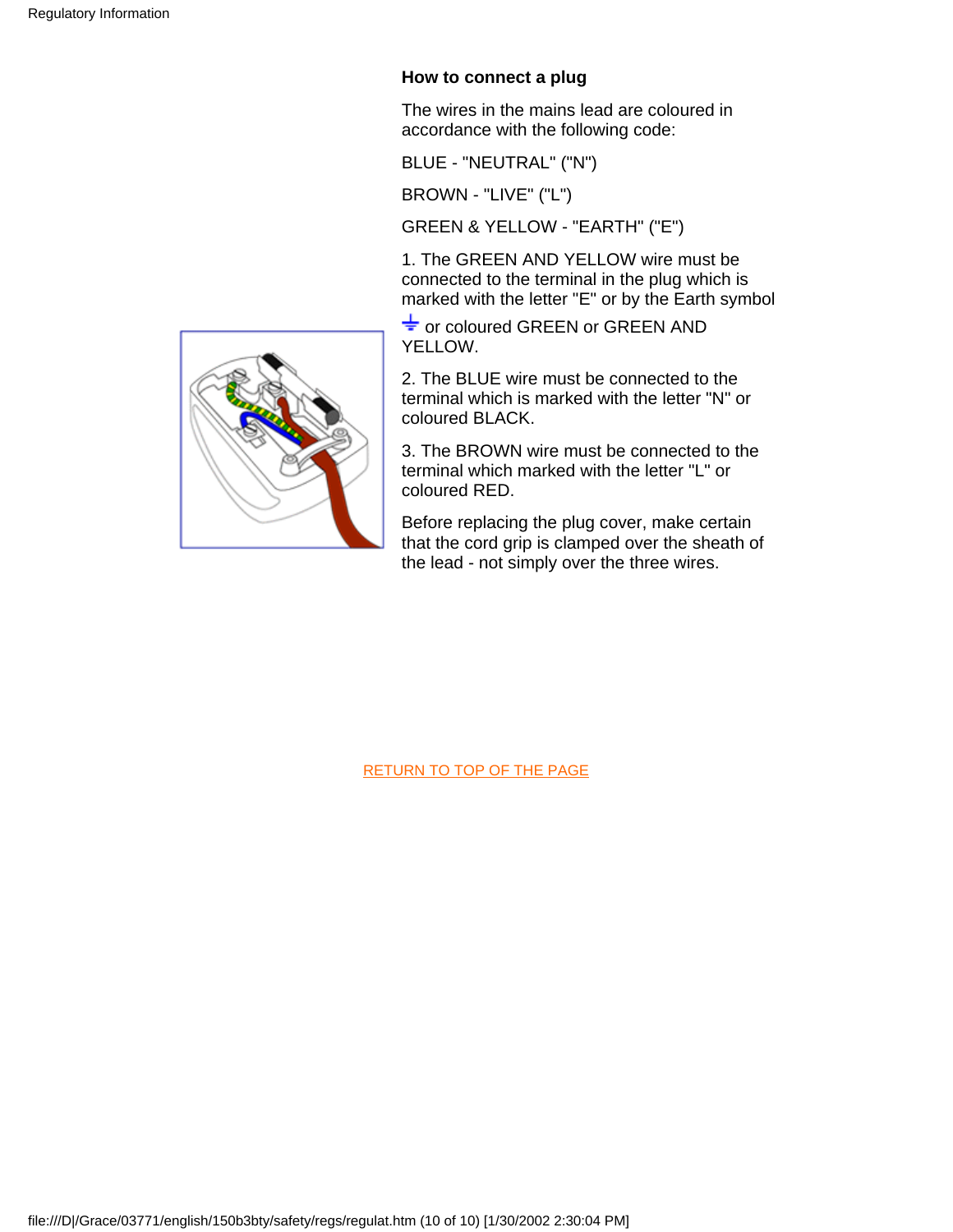# <span id="page-45-2"></span>**Other Related Information**

[Safety and Troubleshooting](#page-1-0) • [FAQs](#page-24-0) • [Troubleshooting](#page-32-0) • [Regulatory Information](#page-35-1) • [Information](#page-45-0) [for Users in the U. S](#page-45-0). • [Information for Users Outside the U.S](#page-45-1).

## <span id="page-45-0"></span>**Information for Users in the U. S.**

*For units set at 115 V :*

Use a UL Listed Cord Set consisting of a minimum 18 AWG, Type SVT or SJT three conductor cord a maximum of 15-feet long and a parallel blade, grounding type attachment plug rated 15 A, 125 V.

*For units set at 230 V:*

Use a UL Listed Cord Set consisting of a minimum 18 AWG, Type SVT or SJT three conductor cord a maximum of 15-feet long and a tandem blade, grounding type attachment plug rated 15 A, 250 V.

## <span id="page-45-1"></span>**Information for Users outside the U.S.**

*For units set at 230 V:*

Use a Cord Set consisting of a minimum 18 AWG cord and grounding type attachment plug rated 15 A, 250 V. The Cord Set should have the appropriate safety approvals for the country in which the equipment will be installed and / or be marked HAR.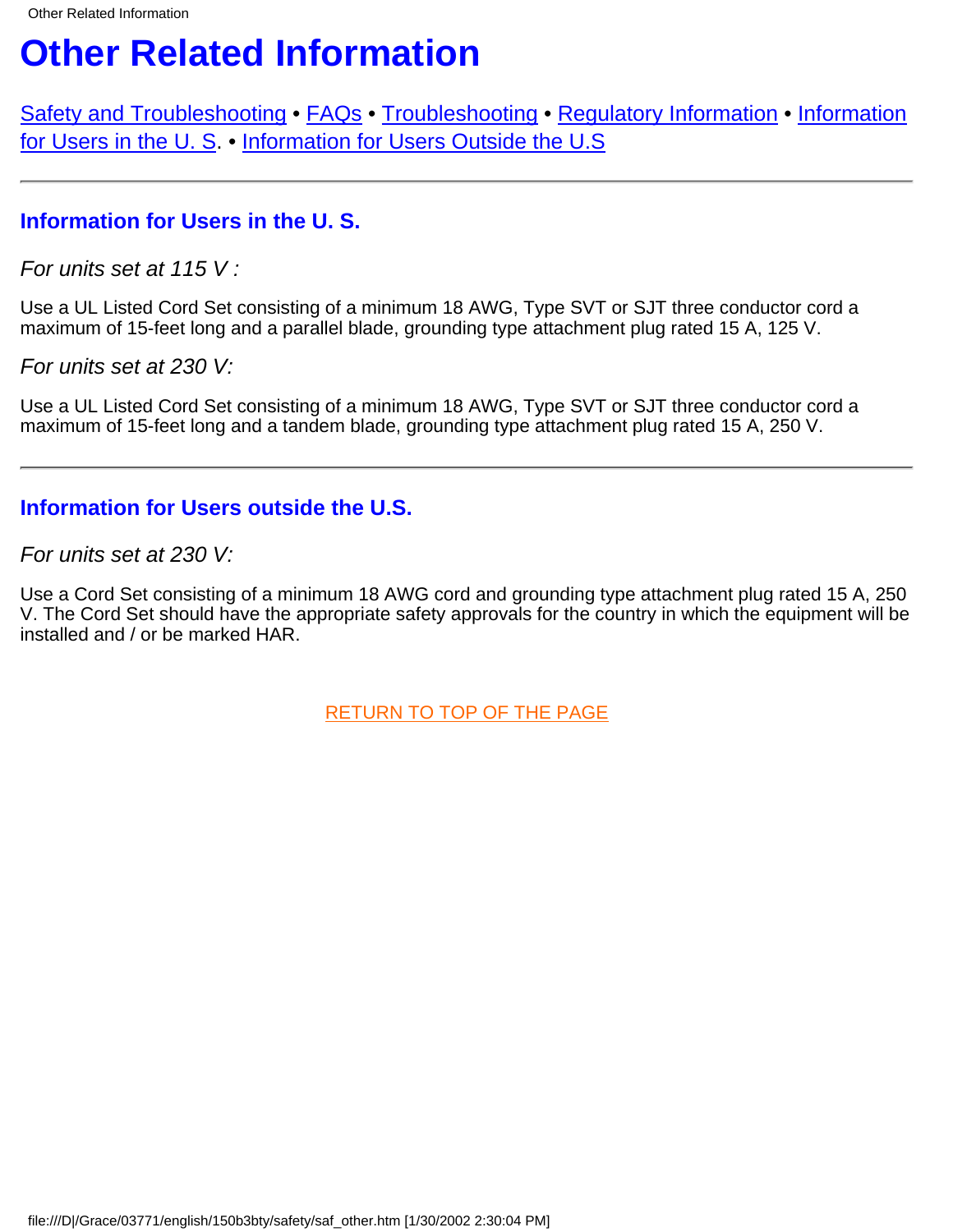# **Philips Pixel Defect Policy**

[Product Features](#page-5-0) • [Technical Specifications](#page-5-1) • [Resolution & Preset Modes](#page-6-0) • [Automatic Power](#page-7-0) [Saving](#page-7-0) • [Physical Specification](#page-8-0) • [Pin Assignment](#page-8-1) • [Product Views](#page-9-0)

## **Philips' Flat Panel Monitors Pixel Defect Policy**

Philips strives to deliver the highest quality products. We use some of the industry's most advanced manufacturing processes and practice stringent quality control. However, pixel or subpixel defects on the TFT LCD panels used in flat panel monitors are sometimes unavoidable. No manufacturer can guarantee that all panels will be free from pixel defects, but Philips guarantees that any monitor with an unacceptable number of defects will be repaired or replaced under warranty. This notice explains the different types of pixel defects and defines acceptable defect levels for each type. In order to qualify for repair or replacement under warranty, the number of pixel defects on a TFT LCD panel must exceed these acceptable levels. For example, no more than 0.0004% of the subpixels on a 15" XGA monitor may be defective. Additionally, because some types or combinations of pixel defects are more noticeable than others, Philips sets even higher quality standards for those.



## Pixels and Subpixels

A pixel, or picture element, is composed of three subpixels in the primary colors of red, green and blue. Many pixels together form an image. When all subpixels of a pixel are lit, the three colored subpixels together appear as a single white pixel. When all are dark, the three colored subpixels together appear as a single black pixel. Other combinations of lit and dark subpixels appear as single pixels of other colors.

## Types of Pixel Defects

Pixel and subpixel defects appear on the screen in different ways. There are two categories of pixel defects and several types of subpixel defects within each category.

Bright Dot Defects Bright dot defects appear as pixels or subpixels that are always lit or "on". These are the types of bright dot defects: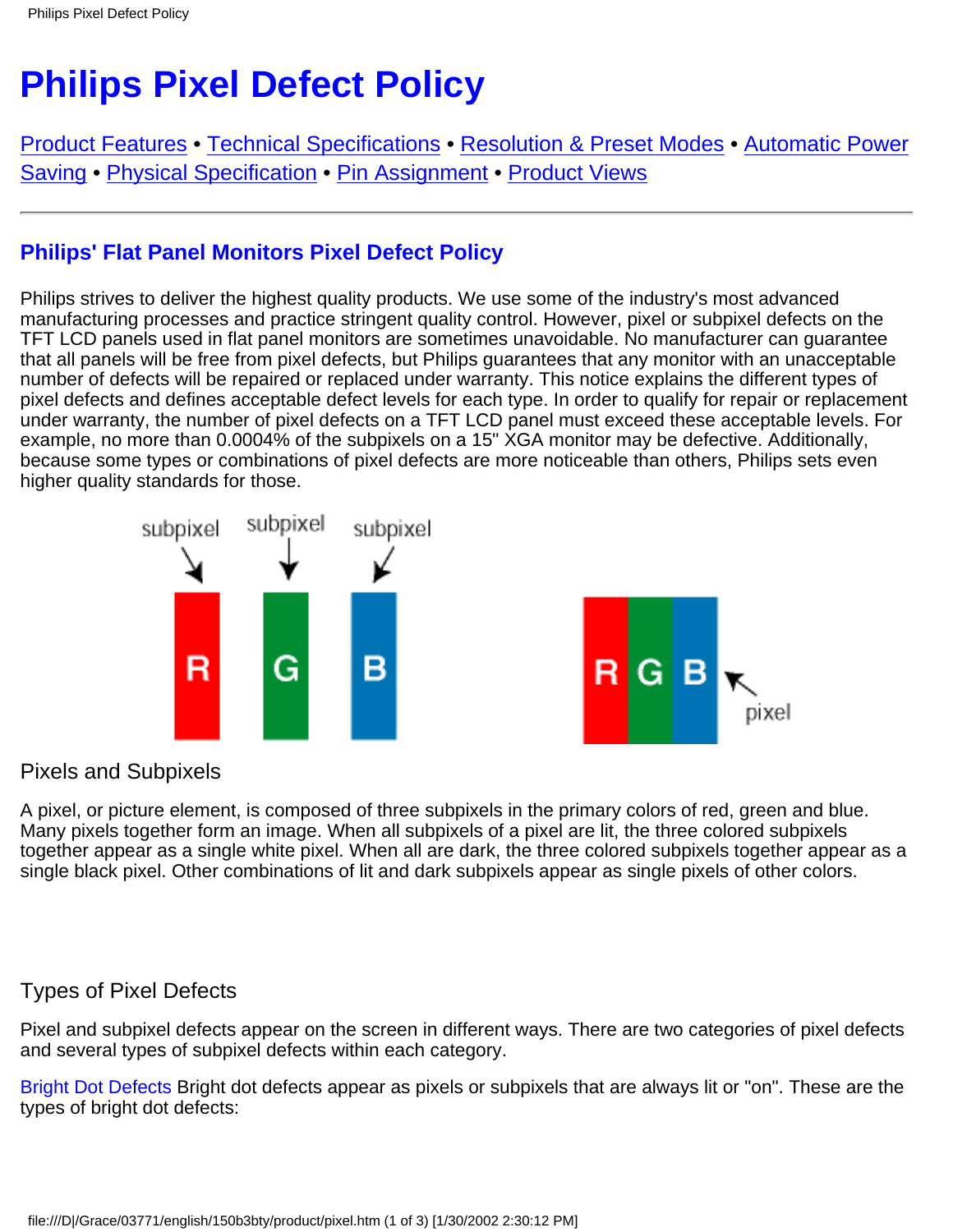Philips Pixel Defect Policy



One lit red, green or blue subpixel



Two adjacent lit subpixels:

- Red + Blue = Purple
- Red + Green = Yellow
- Green + Blue = Cyan (Light Blue)



Three adjacent lit subpixels (one white pixel)

Black Dot Defects Black dot defects appear as pixels or subpixels that are always dark or "off". These are the types of black dot defects:



One dark subpixel **Two or three adjacent dark subpixels** 

## Proximity of Pixel Defects

Because pixel and subpixels defects of the same type that are nearby one another may be more noticeable, Philips also specifies tolerances for the proximity of pixel defects.

## Pixel Defect Tolerances

In order to qualify for repair or replacement due to pixel defects during the warranty period, a TFT LCD panel in a Philips flat panel monitor must have pixel or subpixel defects exceeding the tolerances listed in the following tables.

| <b>BRIGHT DOT DEFECTS</b>                     | <b>ACCEPTABLE LEVEL</b> |       |               |  |
|-----------------------------------------------|-------------------------|-------|---------------|--|
| <b>MODEL</b>                                  | 150P3                   | 150B3 | <b>150S3</b>  |  |
| 1 lit subpixel                                | 0                       | 0     | 8 or fewer    |  |
| 2 adjacent lit subpixels                      |                         | Ü     | 3 or fewer    |  |
| 3 adjacent lit subpixels (one<br>white pixel) | 0                       |       | 1 or fewer    |  |
| Distance between two bright<br>dot defects*   | 0                       | O     | 15 mm or more |  |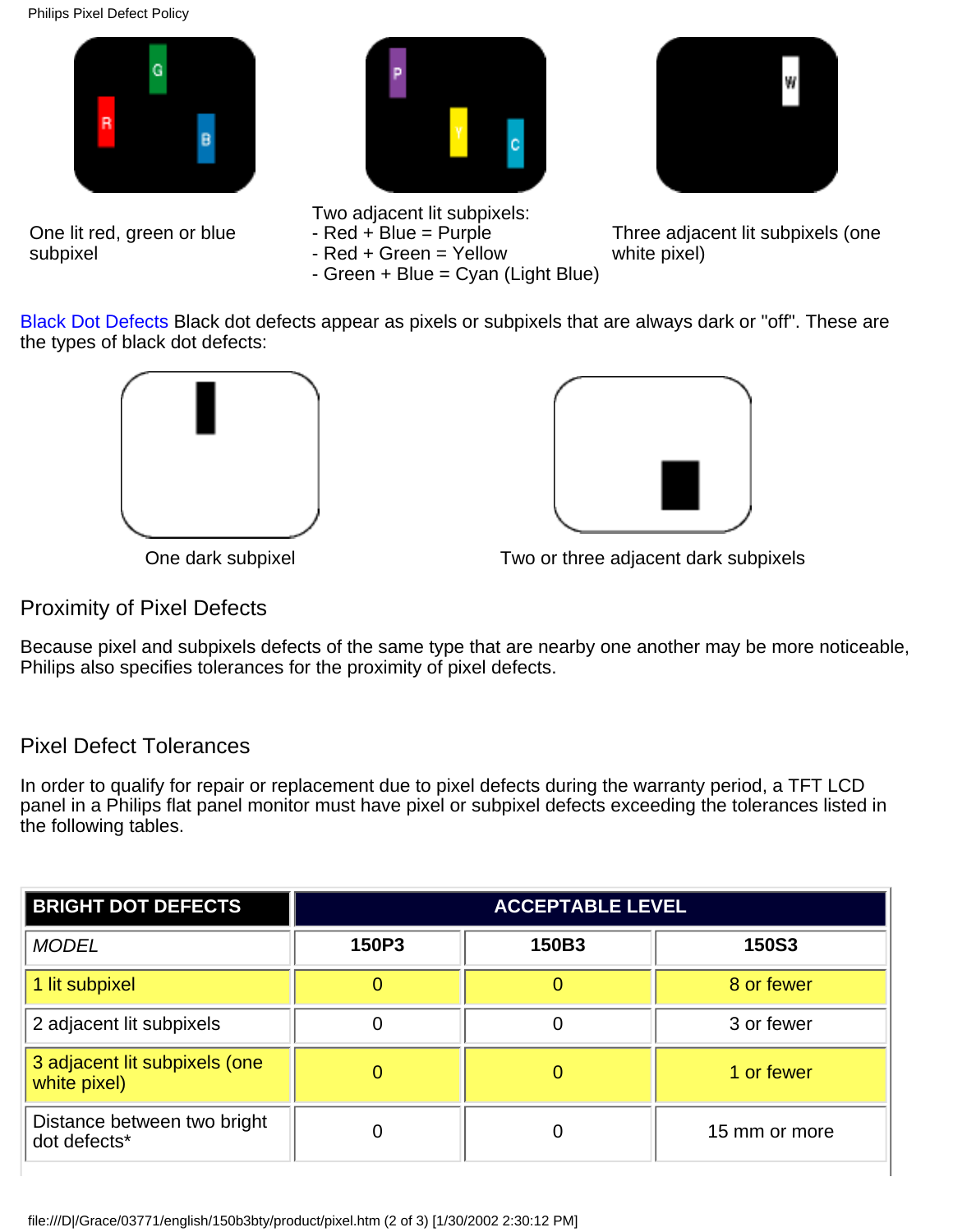Philips Pixel Defect Policy

| <b>Bright dot defects within 20</b><br>mm circle |  | 3 or fewer |
|--------------------------------------------------|--|------------|
| Total bright dot defects of all<br>types         |  | 8 or fewer |

| <b>BLACK DOT DEFECTS</b>                   | <b>ACCEPTABLE LEVEL</b> |               |               |  |
|--------------------------------------------|-------------------------|---------------|---------------|--|
| <b>MODEL</b>                               | 150P3                   | 150B3         | <b>150S3</b>  |  |
| 1 dark subpixel                            | 4 or fewer              | 4 or fewer    | 8 or fewer    |  |
| 2 adjacent dark subpixels                  | 1 or fewer              | 1 or fewer    | 3 or fewer    |  |
| 3 adjacent dark subpixels                  | $\overline{0}$          | 0             | 1 or fewer    |  |
| Distance between two black<br>dot defects* | 15 mm or more           | 15 mm or more | 15 mm or more |  |
| Black dot defects within 20<br>mm circle*  | 3 or fewer              | 3 or fewer    | 3 or fewer    |  |
| Total black dot defects of all<br>types    | 4 or fewer              | 4 or fewer    | 8 or fewer    |  |

| <b>TOTAL DOT DEFECTS</b>                          | <b>ACCEPTABLE LEVEL</b> |            |              |  |
|---------------------------------------------------|-------------------------|------------|--------------|--|
| <b>MODEL</b>                                      | 150P3                   | 150B3      | <b>150S3</b> |  |
| Total bright or black dot<br>defects of all types | 4 or fewer              | 4 or fewer | 10 or fewer  |  |

*\* Note: 1 or 2 adjacent subpixel defects = 1 dot defect*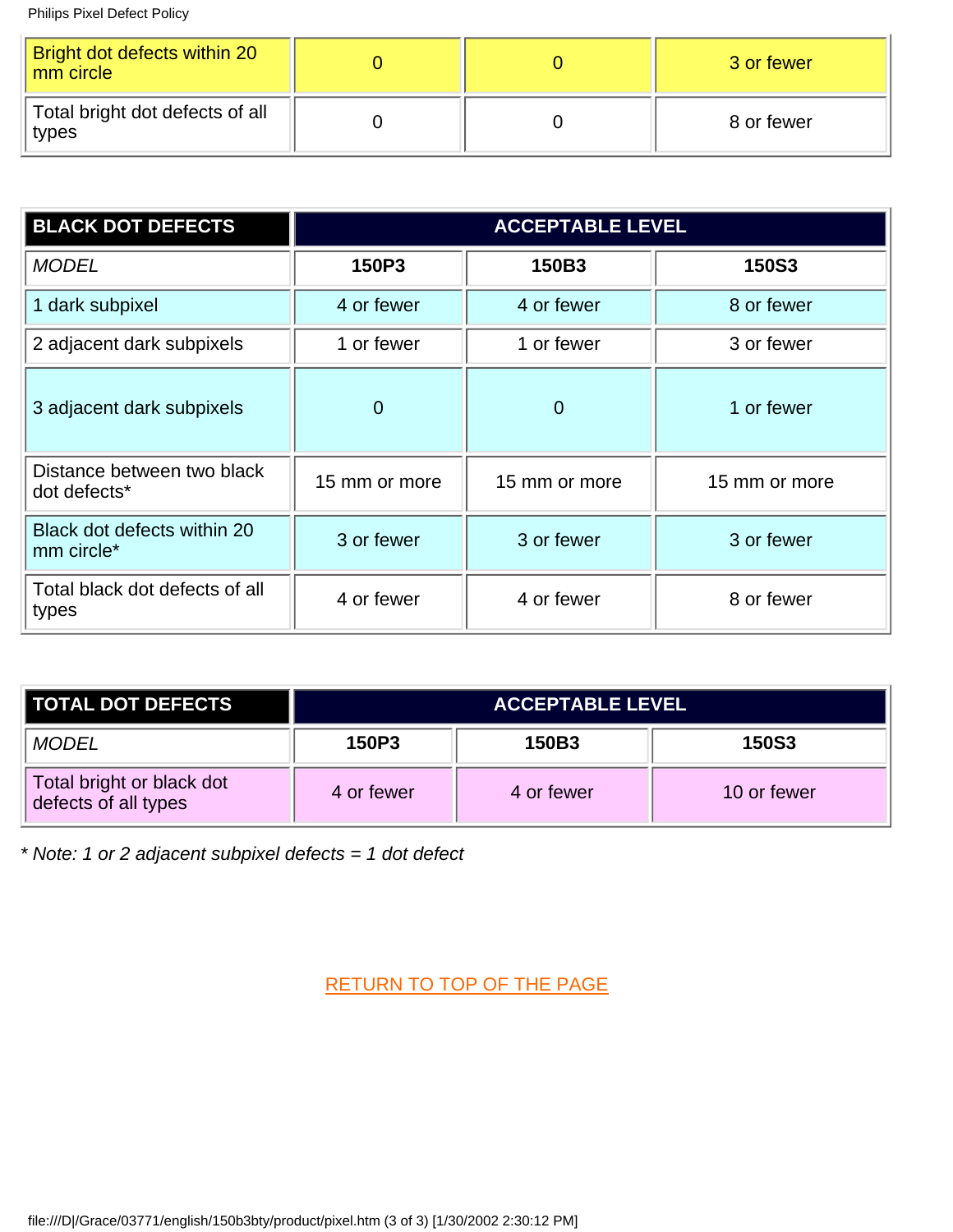# <span id="page-49-1"></span>**Connecting to Your PC**

Your LCD Monitor : **Front View Product Description • [Accessory Pack](#page-49-0) • [Connecting to Your](#page-50-0)** [PC](#page-50-0) • [Remove and Re-install the Base](#page-52-0) • [Getting Started](#page-56-0) • [Optimizing Performance](#page-12-0) • [Accessories \(optional\)](#page-59-0)

## <span id="page-49-0"></span>**Accessory Pack**

Unpack all the parts.

| <b>Item</b> | <b>Description</b>                                                                    |
|-------------|---------------------------------------------------------------------------------------|
|             | 1) Audio in Cable (Option only available for Multimedia version) (color<br>lime)      |
|             | 2) Microphone out Cable (Option only available for Multimedia<br>version)(color pink) |
|             | 3) Power Cable (socket may differ for different countries)                            |
|             | 4) Macintosh Adapter (optional)                                                       |
|             | 5) VGA Signal Cable                                                                   |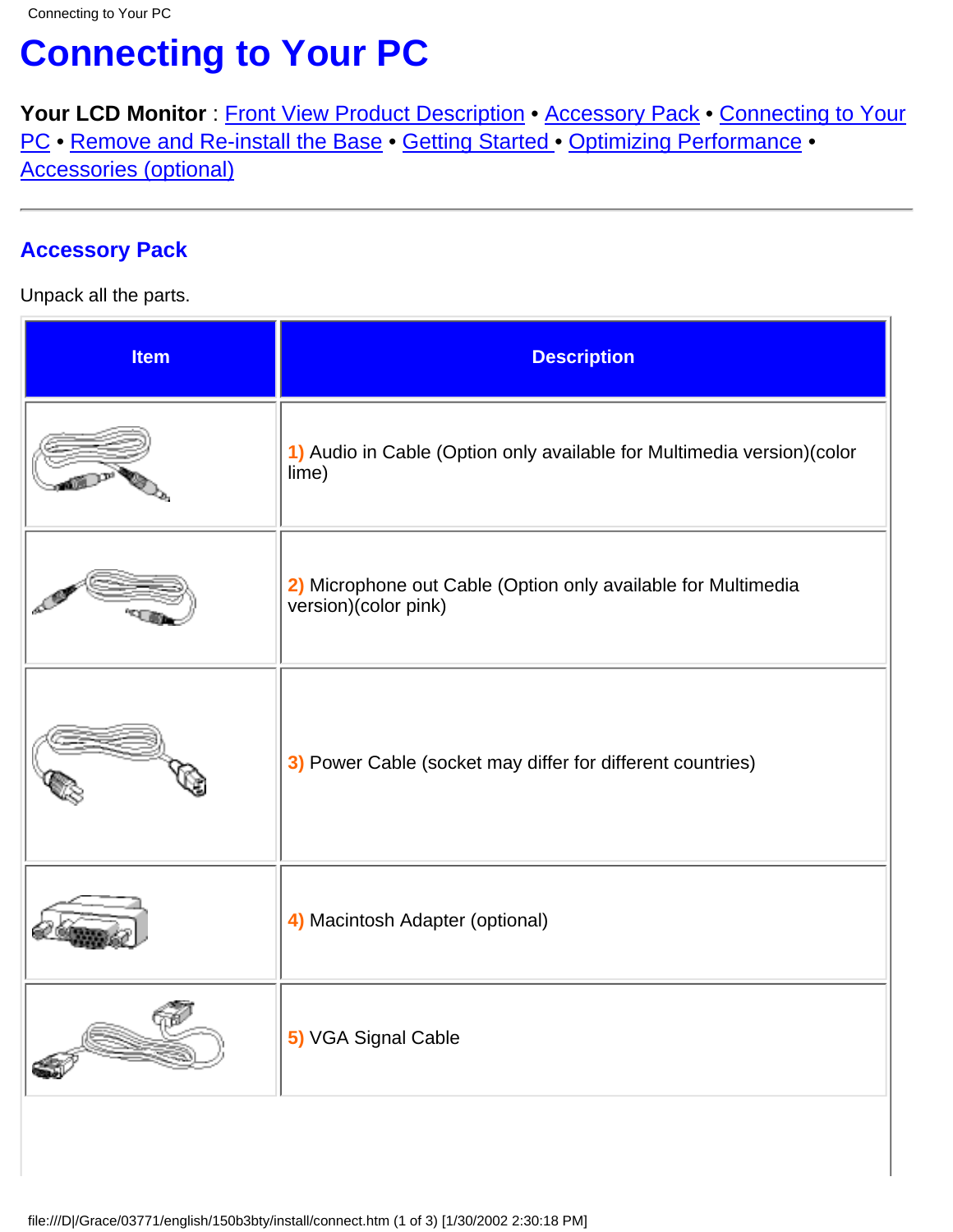| Light TP | 6) E-DFU package with Quick Setup Guide, Using Your Monitor<br>Manual, and CD-ROM. |
|----------|------------------------------------------------------------------------------------|
|          | 7) Pivot CD-ROM (optional)                                                         |

## [RETURN TO TOP OF THE PAGE](#page-49-1)

# <span id="page-50-0"></span>**Connecting to Your PC**



**1)** Thread power cable through the hole at the bottom of the base, and plug onto monitor firmly.



**Note:** If you use an Apple Macintosh, you need to connect the special Mac adapter to one end of the monitor signal cable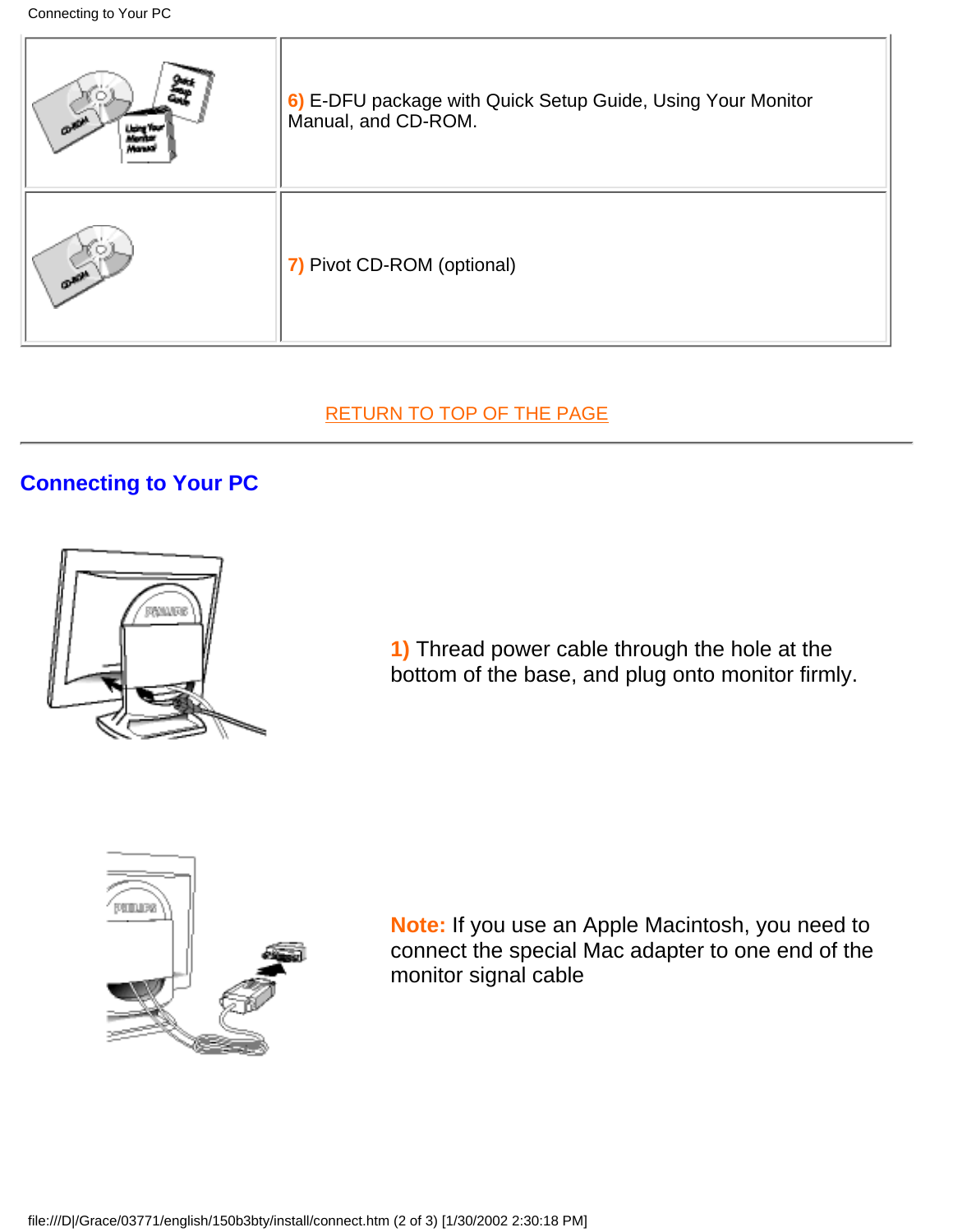#### Connecting to Your PC



## **2)** Connect to PC

- (a) Turn off your computer and unplug its power cable.
- (b) Connect the monitor signal cable to the video connector on the back of your computer.
- (c) Plug the power cord of your computer and your monitor into a nearby outlet.
- (d) Turn on your computer and monitor. If the monitor displays an image, installation is complete.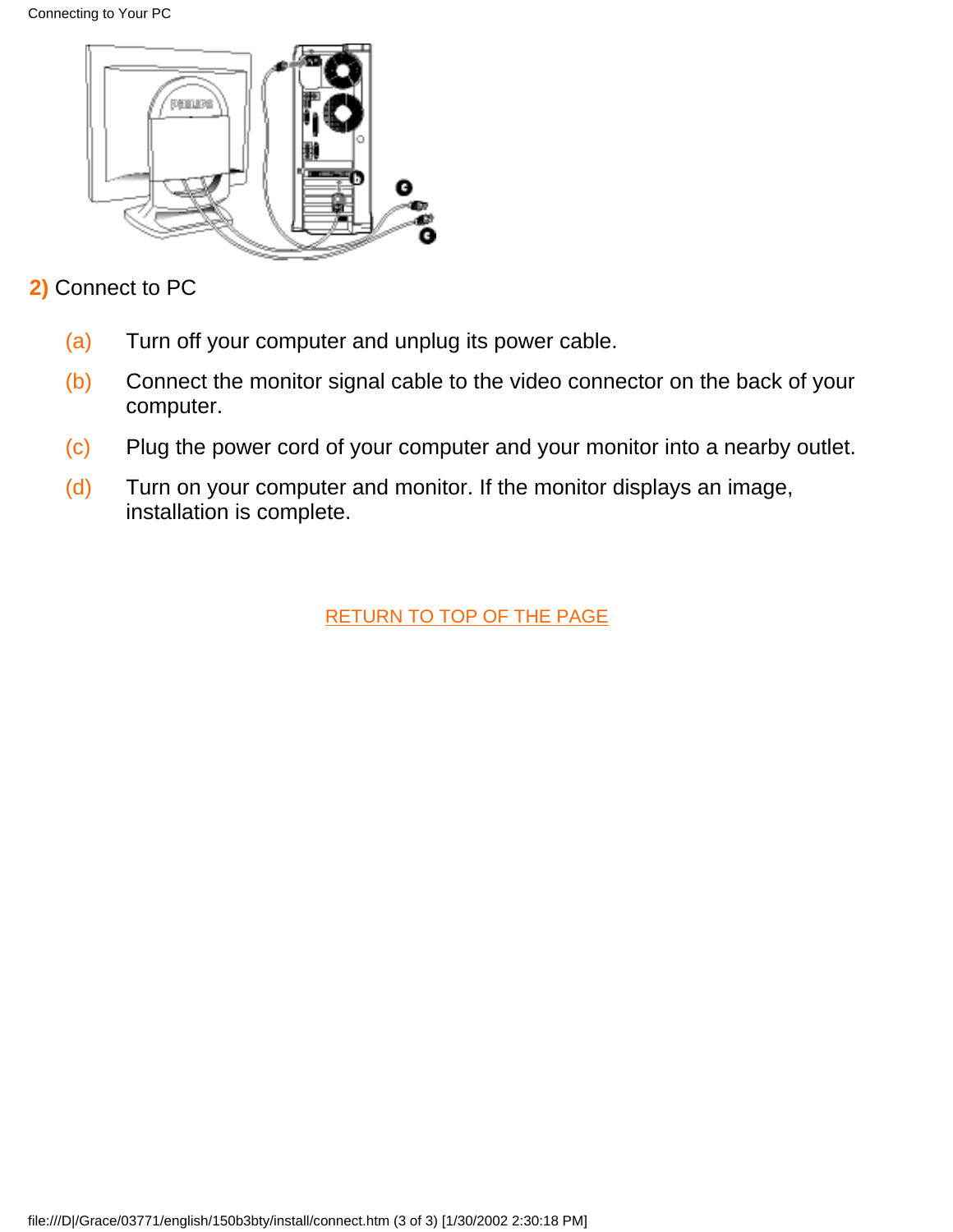# <span id="page-52-0"></span>**Remove and Re-install the Base**

Your LCD Monitor : [Front View Product Description](#page-11-0) • [Accessory Pack](#page-49-0) • [Connecting to Your](#page-50-0) [PC](#page-50-0) • [Getting Started](#page-56-0) • [Optimizing Performance](#page-12-0) • [Accessories \(optional\)](#page-59-0)

**Remove and Re-install the Base** : [Remove the base](#page-52-0) • [Re-install the base](#page-52-0)

## **Condition:**

- for VESA standard mounting applications
- for optional bases replacement

## **Remove the Base**



**1)**

**(a)** Tilt monitor on certain angle. **(b)** Pull cables out of the hole at the bottom of base.



**(c)** For Multimedia base, disconnect the DC flying cable from monitor body also.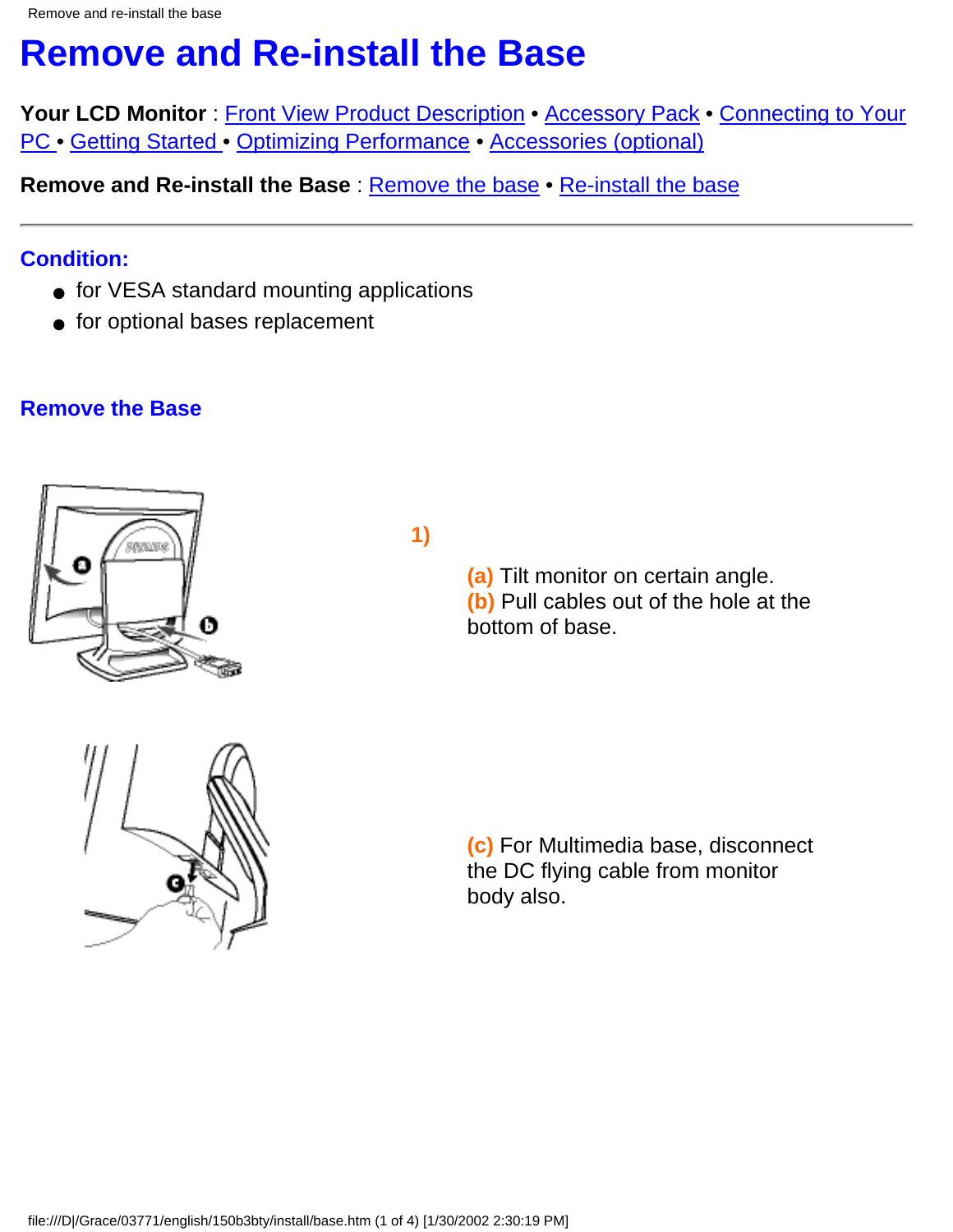

Safe surface



**2)** Put monitor face down on the safe surface.

**3)** Tilt the base fully away from the monitor body.



**4)** Pull out and slide away the base from monitor body.

[RETURN TO TOP OF THE PAGE](#page-52-0)

# **Re-install the Base**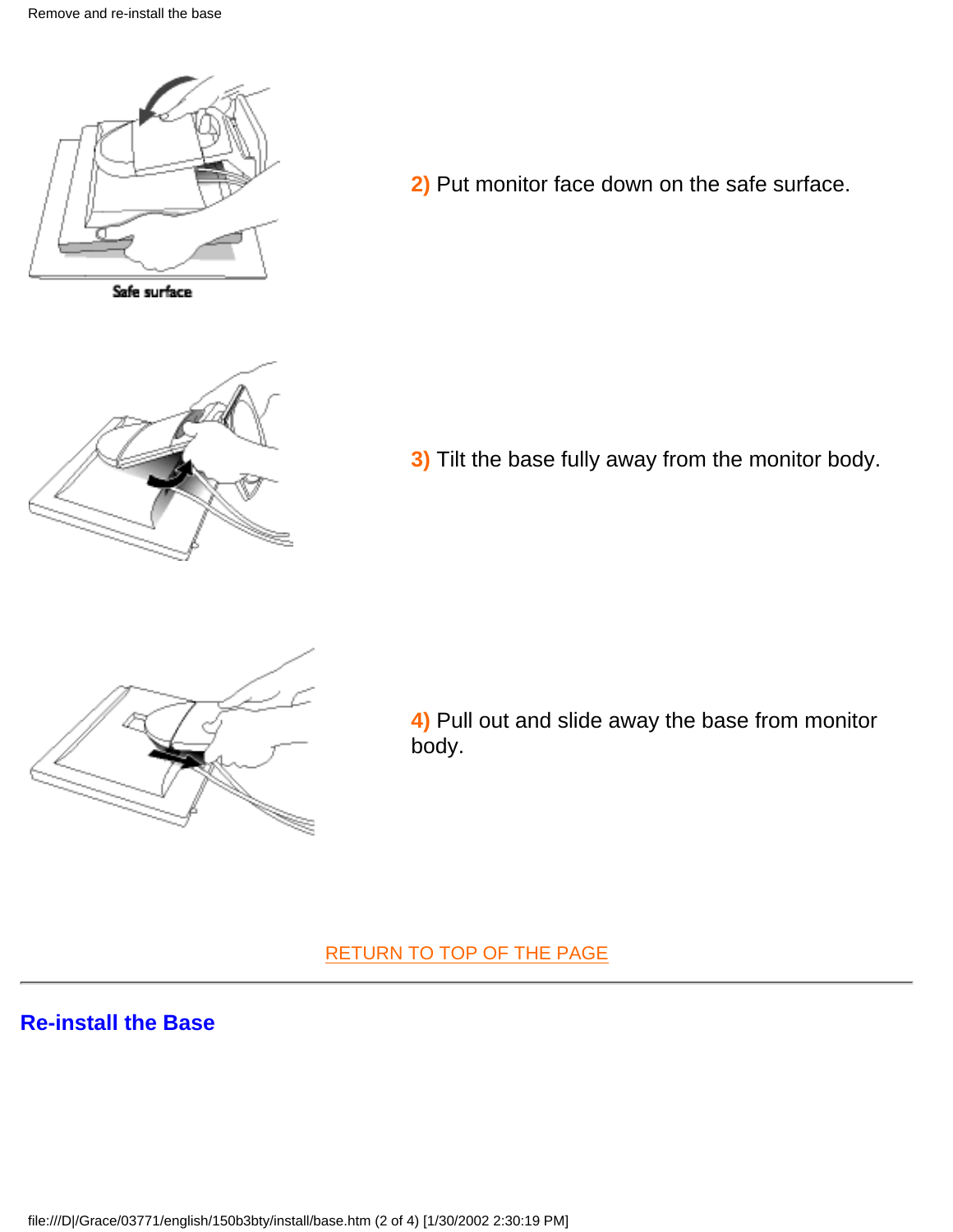

**1)** Plug in the cables into connectors.



**2)** Tread all cables through the hole at the bottom of the base.



**3)** Locate the base and slide it into monitor body.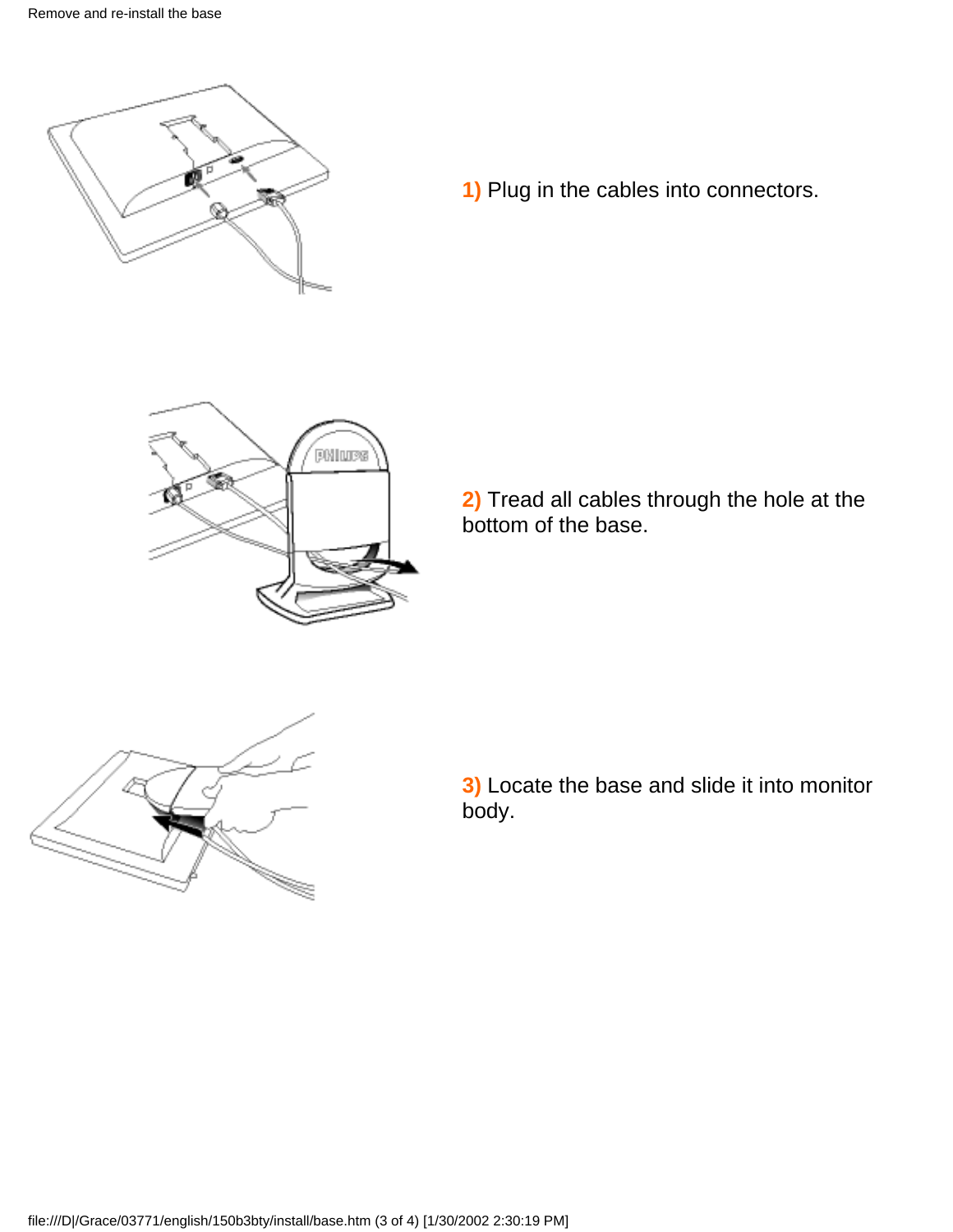Remove and re-install the base



**4)** For Multimedia base, plug the flying DC power cable of base onto monitor.



**5)** Pull back up the monitor body.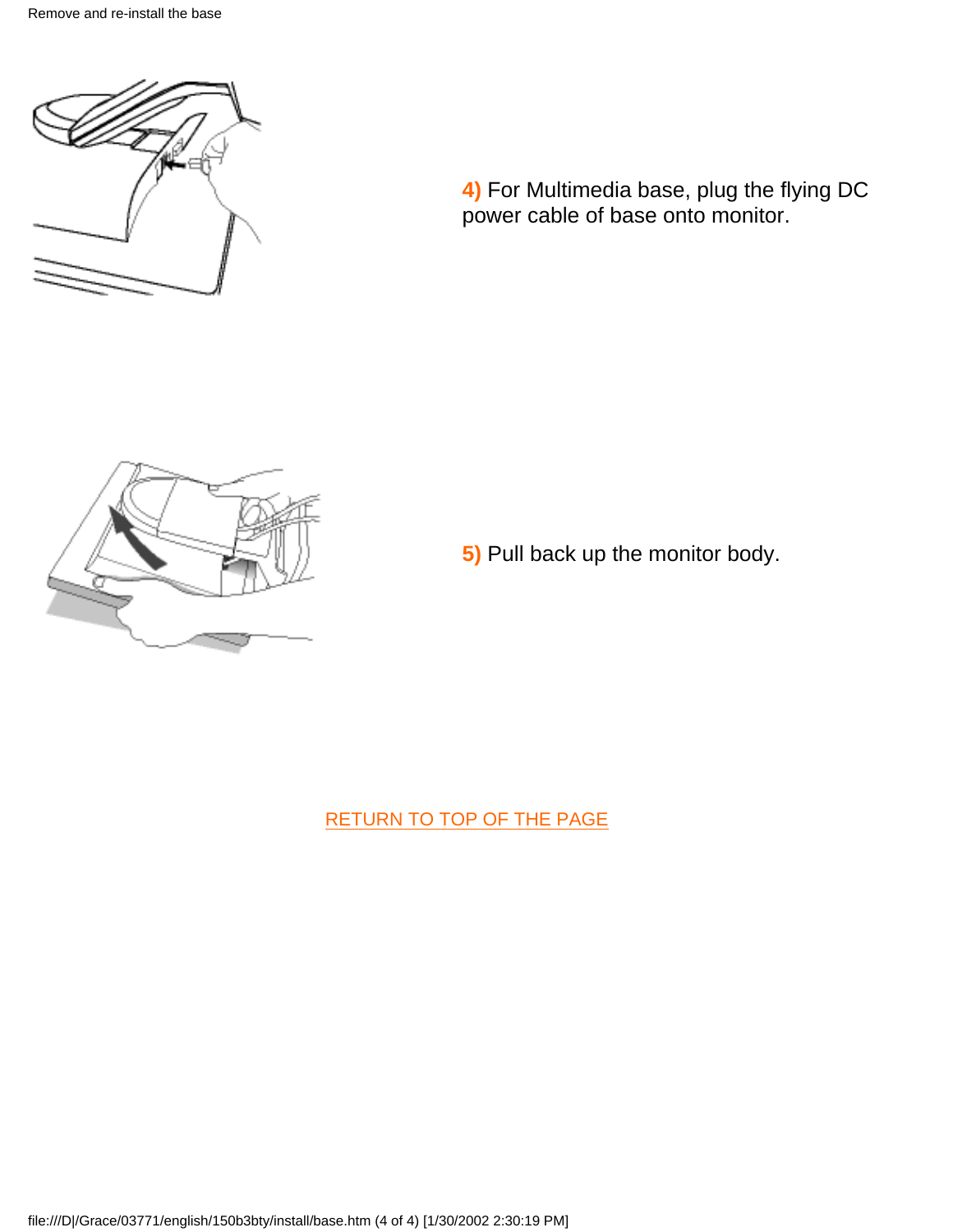# <span id="page-56-2"></span><span id="page-56-0"></span>**Getting Started**

**Your LCD Monitor** : [Front View Product Description](#page-11-0) • [Connecting to Your PC](#page-50-0) • [Remove](#page-52-0) [and Re-install the Base](#page-52-0) • [Getting Started](#page-56-1) • [Optimizing Performance](#page-12-0) • [Accessories](#page-59-0) [\(optional\)](#page-59-0)

# <span id="page-56-1"></span>**Getting Started**

## **Use the information file ( .inf) for Windows 95/98/2000/Me/XP or later**

Philips' monitors built in VESA DDC2B feature to support Plug & Play requirements for Windows 95/98/2000/Me/XP. In order to enable your Philips monitor from the "Monitor" dialog box in Windows 95/98/2000/Me/XP and activate Plug & Play application You should install this information file ( .inf). The installation procedure based on Windows '95 OEM Release 2 , 98 , Me, XP and 2000 is specified as follows.

## **For Windows 95**

- 1. Start Windows '95
- 2. Click the 'Start' button, point to 'Settings', and then click 'Control Panel'.
- 3. Double Click the 'Display' Icon.
- 4. Choose the 'Settings' tab then click 'Advanced...'.
- 5. Choose 'Monitor' button, point to 'Change...' then click 'Have Disk...'.
- 6. Click 'Browse...' button then choose the appropriate drive F: ( CD-ROM Drive) then click 'OK' button.
- 7. Click the 'OK' button then choose your monitor model and click the 'OK'.
- 8. Click 'Close' button.

## **For Windows 98**

- 1. Start Windows 98
- 2. Click the 'Start' button, point to 'Settings', and then click 'Control Panel'.
- 3. Double Click the 'Display' Icon.
- 4. Choose the 'Settings' tab then click 'Advanced...'.
- 5. Choose 'Monitor' button, point to 'Change...' then click 'Next'
- 6. Choose "Display a list of all the drivers in a specific location, so you can select the driver you want." then click 'Next' and then click 'Have Disk...'.
- 7. Click 'Browse...' button then choose the appropriate drive F: ( CD-ROM Drive) then click 'OK' button.
- Click the 'OK' button then choose your monitor model and click the 'Next' button then click 'Next' 8. button.
- 9. Click 'Finish' button then the 'Close' button.

## **For Windows Me**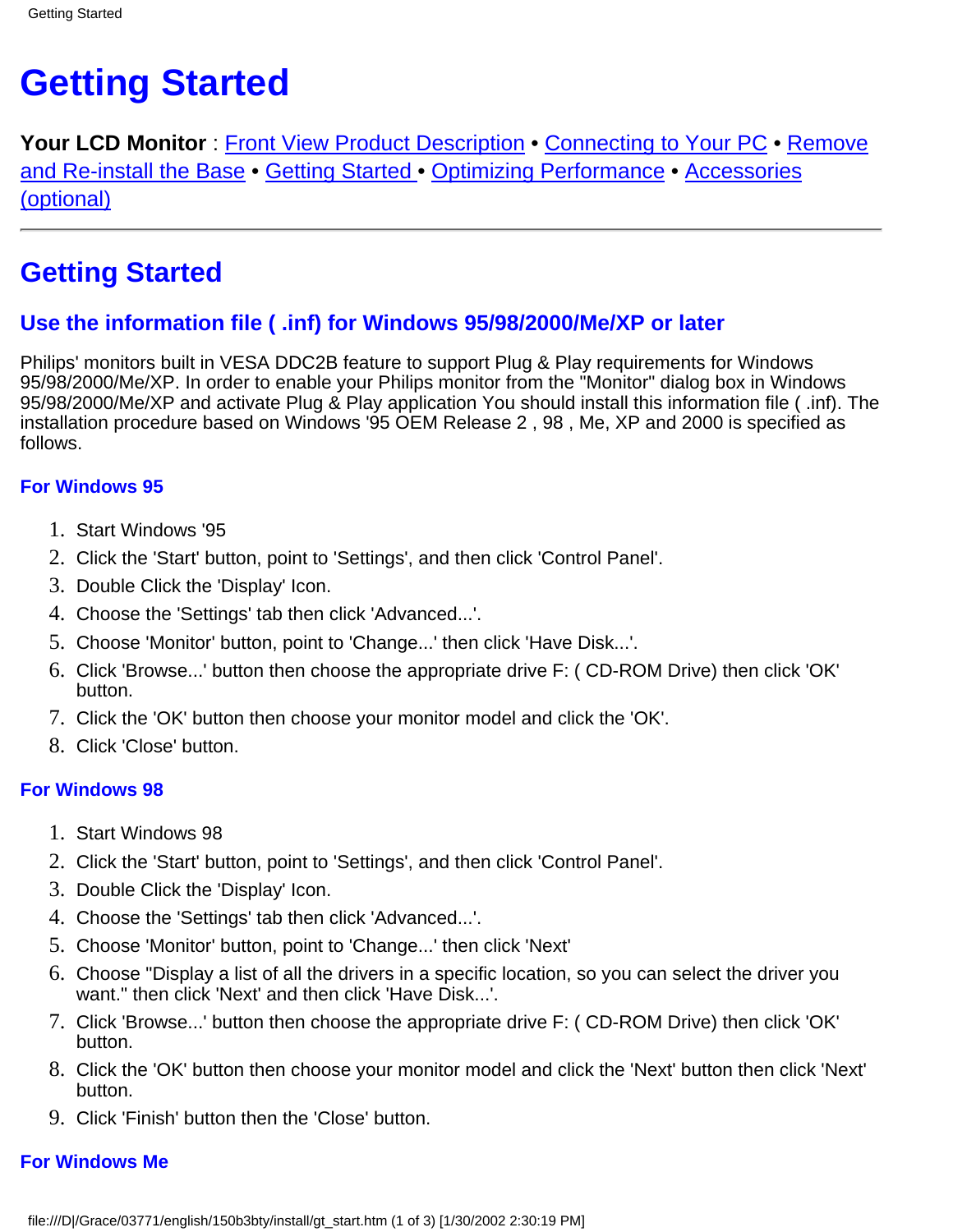- 1. Start Windows Me
- 2. Click the 'Start' button, point to 'Settings', and then click 'Control Panel'.
- 3. Double Click the 'Display' Icon.
- 4. Choose the 'Settings' tab then click 'Advanced...'.
- 5. Choose 'Monitor' button, then click 'Change...' button.
- 6. Choose "Specify the location of the driver(Advanced)" and click the 'Next' button.
- 7. Choose "Display a list of all the drivers in a specific location, so you can select the driver you want." then click 'Next' and then click 'Have Disk...'.
- Click 'Browse...' button then choose the appropriate drive F: ( CD-ROM Drive) then click 'OK' 8. button.
- Click the 'OK' button then choose your monitor model and click the 'Next' button then click 'Next' 9. button.
- 10. Click 'Finish' button then the 'Close' button.

## **For Windows 2000**

- 1. Start Windows 2000
- 2. Click the 'Start' button, point to 'Settings', and then click 'Control Panel'.
- 3. Double Click the 'Display' Icon.
- 4. Choose the 'Settings' tab then click 'Advanced...'.
- 5. Choose 'Monitor' - If the 'Properties' button is inactive, it means your monitor is properly configured. Please stop installation.
	- If the 'Properties' button is active. Click 'Properties' button. Please follow next steps.
- 6. Click 'Driver' and then click on 'Update Driver...' then click on the 'Next' button.
- 7. Choose "Display a list of the known drivers for this device so that I can choose a specific driver" then click 'Next' and then click 'Have disk...'.
- 8. Click 'Browse...' button then choose the appropriate drive F: ( CD-ROM Drive).
- 9. Click the 'Open' button, then click the 'OK' button.
- 10. Choose your monitor model and click the 'Next' button then click 'Next' button.
- 11. Click 'Finish' button then the 'Close' button. If you can see the "Digital Signature Not Found" window then click the 'Yes' button.

## **For Windows XP**

- 1. Start Windows XP
- 2. Click the 'Start' button and then click 'Control Panel'.
- 3. Pick and click the category 'Printers and Other Hardware'
- 4. Click the 'Display' Item.
- 5. Choose the 'Settings' tab then click 'Advanced' button.
- 6. Choose 'Monitor' tab

- If the 'Properties' button is inactive, it means your monitor is properly configured. Please stop installation.

- If the 'Properties' button is active. Click 'Properties' button. Please follow next steps accordingly.

7. Click the 'Driver' tab and then click on 'Update Driver...' button.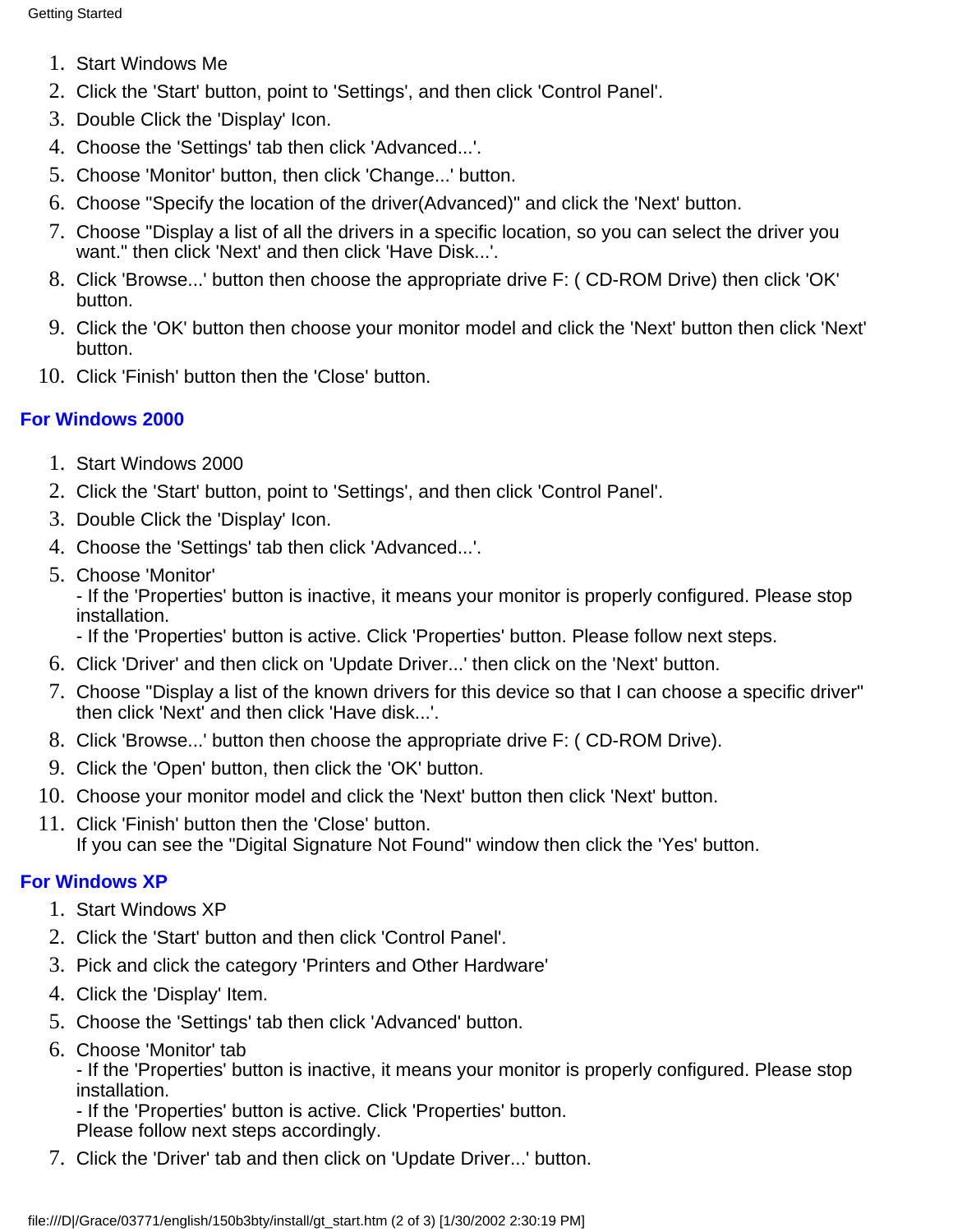Getting Started

- Choose the 'Install from a list or specific location [advanced]' radio button and then click on the 8. 'Next' button.
- Choose the ' Don't Search. I will choose the driver to install' radio button. Then click on the 'Next' 9. button.
- 10. Click the 'Have disk...' button then click the 'Browse...' button. Then choose the appropriate drive F: (CD-ROM Drive).
- 11. Click the 'Open' button, then click the 'OK' button.
- 12. Choose your monitor model and click the 'Next' button. - If you can see the 'has not passed Windows Logo testing to verify its compatibility with Windows XP' message please click the 'Continue Anyway' button.
- 13. Click 'Finish' button then the 'Close' button.
- 14. Click 'OK' button and then the 'OK' button again to close the Display\_Properties dialog box.

If your Windows 95/98/2000/Me/XP version is different or you need more detailed installation information, please refer to Windows 95/98/2000/Me/XP user's manual.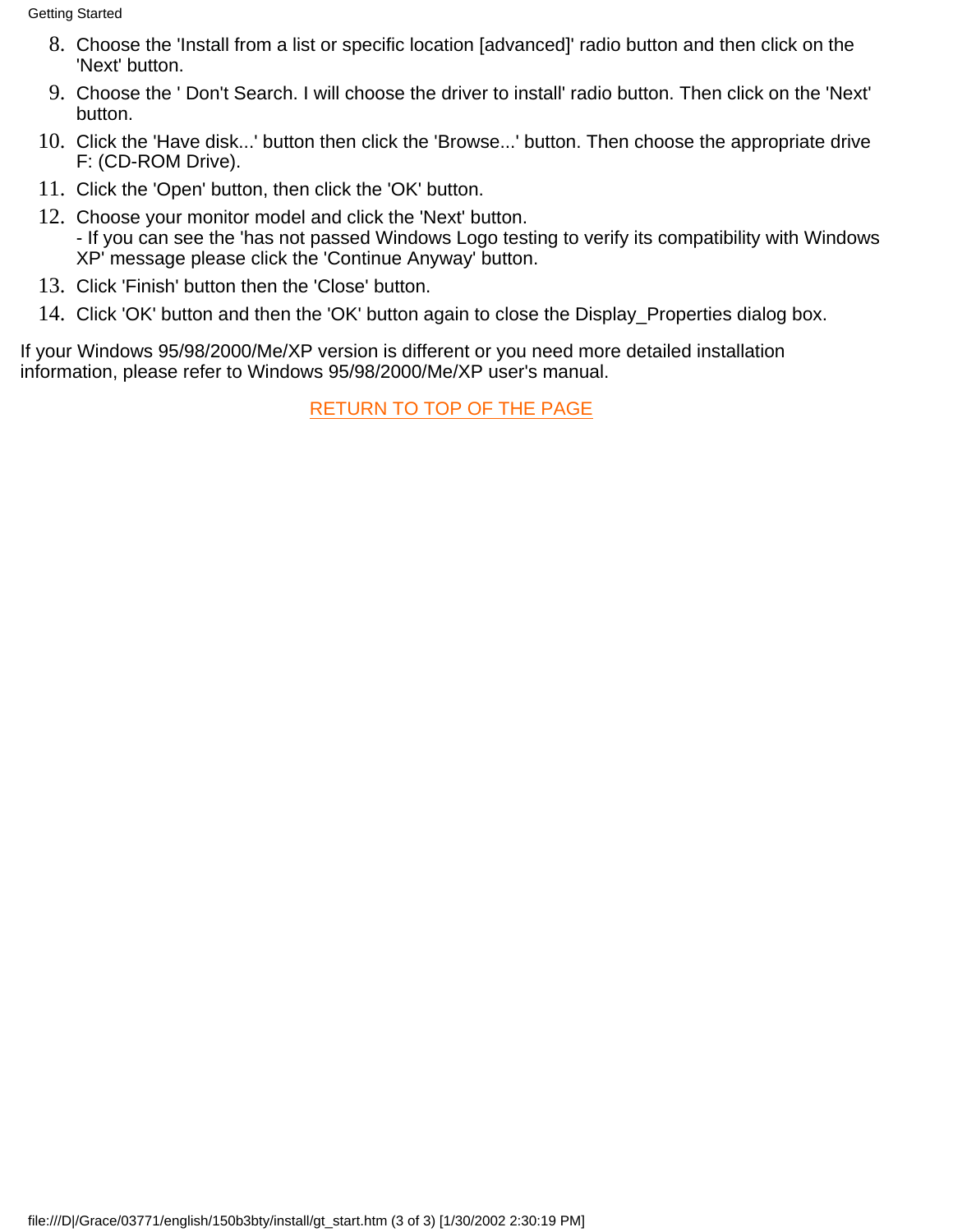# <span id="page-59-1"></span><span id="page-59-0"></span>**Accessories (optional)**

Your LCD Monitor: [Front View Product Description](#page-11-0) • [Connecting to Your PC](#page-50-0) • [Remove and](#page-52-0) [Re-install the Base](#page-52-0) • [Getting Started](#page-56-0) • [Optimizing Performance](#page-12-0)

**Accessories (optional):** [Protective Cover](#page-60-0) • [Ergo Base](#page-62-0) • [Multimedia Base](#page-64-0)

## **Accessories (optional)**

| <b>Item</b> | <b>Description</b>                                                                                                                               |
|-------------|--------------------------------------------------------------------------------------------------------------------------------------------------|
|             | <b>USB Hub:</b><br>(PCUH411)<br>USB hub supports four down stream ports and one upstream port<br>Color: Light gray                               |
|             | <b>Protective Cover:</b><br>(XG3P40)<br>Anti-scratch, anti-reflective cover, with 3H hardness to protect the<br>LCD screen.<br>Color: Light gray |
| philips     | Ergo Base:<br>(UG3P30)<br>With tilt, swivel. Height adjustment and portrait display.<br>Color: Light gray                                        |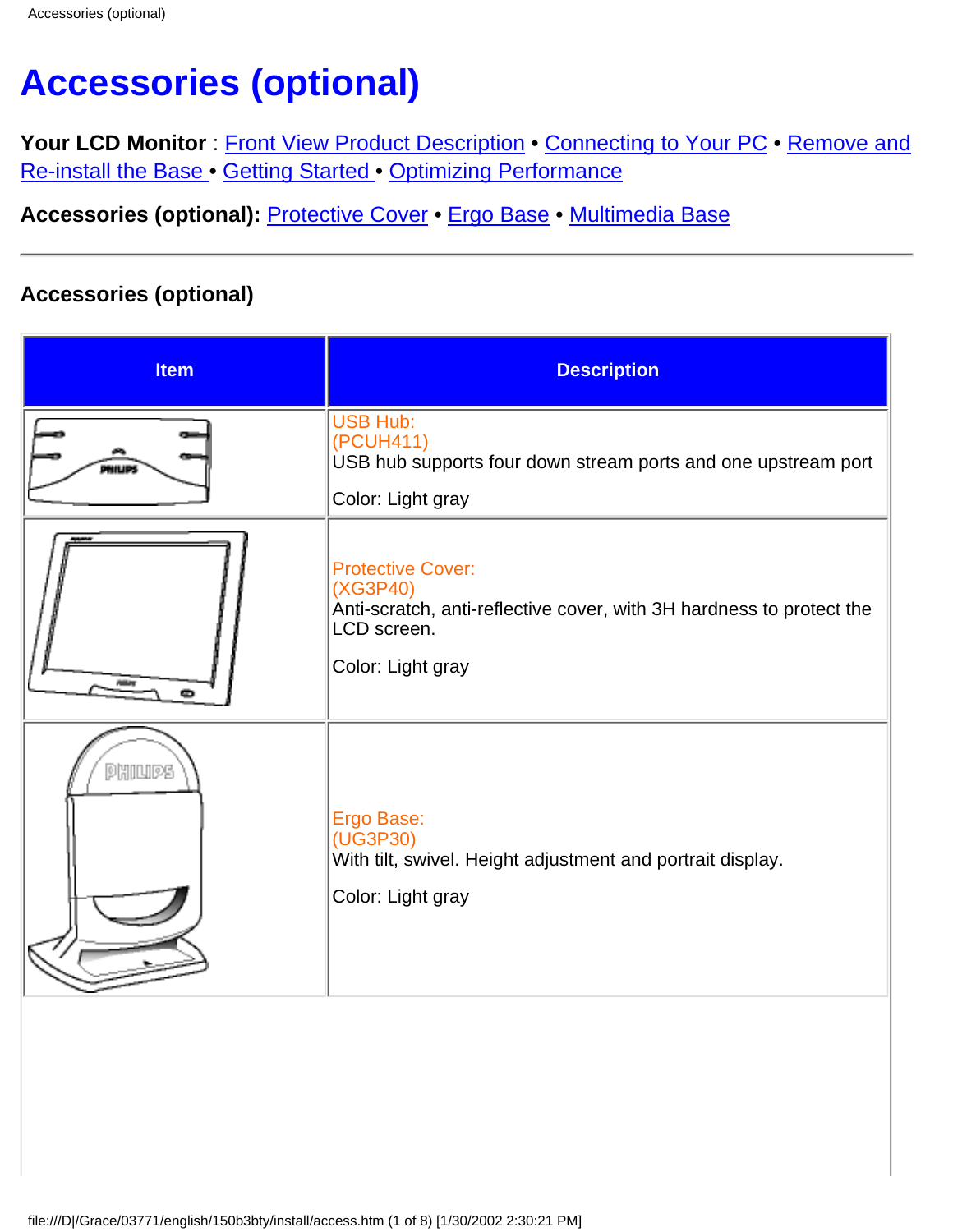

## [RETURN TO TOP OF THE PAGE](#page-59-1)

## <span id="page-60-0"></span>**Protective Cover**

Protect the LCD screen of your Philips LCD monitor



**1)** Remove the screw from the rear of monitor

**2)** Unclick at the indicated points to open the bezel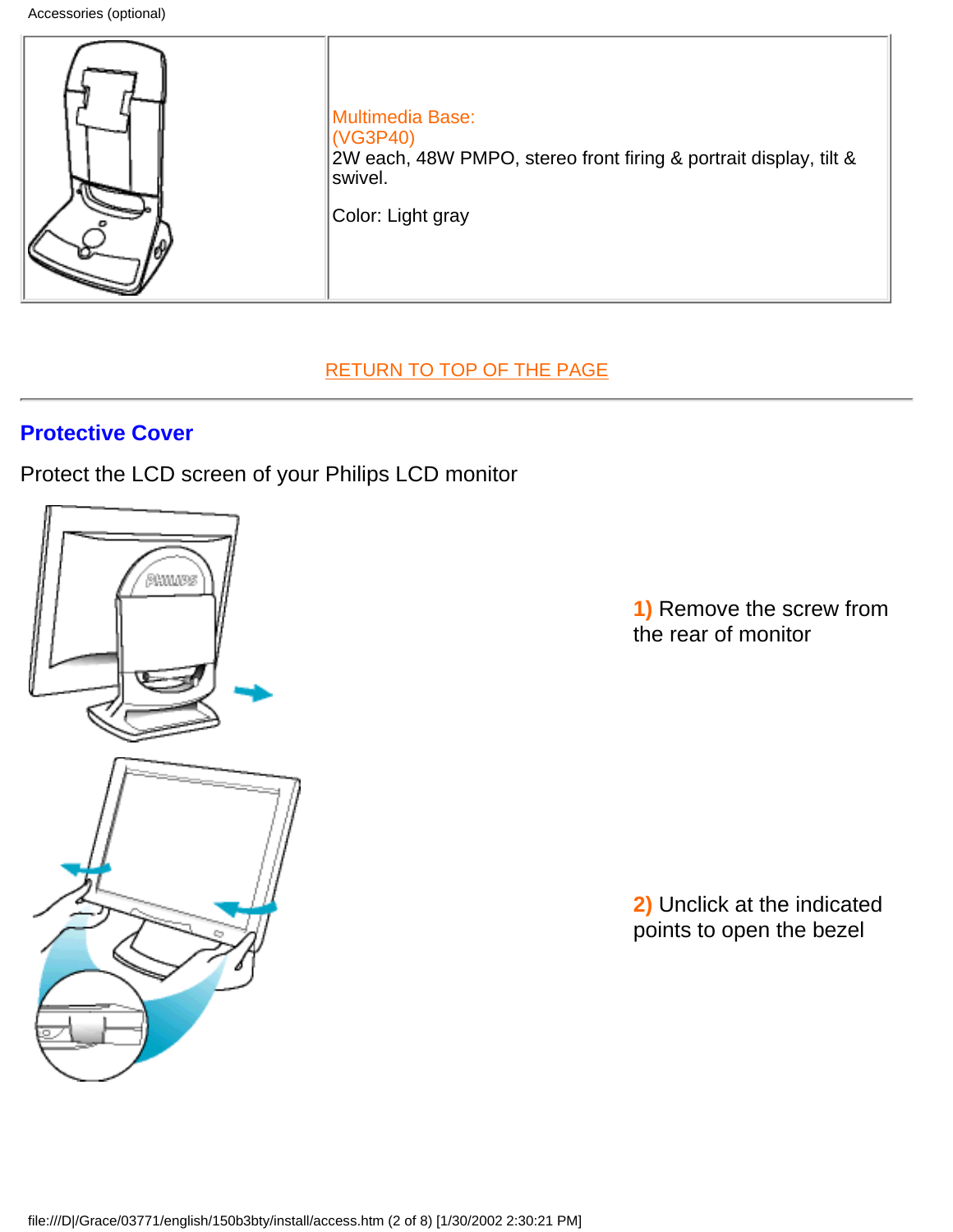Accessories (optional)



file:///D|/Grace/03771/english/150b3bty/install/access.htm (3 of 8) [1/30/2002 2:30:21 PM]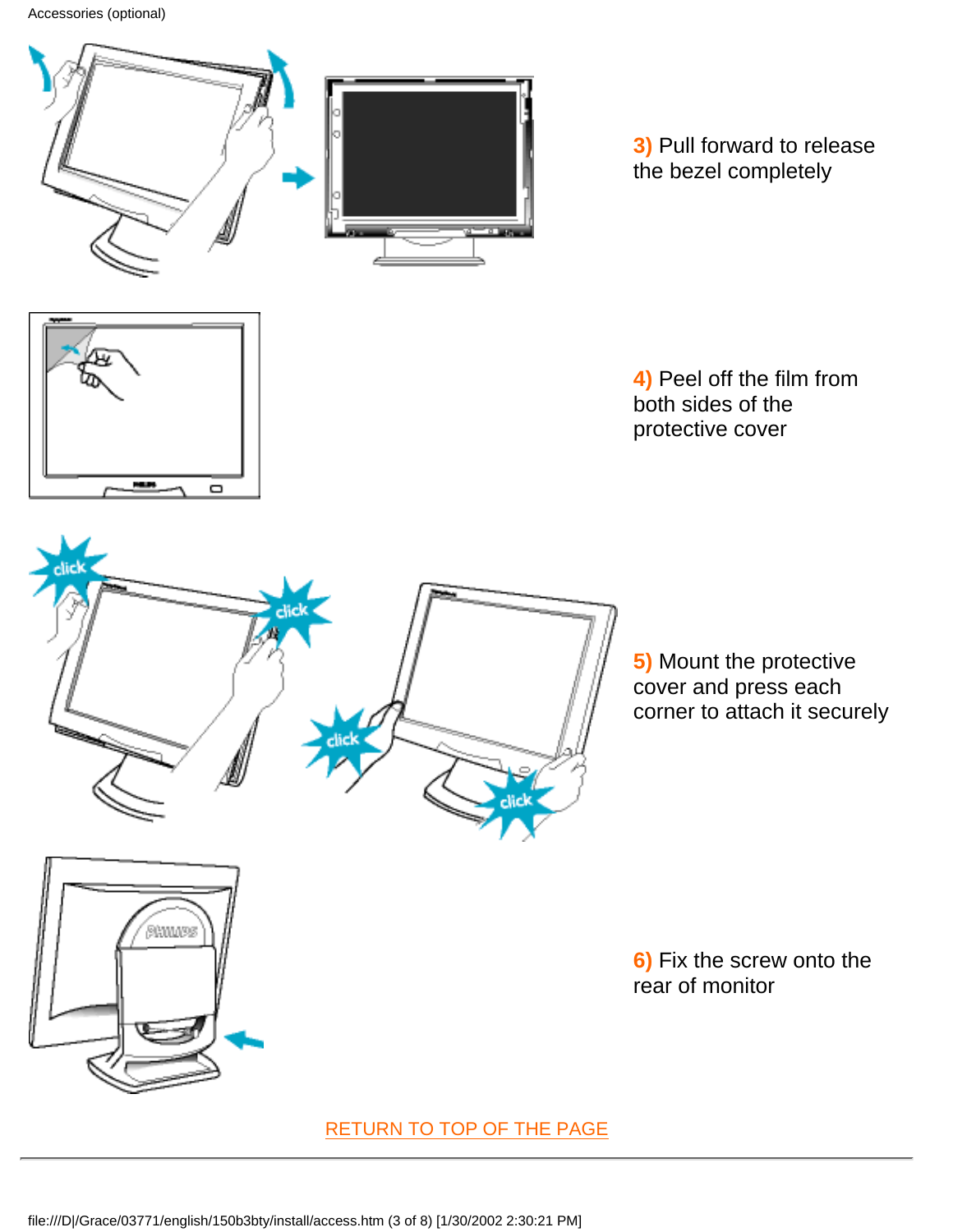# <span id="page-62-0"></span>**Ergo Base**

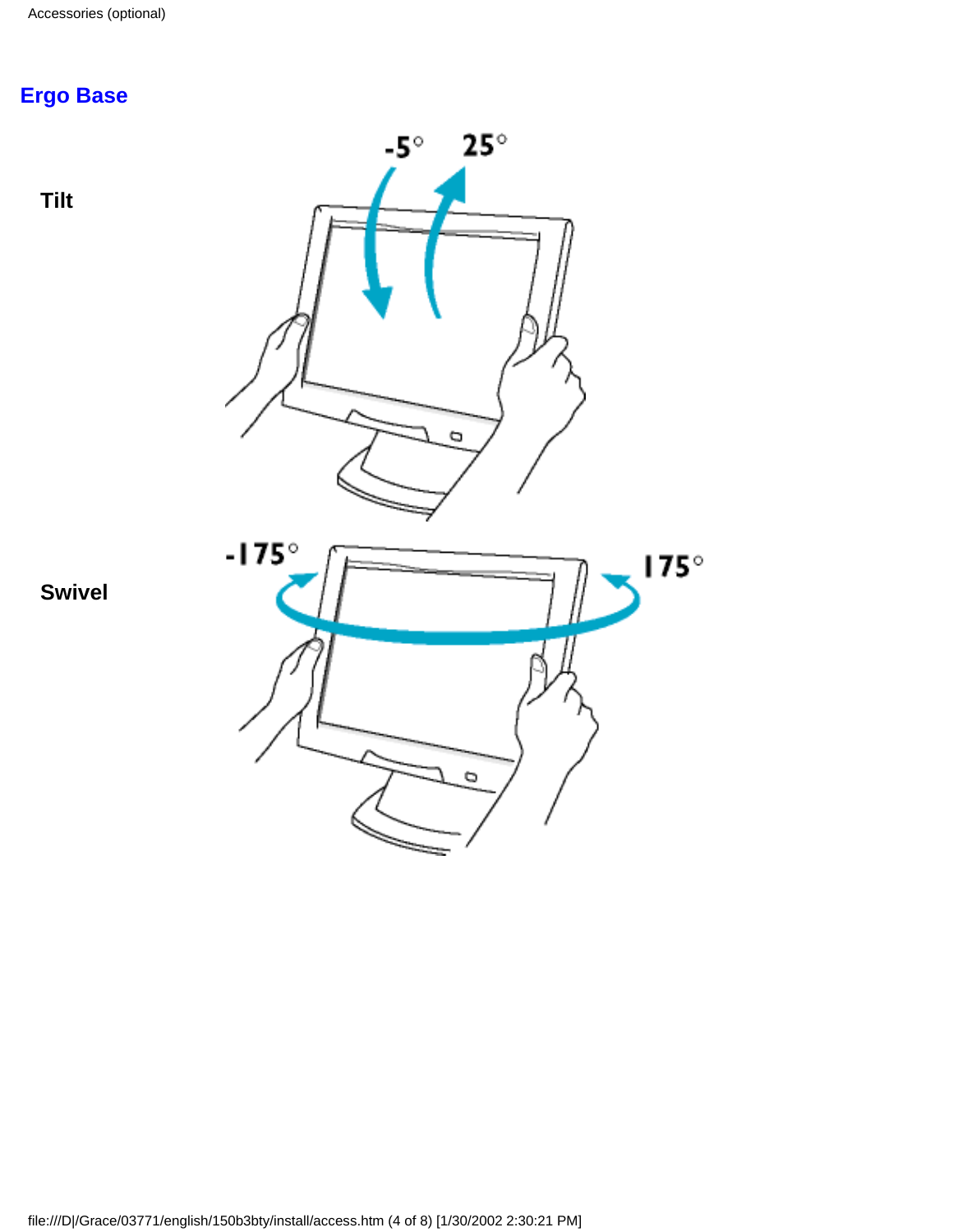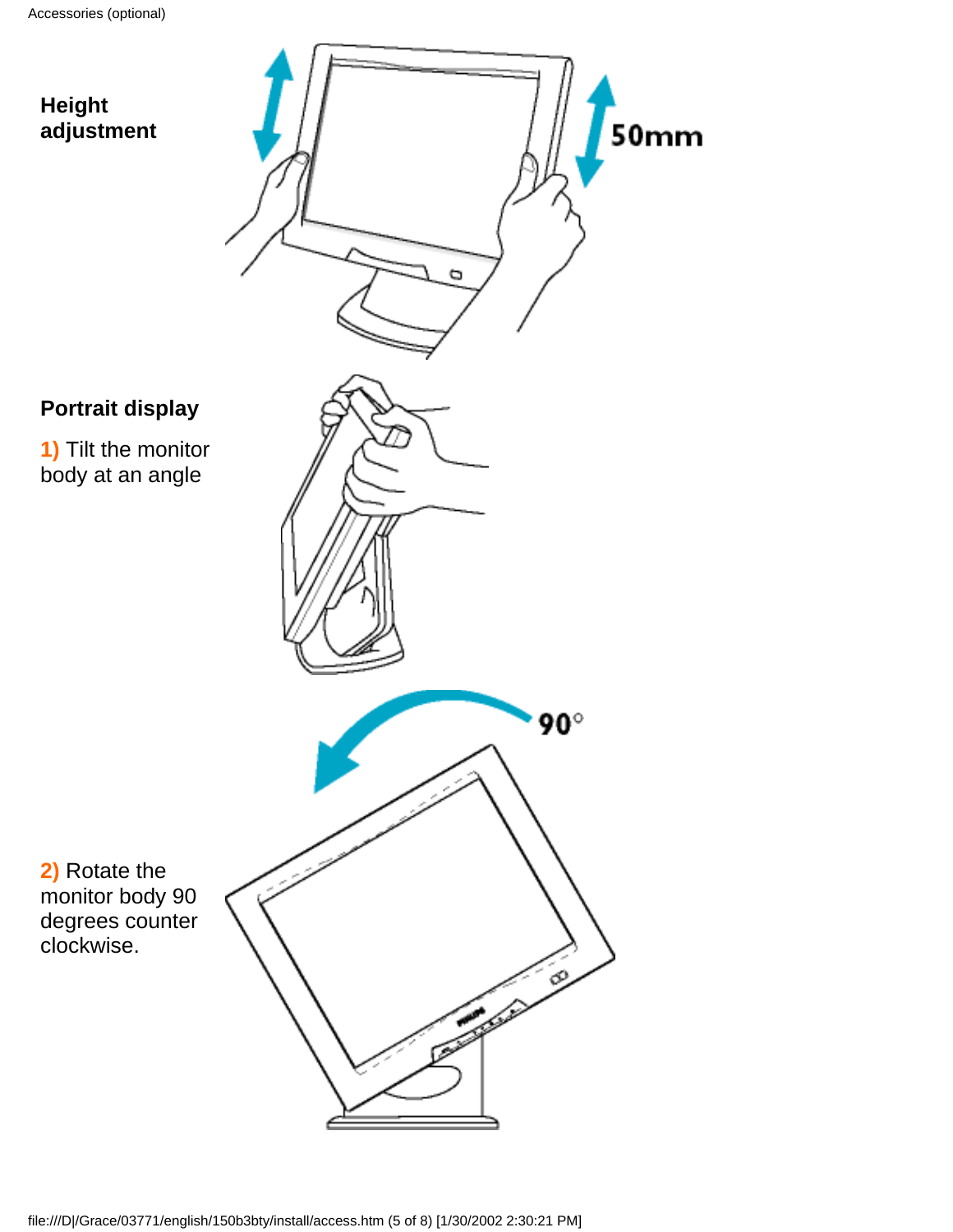

## [RETURN TO TOP OF THE PAGE](#page-59-1)

## <span id="page-64-0"></span>**Multimedia Base**

**Tilt**

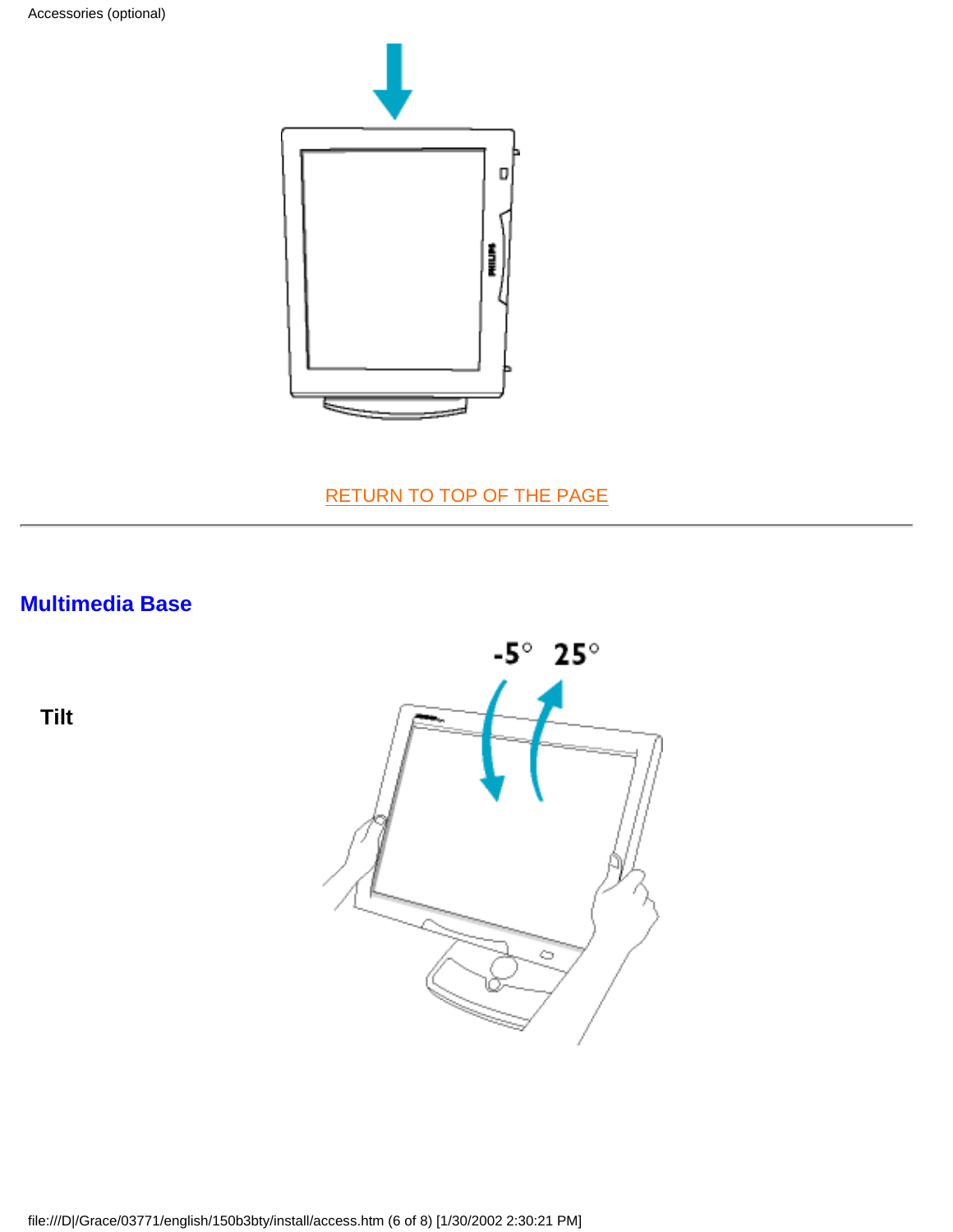



**Height adjustment**

# **Portrait display**

Turn monitor from landscape view to portrait view

**1)** Tilt the monitor body at an angle

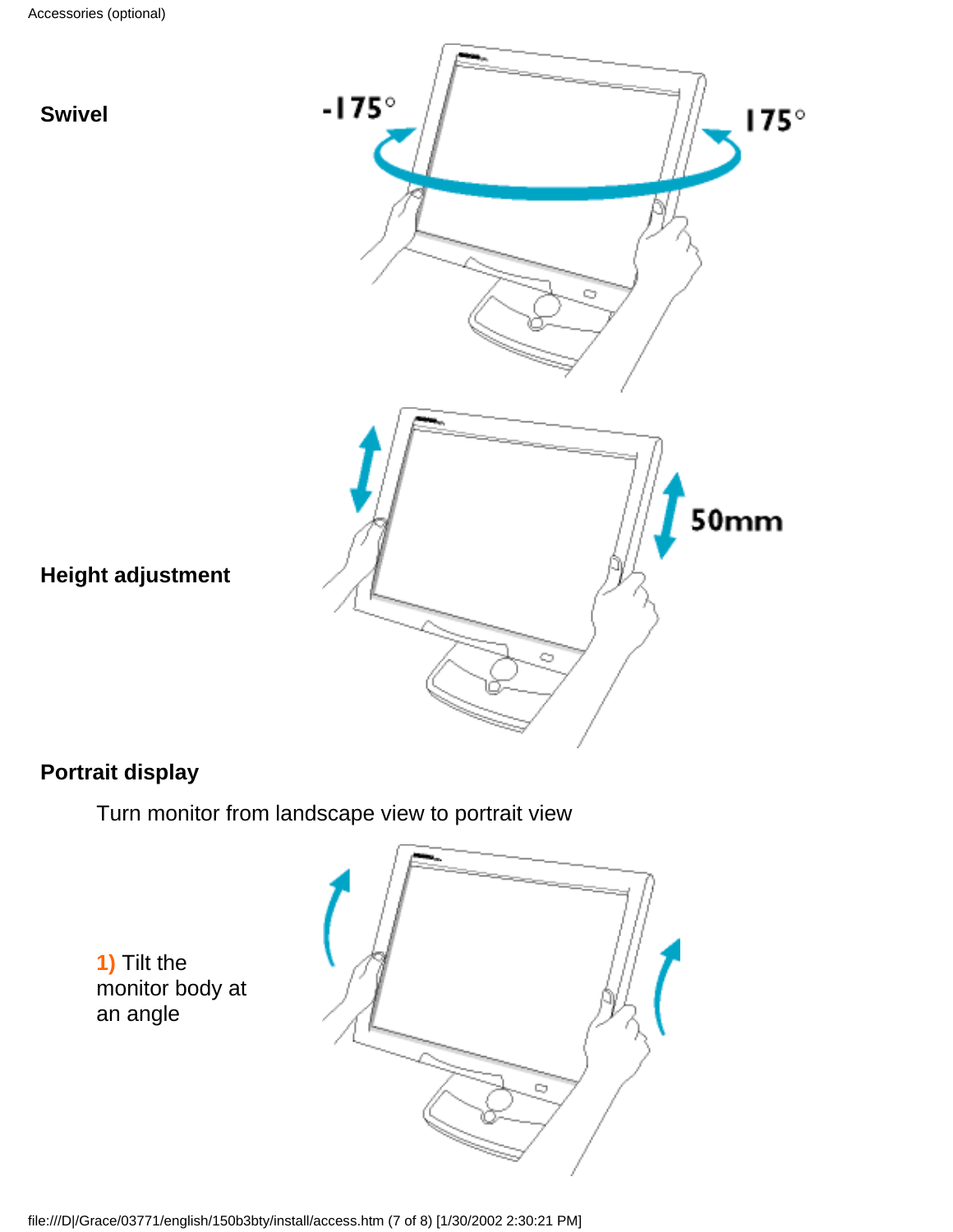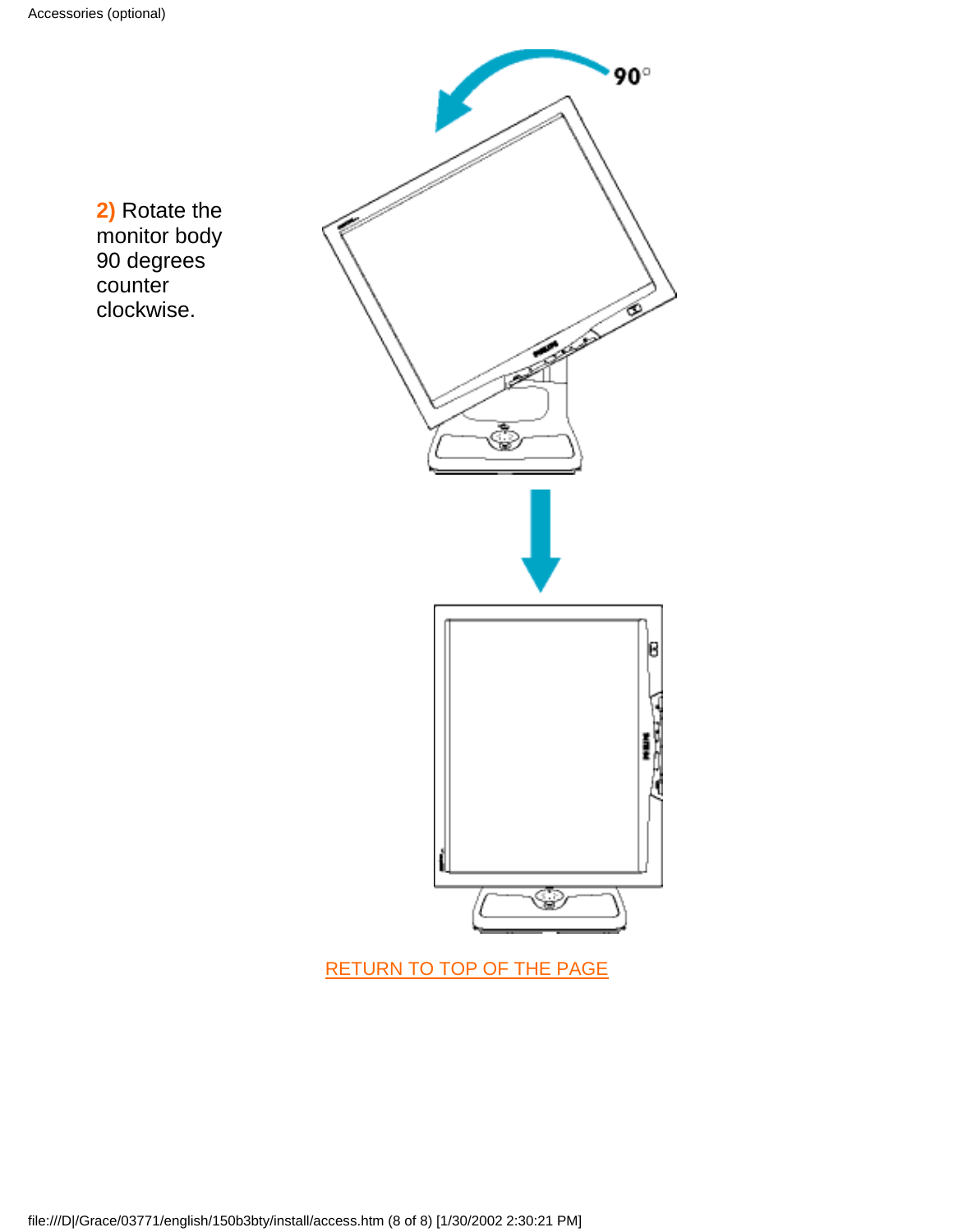## **Your International Philips F1rst Choice Warranty**

Thank you for purchasing this Philips monitor.



All Philips monitors are designed and manufactured to high standards and deliver high-quality performance, ease of use and ease of installation. Should you encounter any difficulties while installing or using this product, please contact Philips directly to benefit from your Philips F1rst Choice Warranty. This three-year service warranty entitles you to a swap model on-site within 48 hours of your call being received.

An extended warranty called Philips F1rst Choice Premium is available in addition to your Philips F1rst Choice warranty. For more details contact your Philips dealer.

Before contacting Philips, please prepare the following details so we can solve your problem quickly.

- Philips type number
- Philips serial number
- Purchase date (copy of purchase may be required)
- PC environment Processor:
	- ❍ 286/386/486/Pentium Pro/Internal memory
	- ❍ Operating system (Windows, DOS, OS/2, MAC)
	- ❍ Fax/Modem/Internet program?
- Other cards installed

Having the following information available will also help speed up the process:

- Your proof of purchase indicating: date of purchase, dealer name, model and product serial number.
- The full address to which the swap model should be delivered.

## Just a phone call away

Philips' customer help desks are located worldwide. You can contact Philips Monday - Friday from 08.00 - 20.00 hrs Central European Time (CET) and on Saturdays and Sundays from 10.00 to 18.00 hrs CET by using one of the toll-free numbers. Click here to access the [F1rst Choice Contact Information](#page-72-0). Or you can reach us via:

Website: *[http://www.philips.com](http://www.philips.com/)*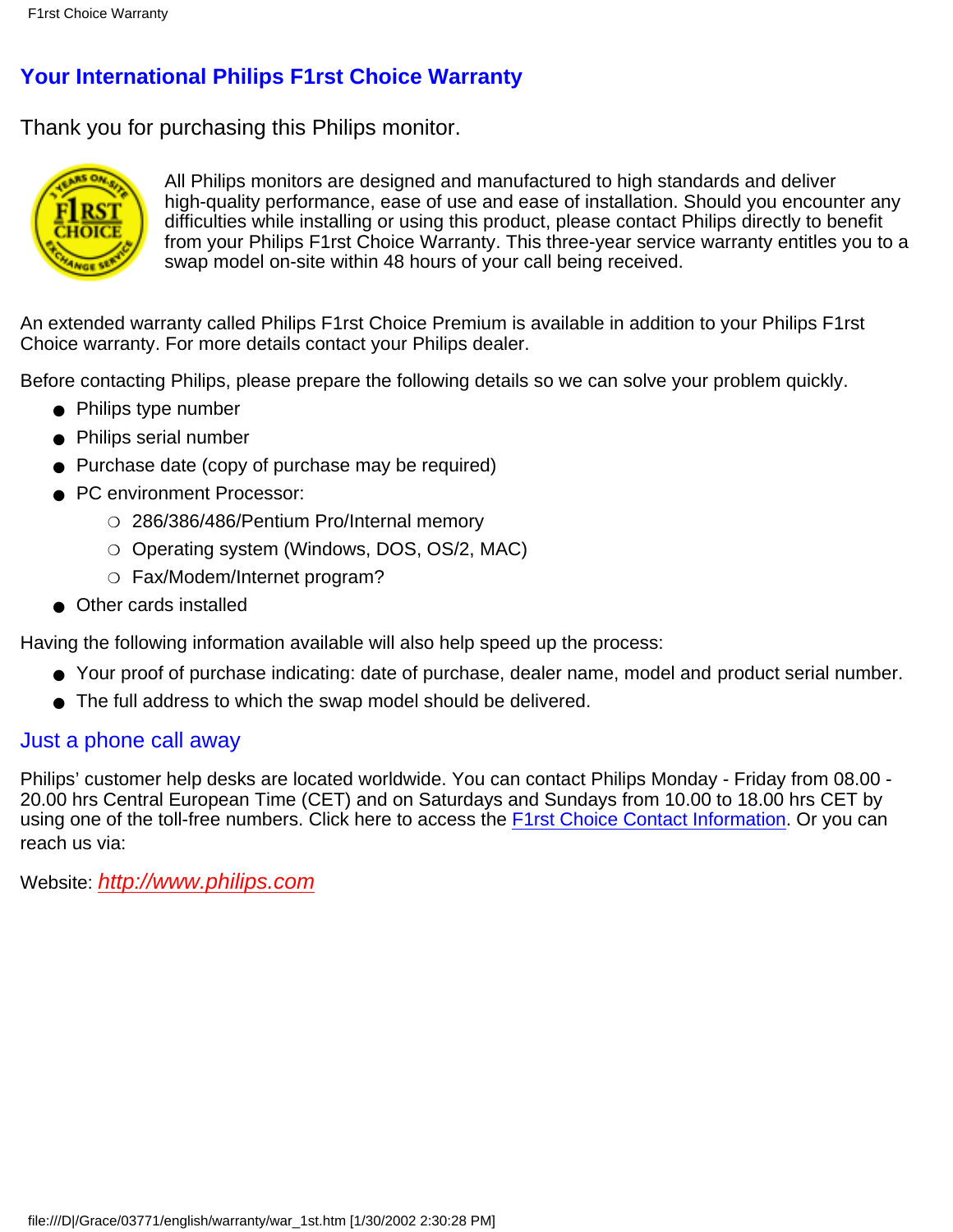# **Your International Guarantee**

## Dear Customer,

Thank you for purchasing this Philips product which has been designed and manufactured to the highest quality standards.

If, unfortunately, something should go wrong with this product Philips guarantees free of charge labor and replacement parts irrespective of the country where it is repaired during a period of 12 months from date of purchase. This international Philips guarantee complements the existing national guarantee obligations to you of dealers and Philips in the country of purchase and does not affect your statutory rights as a customer.

The Philips guarantee applies provided the product is handled properly for its intended use, in accordance with its operating instructions and upon presentation of the original invoice or cash receipt, indicating the date of purchase, dealer's name and model and production number of the product.

The Philips guarantee may not apply if:

- the documents have been altered in any way or made illegible;
- the model or production number on the product has been altered, deleted, removed or made illegible;
- repairs or product modifications and alterations have been executed by unauthorized service organizations or persons;
- damage is caused by accidents including but not limited to lightning, water or fire, misuse or neglect.

Please note that the product is not defective under this guarantee in the case where modifications become necessary in order for the product to comply with local or national technical standards which apply in countries for which the product was not originally designed and/or manufactured. Therefore always check whether a product can be used in a specific country.

In case your Philips product is not working correctly or is defective, please contact your Philips dealer. In the event you require service whilst in another country a dealer address can be given to you by the Philips Consumer Help Desk in that country, the telephone and fax number of which can be found in the relevant part of this booklet.

In order to avoid unnecessary inconvenience, we advise you to read the operating instructions carefully before contacting your dealer. If you have questions which your dealer cannot answer or any related question please contact the [Philips Consumer Information Centers](#page-73-0) or via:

Website: *[http://www.philips.com](http://www.philips.com/)*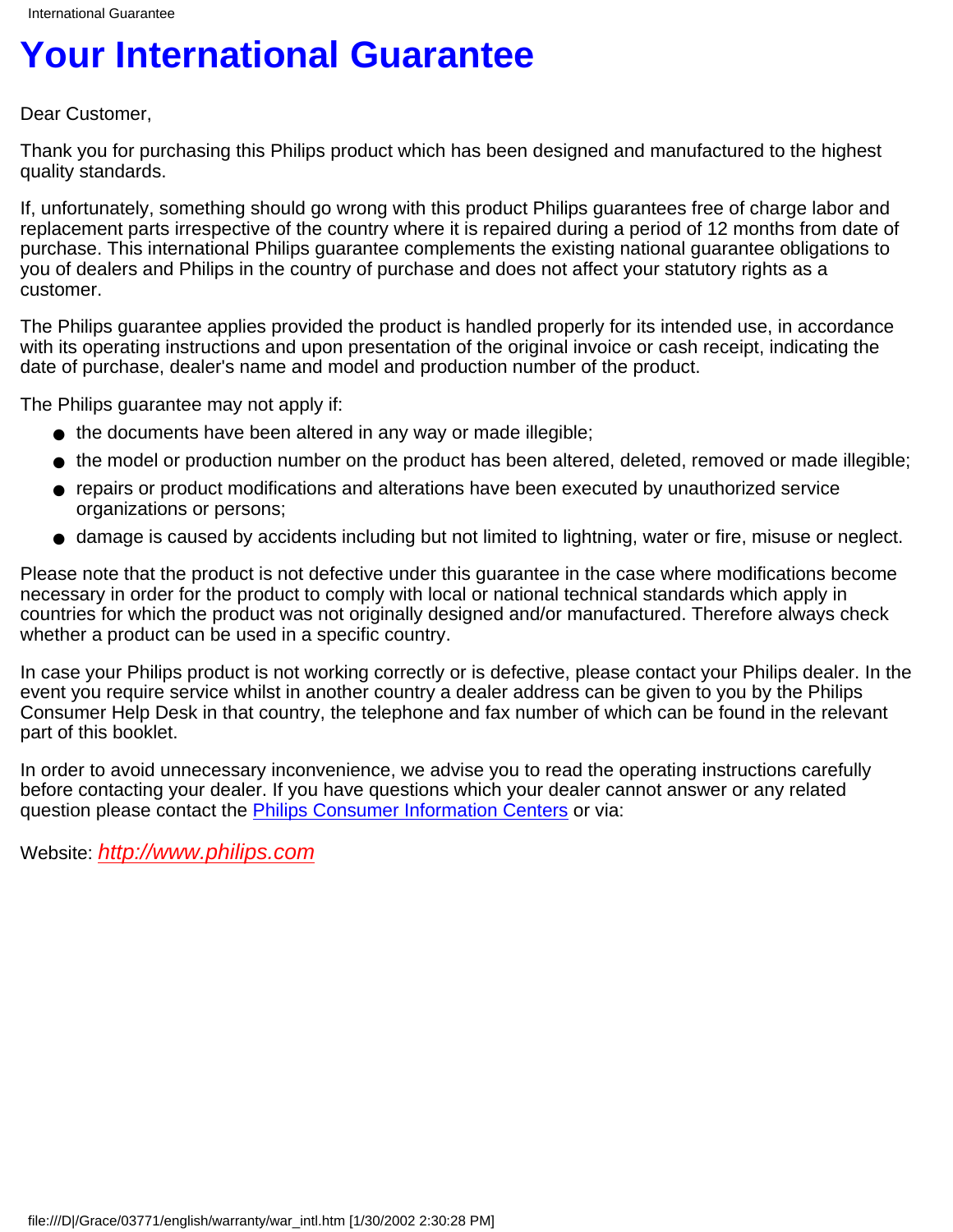# **LIMITED WARRANTY (Computer Monitor)**

## **Three Years Free Labor / Three Years Free Service on Parts / One Year Exchange\***

*\*Product will be exchanged with a new or renewed to original specifications unit within two business days for the first year. This product must be shipped in at your expense for service during years two and three.*

## WHO IS COVERED?

You must have proof of purchase to receive warranty service. A sales receipt or other document showing that you purchased the product is considered proof of purchase. Attach it to this owner's manual and keep both nearby.

## WHAT IS COVERED?

Warranty coverage begins the day you buy your product. *For three years thereafter,* all parts will be repaired or replaced, and labor is free. *After three years from the day of purchase,* you pay for the replacement or repair of all parts, and for all labor charges.

All parts, including repaired and replaced parts, are covered only for the original warranty period. When the warranty on the original product expires, the warranty on all replaced and repaired products and parts also expires.

## **WHAT IS EXCLUDED?**

Your warranty does not cover:

- labor charges for installation or setup of the product, adjustment of customer controls on the product, and installation or repair of antenna systems outside of the product.
- product repair and/or part replacement because of misuse, accident, unauthorized repair or other cause not within the control of Philips Consumer Electronics.
- reception problems caused by signal conditions or cable or antenna systems outside the unit.
- a product that requires modification or adaptation to enable it to operate in any country other than the country for which it was designed, manufactured, approved and/or authorized, or repair of products damaged by these modifications.
- incidental or consequential damages resulting from the product. (Some states do not allow the exclusion of incidental or consequential damages, so the above exclusion may not apply to you. This includes, but is not limited to, prerecorded material, whether copyrighted or not copyrighted.)
- a product used for commercial or institutional purposes.

## **Where IS SERVICE AVAILABLE?**

Warranty service is available in all countries where the product is officially distributed by Philips Consumer Electronics. In countries where Philips Consumer Electronics does not distribute the product, the local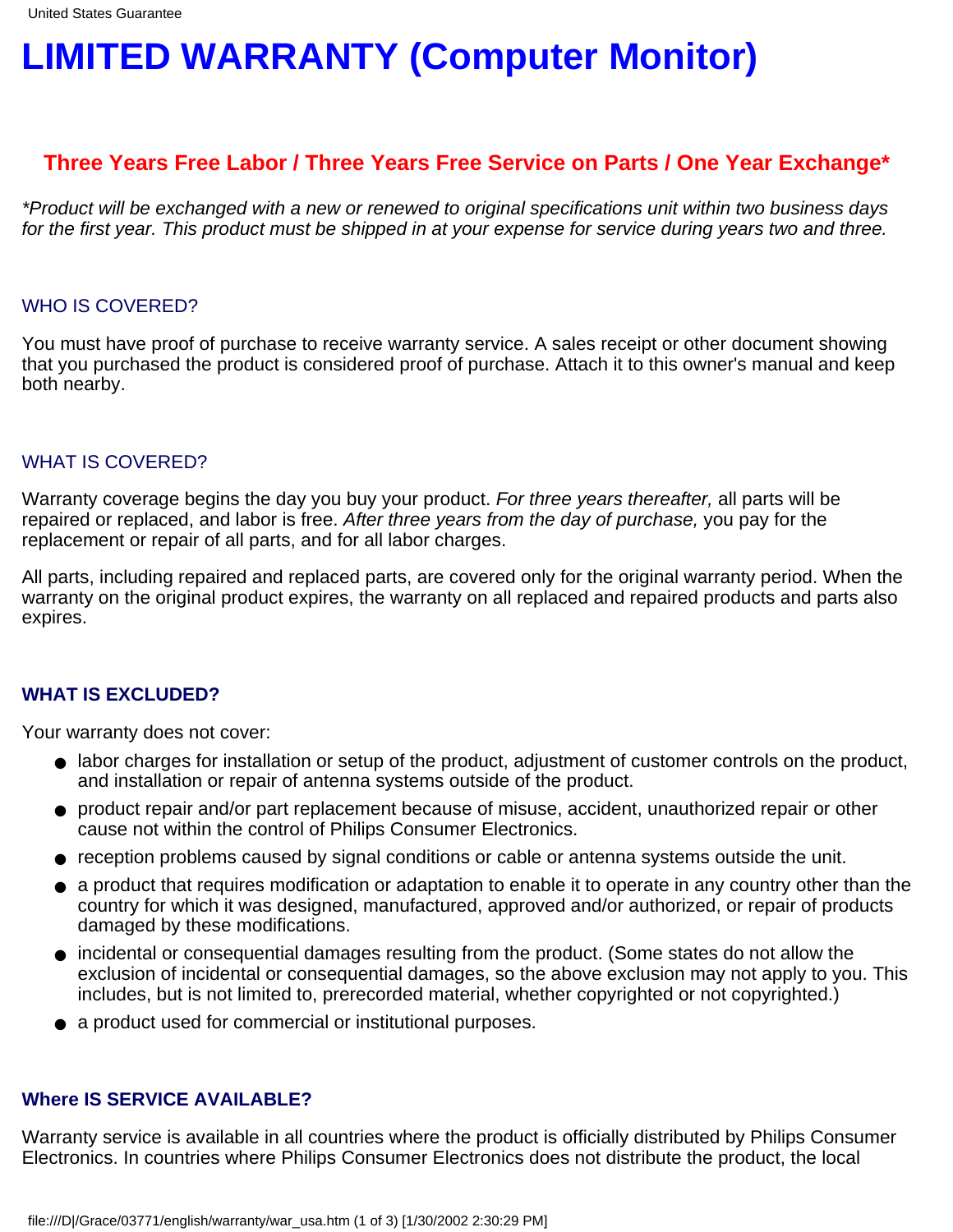Philips service organization will attempt to provide service (although there may be a delay if the appropriate spare parts and technical manual(s) are not readily available).

## **Where CAN I GET MORE INFORMATION?**

For more information, contact the Philips Customer Care Center by calling (877) 835-1838 (U.S.A. customers only) or *(903) 242-4804*.

## *Before Requesting Service...*

Please check your owner's manual before requesting service. Adjustments of the controls discussed there may save you a service call.

## **TO GET WARRANTY SERVICE IN U.S.A., PUERTO RICO OR U.S. VIRGIN ISLANDS...**

Contact the Philips Customer Care Center phone number listed below for product assistance and procedures for servicing:

*Philips Customer Care Center*

## *(877) 835-1838 or (903) 242-4804*

*(In U.S.A., Puerto Rico and U.S. Virgin Islands, all implied warranties, including implied warranties of merchantability and fitness for a particular purpose, are limited in duration to the duration of this express warranty. But, because some states do not allow limitations on how long an implied warranty may last, this limitation may not apply to you.)*

## **TO GET WARRANTY SERVICE IN CANADA...**

Please contact Philips at:

## *(800) 479-6696*

Three years free parts and three years free labor will be provided at Philips Canada depot or any one of its authorized service centers.

(In Canada, this warranty is given in lieu of all other warranties. No other warranties are expressed or implied, including any implied warranties of merchantability or fitness for a particular purpose. Philips is not liable under any circumstances for any direct, indirect, special, incidental or consequential damages, howsoever incurred, even if notified of the possibility of such damages.)

## **REMEMBER... Please record the model and serial numbers found on the product below.**

| .<br><del>.</del> |  |  |  |  |
|-------------------|--|--|--|--|
|                   |  |  |  |  |

SERIAL # \_\_\_\_\_\_\_\_\_\_\_\_\_\_\_\_\_\_\_\_\_\_\_\_\_\_\_\_\_\_\_\_\_\_\_\_\_\_\_\_\_\_\_\_\_\_\_\_

## *This warranty gives you specific legal rights. You may have other rights which vary from state/province to state/province.*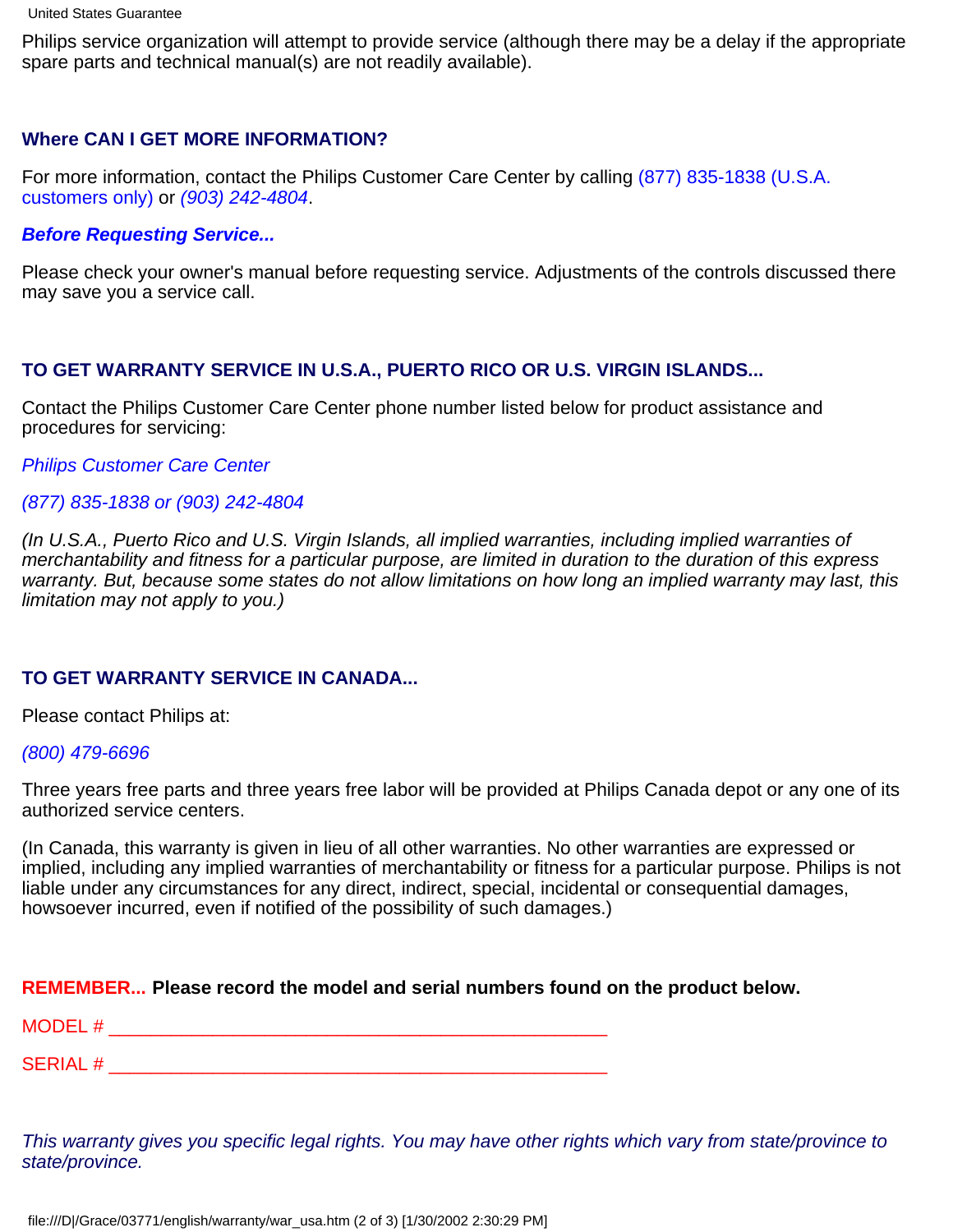Philips Customer Care Center, P. O. Box 2976, Longview, TX 75601

## **Your International Philips F1rst Choice Warranty**

Thank you for purchasing this Philips monitor.



All Philips monitors are designed and manufactured to high standards and deliver high-quality performance, ease of use and ease of installation. Should you encounter any difficulties while installing or using this product, please contact Philips directly to benefit from your Philips F1rst Choice Warranty. This three-year service warranty entitles you to a swap model on-site within 48 hours of your call being received within the first year of purchase. If you have any problems with your monitor within the second or third year of purchase, we will repair it after it has been sent to the service provider at your expense and returned to you within five working days, free of charge.

An extended warranty called Philips F1rst Choice Premium is available in addition to your Philips F1rst Choice warranty. For more details contact your Philips dealer.

Before contacting Philips, please prepare the following details so we can solve your problem quickly.

- Philips type number
- Philips serial number
- Purchase date (copy of purchase may be required)
- PC environment Processor:
	- ❍ 286/386/486/Pentium Pro/Internal memory
	- ❍ Operating system (Windows, DOS, OS/2, MAC)
	- ❍ Fax/Modem/Internet program?
- Other cards installed

Having the following information available will also help speed up the process:

- Your proof of purchase indicating: date of purchase, dealer name, model and product serial number.
- The full address to which the swap model should be delivered.

## Just a phone call away

Philips' customer help desks are located worldwide. You can contact Philips Monday - Friday from 08.00 - 20.00 hrs Central European Time (CET) and on Saturdays and Sundays from 10.00 to 18.00 hrs CET by using one of the toll-free numbers. Click here to access the [F1rst Choice Contact Information](#page-72-0). Or you can reach us via:

Website: *[http://www.philips.com](http://www.philips.com/)*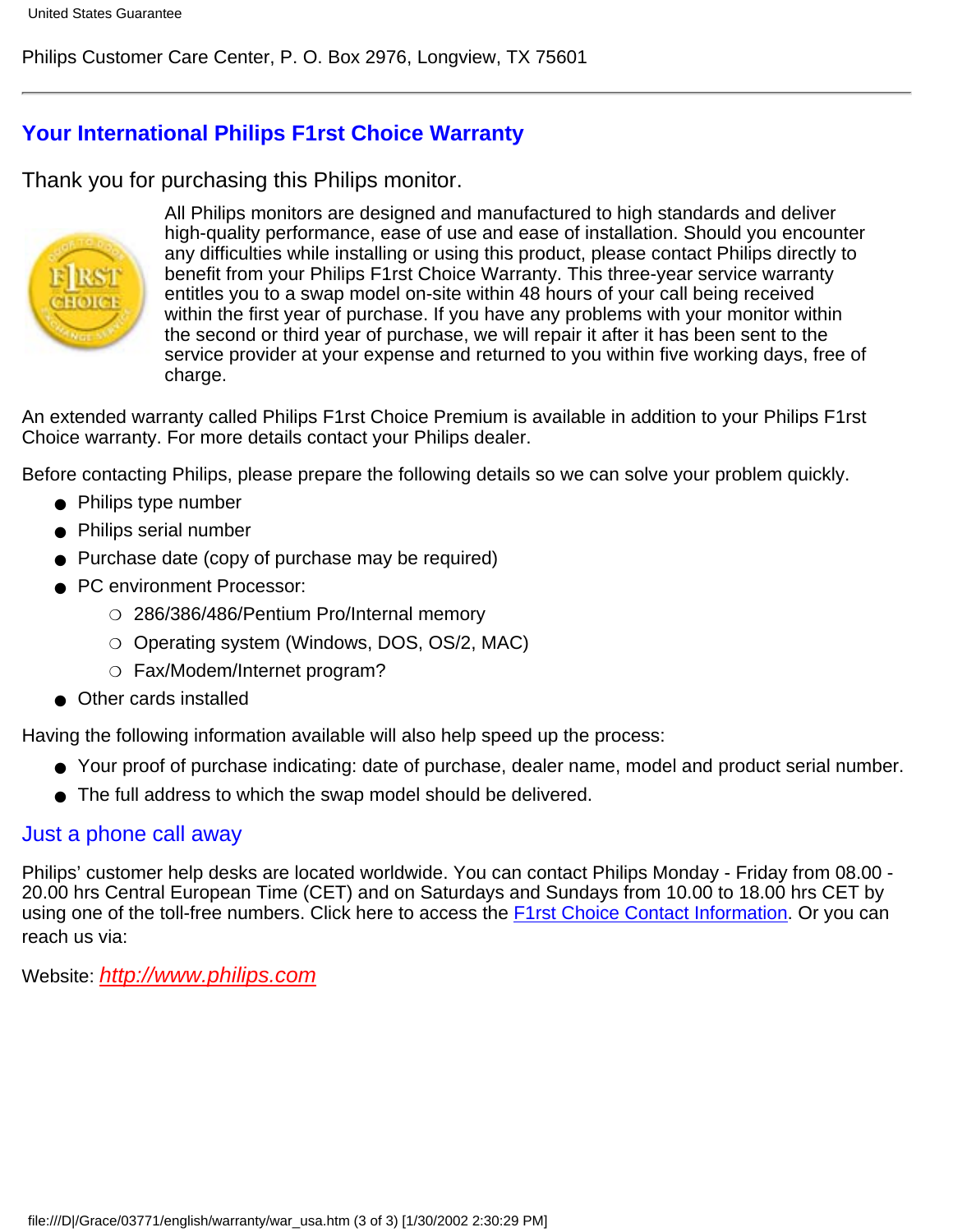# **F1rst Choice Contact Information**

Telephone numbers:

| Austria        | 01 546 575 603  | Luxembourg         | 408 443 5501   |
|----------------|-----------------|--------------------|----------------|
| Belgium        | 02 275 0701     | <b>Netherlands</b> | 053 482 9800   |
| Cyprus (Greek) | 800 92256       | Norway             | 22 70 82 50    |
| <b>Denmark</b> | 35 25 87 61     | Portugal           | 0800 831 363   |
| France         | 03 8717 0033    | Sweden             | 08 632 0016    |
| Germany        | 0696 698 4712   | Switzerland        | 02 23 10 21 16 |
| Greece         | 00800 3122 1223 | Spain              | 09 17 45 62 46 |
| Finland        | 09 2290 1908    | United Kingdom     | 0207 949 0069  |
| Ireland        | 01 601 1161     | <b>U.S.A.</b>      | 877 835 1838   |
| Italy          | 02 48 27 11 53  |                    |                |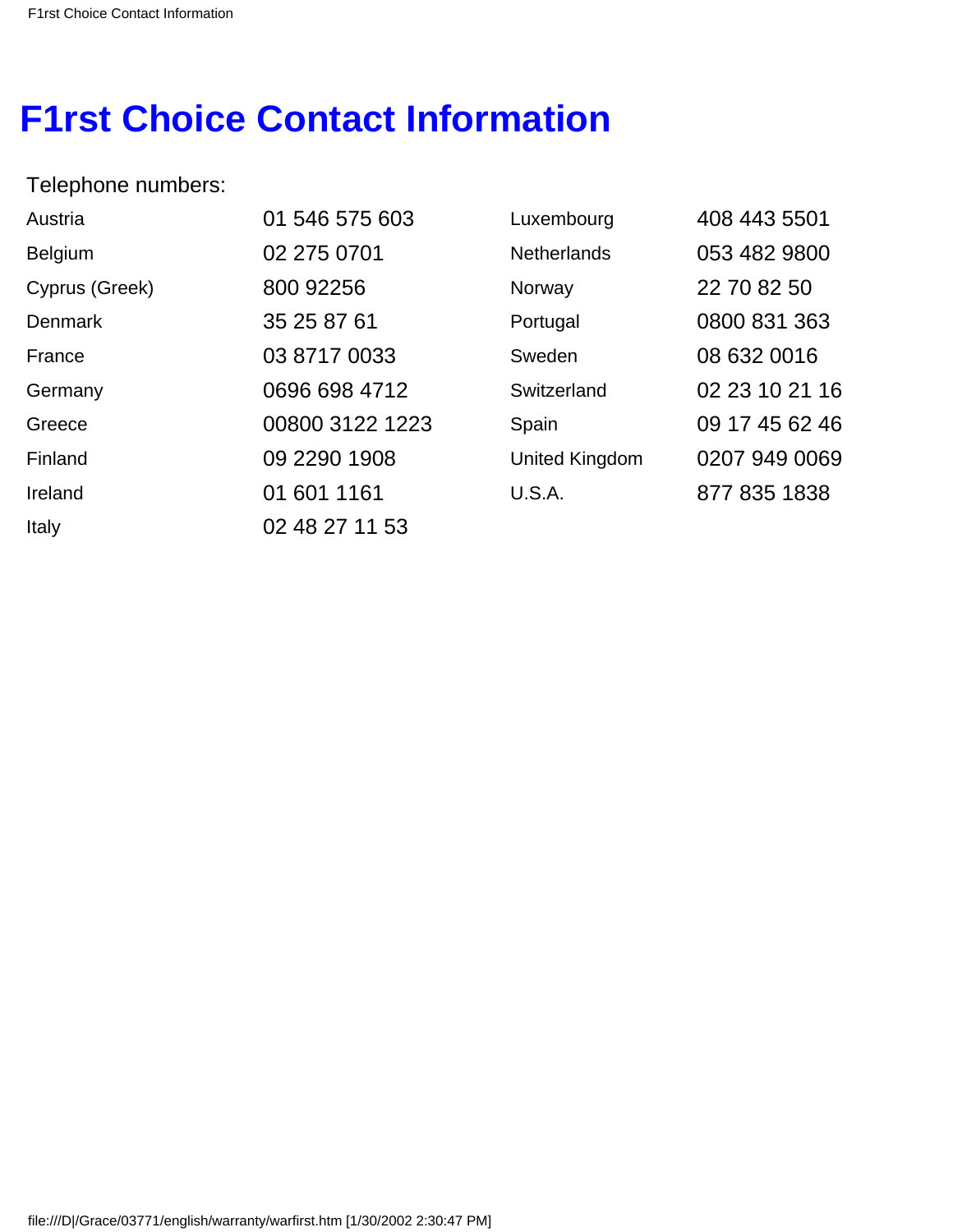# <span id="page-73-0"></span>**Consumer Information Centers**

Antilles • Argentina • Australia• Bangladesh • Brasil • Canada • Chile• China • Colombia • Czech Republic • Dubai • Egypt • Hong Kong • Hungary • India • Indonesia • Japan • Korea • Malaysia • Mexico • Morocco • New Zealand • Pakistan • Paraguay • Peru • Philippines • [Poland](#page-73-0) • Russia • [Singapore](#page-79-0) • [South Africa](#page-79-1) • [Taiwan](#page-79-2) • [Thailand](#page-79-3) • [Turkey](#page-73-1) • [Uruguay](#page-75-0) • [Venezuela](#page-75-1)

# Eastern Europe

# CZECH REPUBLIC

Philips Service V Mezihorí 2180 00 Prague Phone: (02)-6831581 Fax : (02)-66310852

# **HUNGARY**

Philips Markaszerviz. Kinizsi U 30-36Budapest 1092 Phone: (01)-2164428 Fax : (01)-2187885

# POLAND

Philips Polska CE UL.Marszalkowska 45/49 00-648 Warszawa Phone: (02)-6286070 Fax : (02)-6288228

# RUSSIA

Philips Representation Office Ul. Usacheva 35a 119048 Moscow Phone: 095-755 6900 Fax : 095-755 6923

# <span id="page-73-1"></span>**TURKEY**

Türk Philips Ticaret A.S. Talatpasa Caddesi No 5. 80640-Gültepe/Istanbul Phone: (0800)-211 40 36 Fax : (0212)-281 1809

# Latin America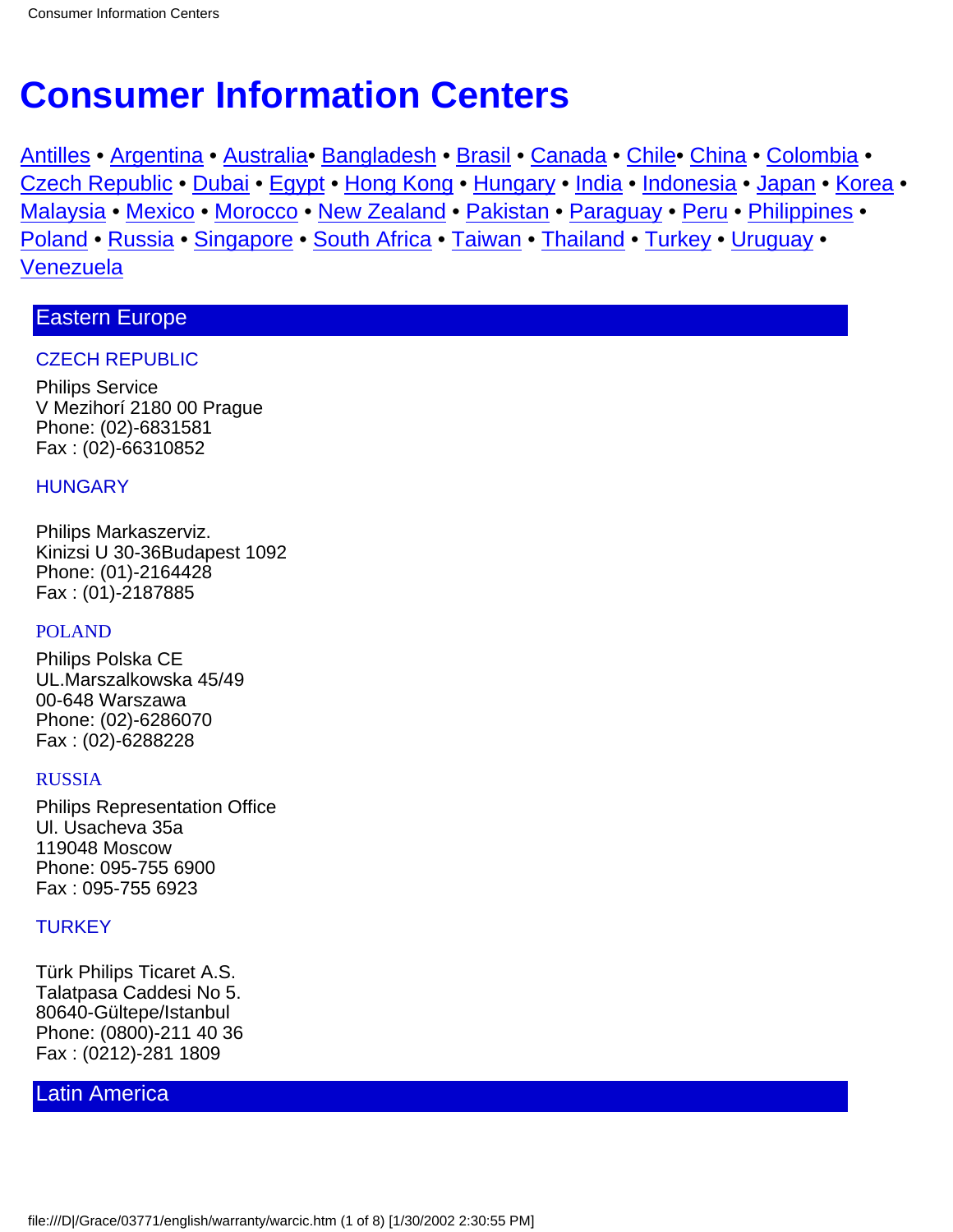# ANTILLES

Philips Antillana N.V. Kaminda A.J.E. Kusters 4 Zeelandia, P.O. box 3523-3051 Willemstad, Curacao Phone: (09)-4612799 Fax : (09)-4612772

## ARGENTINA

Philips Antillana N.V. Kaminda A.J.E. Kusters 4 Zeelandia, P.O. box 3523-3051 Willemstad, Curacao Phone: (09)-4612799 Fax : (09)-4612772

## **BRASIL**

Philips da Amazônia Ind. Elet. Ltda. Centro de Informações ao Consumidor R. Alexandre Dumas, 2100-5. andar Phone: 0800-123-123 Fax : (0xx11) 3141-1580

# **CHILE**

Philips Chilena S.A. Avenida Santa Maria 0760 P.O. box 2687Santiago de Chile Phone: (02)-730 2000 Fax : (02)-777 6730

## **COLOMBIA**

Industrias Philips de Colombia S.A.-Division de Servicio CARRERA 15 Nr. 104-33 Bogota, Colombia Phone: (01)-9800-9-18971 (toll free) Fax : (01)-619-5377

# **MEXICO**

Consumer Information Centre Norte 45 No.669 Col. Industrial Vallejo C.P.02300, -Mexico, D.F. Phone: (05)-3687788 / 9180050462 Fax : (05)-7284272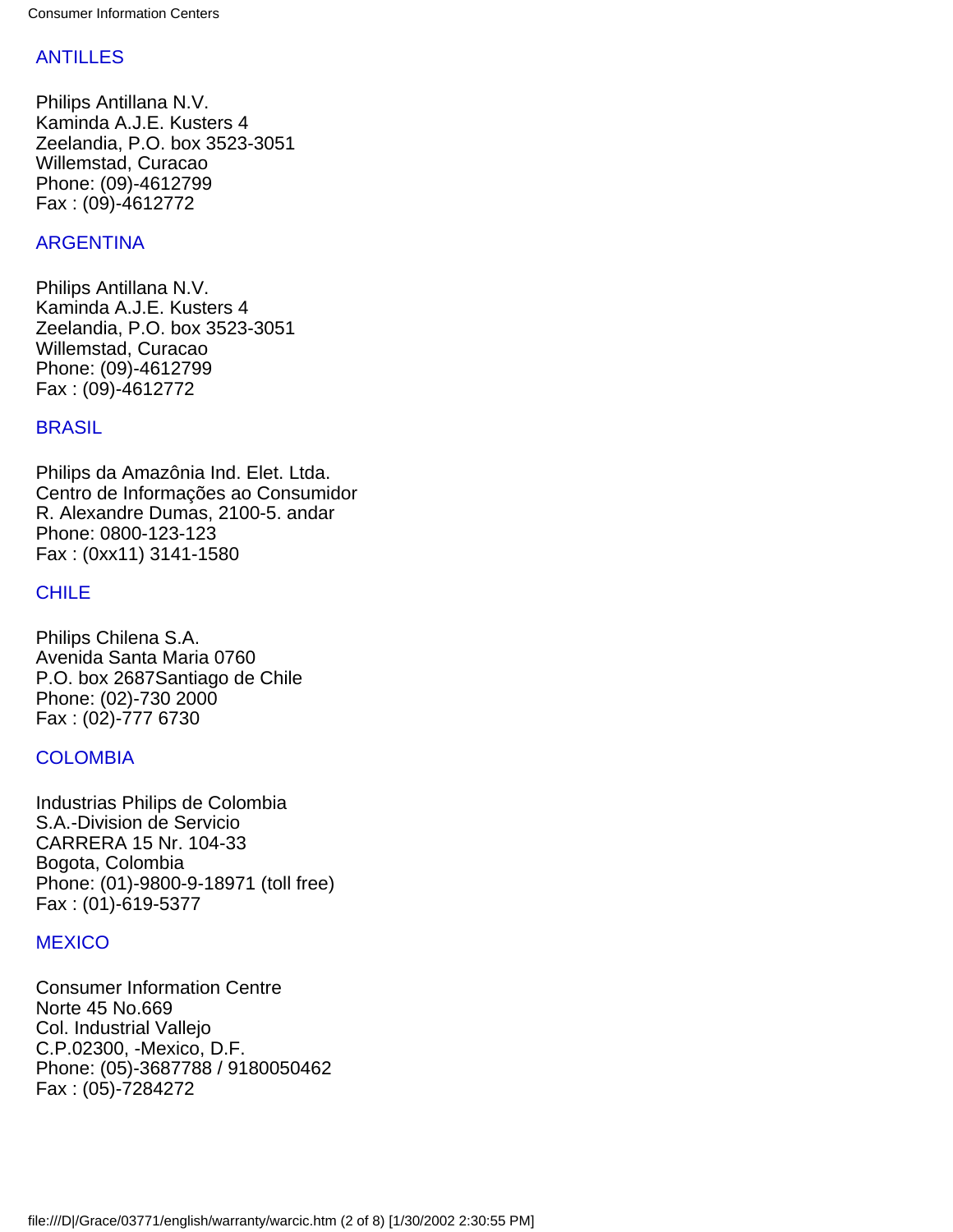# PARAGUAY

Philips del Paraguay S.A. Avenida Artigas 1519 Casilla de Correos 605 Asuncion Phone: (021)-211666 Fax : (021)-213007

## PERU

Philips Peruana S.A. Customer Desk Comandante Espinar 719 Casilla 1841 Limab18 Phone: (01)-2412890 Fax : (01)-2412913

## <span id="page-75-0"></span>URUGUAY

Ind.Philips del Uruguay S.A. Avenida Uruguay 1287 Customer Help Desk 11100 Montevideo Phone: (02)-923392 Fax : (02)-920752

# <span id="page-75-1"></span>VENEZUELA

Industrias Venezolanas Philips S.A. Apartado Postal 1167 Caracas 1010-A Phone: (02) 2377575 Fax : (02) 2376420

# Canada

# **CANADA**

Philips Electronics Ltd. 281 Hillmount Road Markham, Ontario L6C 2S3 Phone: (800) 479-6696

# **Pacific**

# AUSTRALIA

Philips Consumer Service. Customer Information Centre. 3 Figtree Drive Homebush Bay NSW 2140 Phone: (02)-131391 Fax : (02)-97644681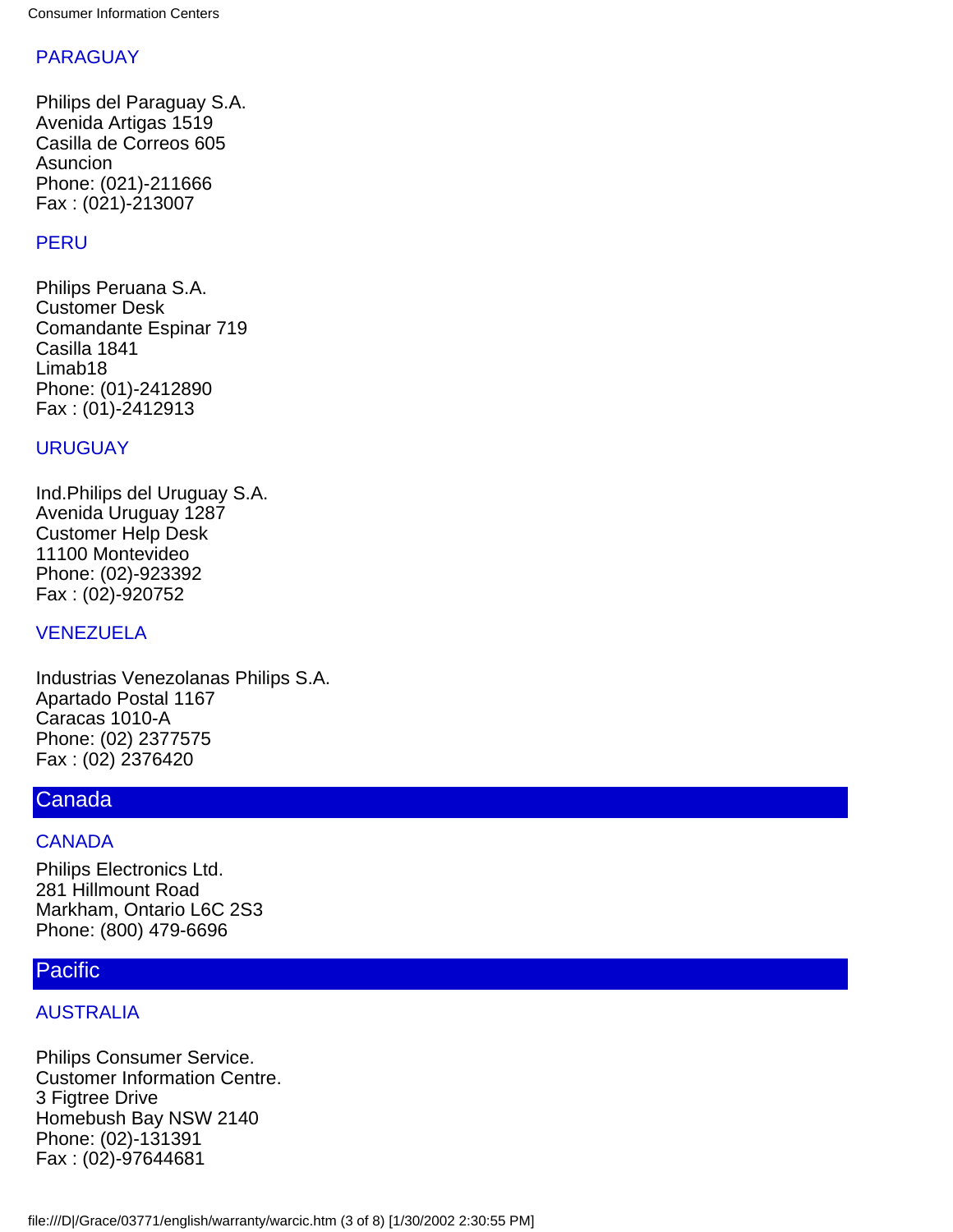### NEW ZEALAND

Philips New Zealand Ltd. Consumer Help Desk 2 Wagener Place, Mt.Albert P.O. box 1041 Auckland Phone: 0800 658 224 (toll free) Fax : (09)-8497858

## Asia

#### BANGLADESH

Philips Service Centre 100 Kazi Nazrul Islam Avenue Kawran Bazar C/A Dhaka-1215 Phone: (02)-812909 Fax : (02)-813062

## **CHINA**

BEIJING Beijing Authorized Service Centre. Consumer Information Centre Building 6, West Street Chong Wen Men, Beijing, Jin Bang Co. Led. 100051 BEIJING Phone: (010)-65122276 Fax : (010)-65226236

GUANGZHOU Philips Authorized Service Centre 801 Dong Feng Road East Guangzhou 510080 Phone: (020)-7766990 Fax : (020)-7766990

**SHANGHAI** Philips Service Logistic Centre Consumer Information Centre P.O.Box 002-027, Nextage Department Store Puding New District 200002 SHANGHAI Phone: (021)-63511263 Fax : (021)-63510799

Philips Authorized Service Centre Consumer Information Centre 148 Fu Jian Road M 200001 Shanghai Phone: (02)-812909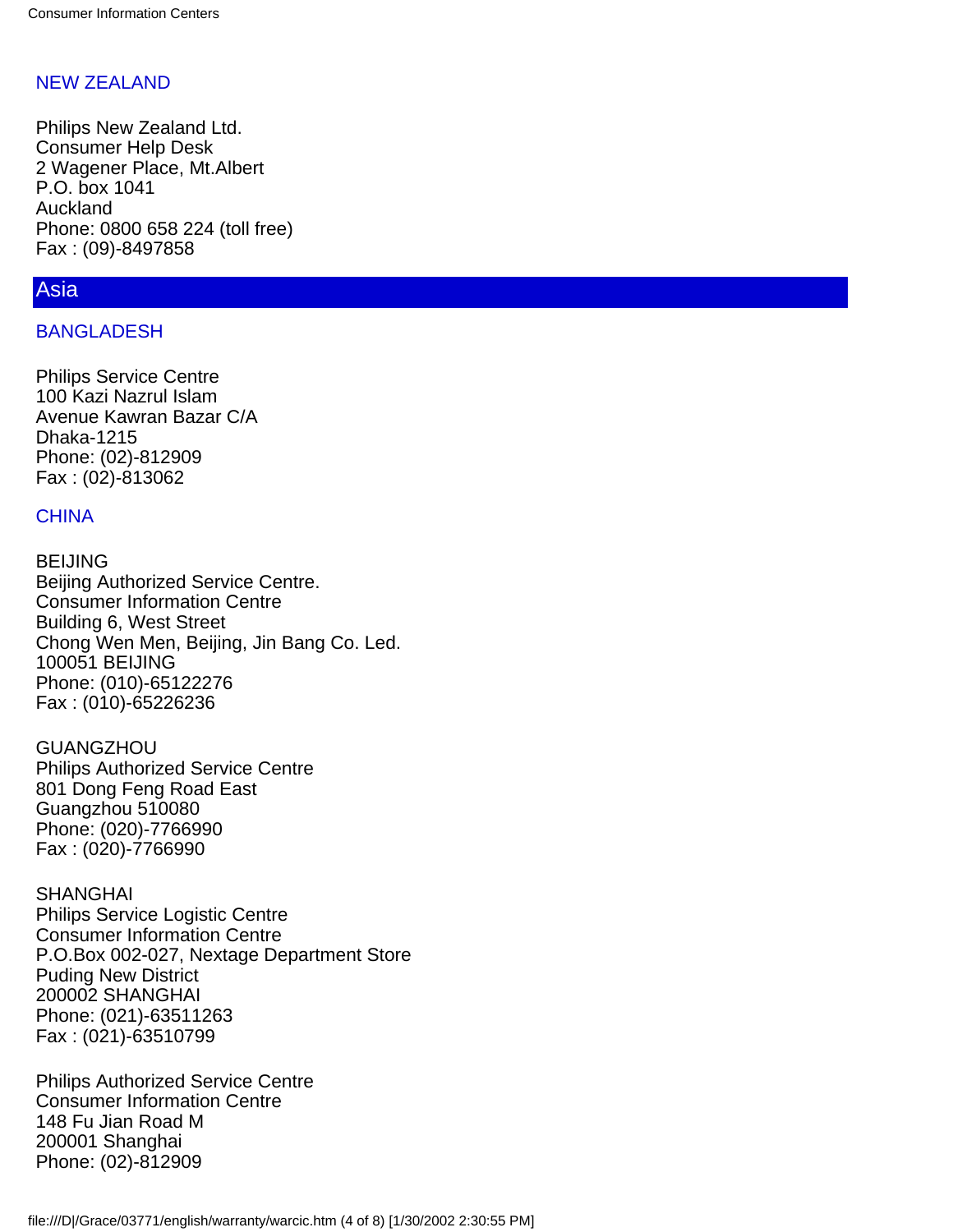Fax : (02)-813062

## HONG KONG

Philips Hong Kong Limited Consumer Information Centre 16/F Hopewell Centre 17 Kennedy Road, WANCHAI Phone: 2821-5345 Fax : 2861-3104

## INDIA

BOMBAY Philips India Customer Relation Centre Bandbox House 254-D Dr. A Besant Road, Worli Bombay 400 025 Phone: (022)-4926611 Fax : (022)-4941698

## **CALCUTTA**

Customer Relation Centre 7 justice Chandra Madhab Road Calcutta 700 020 Phone: (033)-747333 Fax : (033)-4753839

#### MADRAS

Customer Relation Centre 3, Haddows Road Madras 600 006 Phone: (044)-8292221 Fax : (044)-8275208

NEW DELHI Customer Relation Centre 68, Shivaji Marg New Dehli 110 015 Phone: (011)-5469692 Fax : (011)-5442402

#### **INDONESIA**

Philips Group of Companies in Indonesia Consumer Information Centre Jl.Buncit Raya Kav. 99-100 12510 Jakarta Phone: (021)-7940040 Fax : (021)-7940080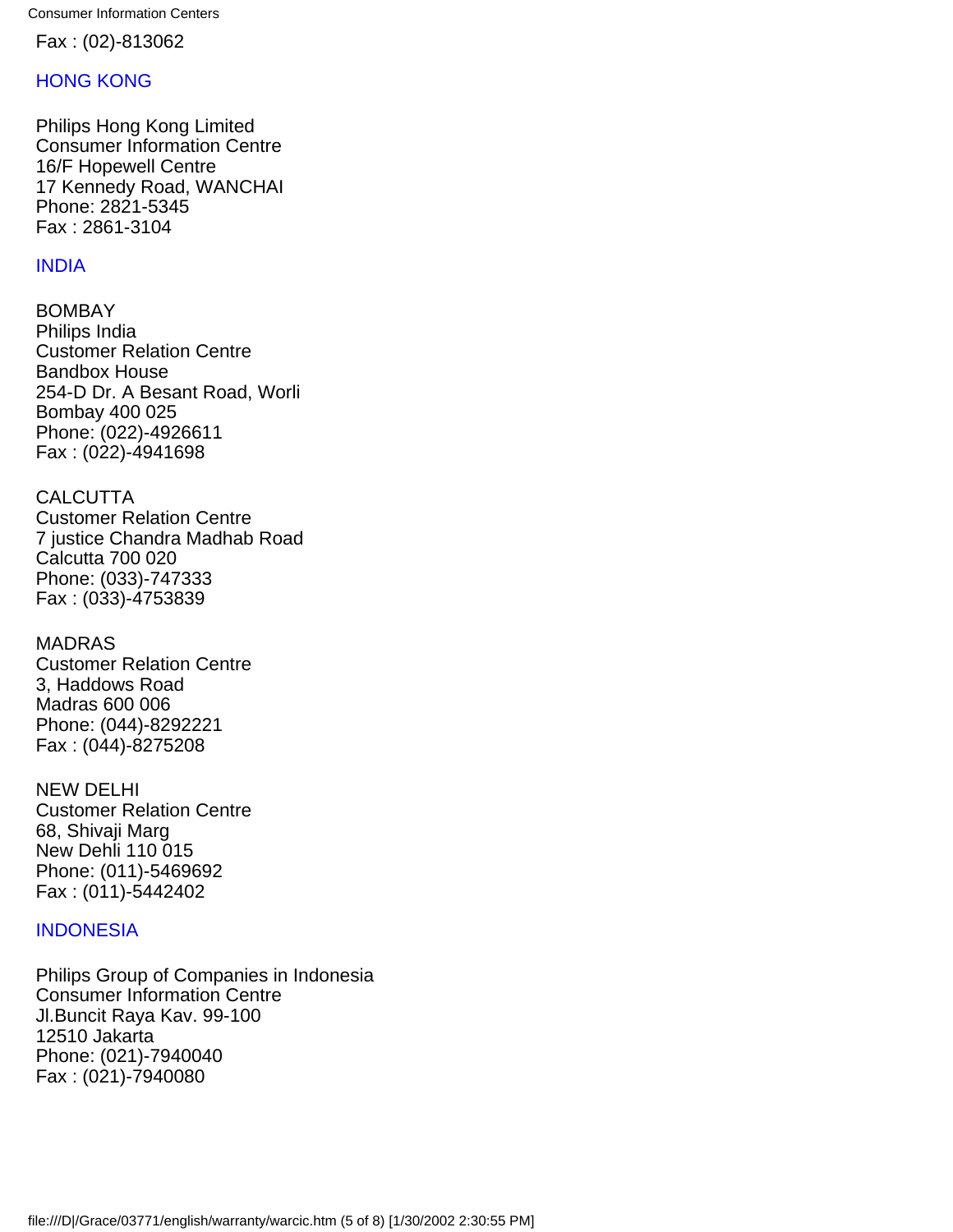Consumer Information Centers

## JAPAN

Philips Consumer Electronics 1-11-9,Ebisuminami Shibuya-Ku Tokyo 150 Phone: (03)-3719-2235 Fax : (03)-3715-9992

# **KOREA**

Philips Korea Ltd. Philips House C.P.O. box 3680 260-199, Itaewon-Dong. Yongsan-Ku, Seoul 140-202 Phone: (02)-5961195/1196 / (02)-5967632/76325 Fax : (02)-5959688

# MALAYSIA

Philips Malaysia Sdn. Berhad Service Dept. No.51,sect.13 Jalan University. 46200 Petaling Jaya, Selagor. P.O.box 12163 50768 Kuala Lumpur. Phone: (03)-7562144 Fax : (03)-7560761

# PAKISTAN

KARACHI Philips Electrical Ind. of Pakistan Consumer Information Centre F-54, S.I.T.E, P.O.Box 7101 75730 KARACHI Phone: (021)-2560071-82 Fax : (021)-2562386

Philips Consumer Service Centre 168-F, Adamjee Road Rawalpindi Cantt Phone: (051)-580902-3 Fax : (051)-584944

# PHILIPPINES

Philips Electronics and Lighting Inc. 106 Valero St., Salcedo Village Makati, Metro Manilla. Phone: (02)-8100161 Fax : (02)-8173474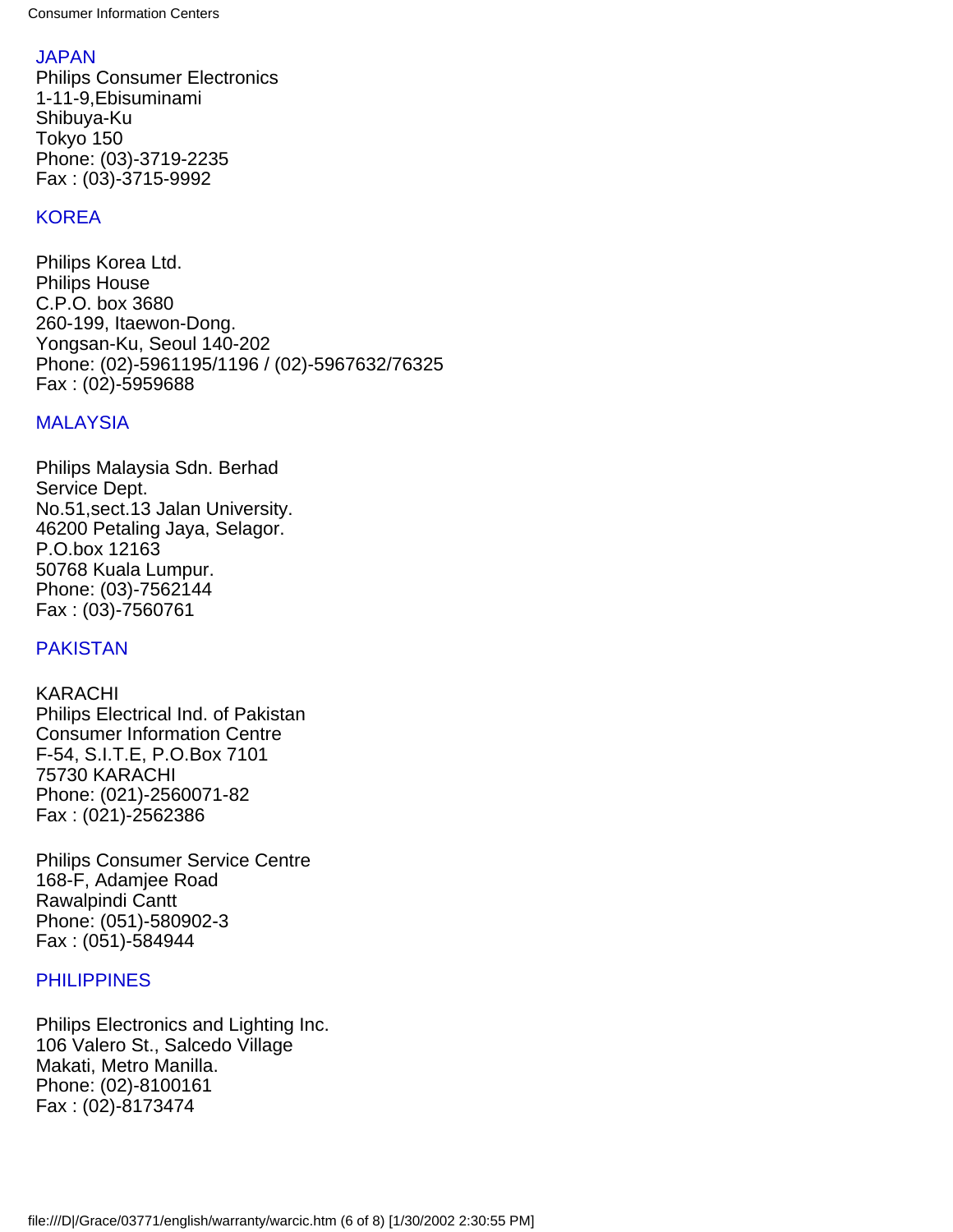# <span id="page-79-0"></span>**SINGAPORE**

Philips Singapore Private Ltd. Consumer Service Dept. Lorong 1,Toa Payoh., P.O. box 340 Singapore 1231 Phone: 3502000 Fax : 2508037

## <span id="page-79-2"></span>TAIWAN

Philips Taiwan Ltd. Consumer Information Centre Nr 96 Section 1, Chien-Kuo N.Road TAIPEI Phone: (02)-2382-4567 Fax : (02)-2134-2670

## <span id="page-79-3"></span>THAILAND

Philips Electronics (Thailand) Ltd. Philips Service Centre 209/2 Sanpavut Road, Bangna, Bangkok 10260 Phone : (02)-3980141/3980790 Fax : (02)-3983319

## **Africa**

## **MOROCCO**

Philips Electronique Maroc 304,BD Mohamed V Casablanca Phone: (02)-302992 Fax : (02)-303446

## <span id="page-79-1"></span>SOUTH AFRICA

South African Philips. S.V. Div. 195 Main R.D. Martindale., Johannesburg P.O.box 58088 Newville 2114 Phone: (011)-4715000 Fax : (011)-4715034

# Middle East